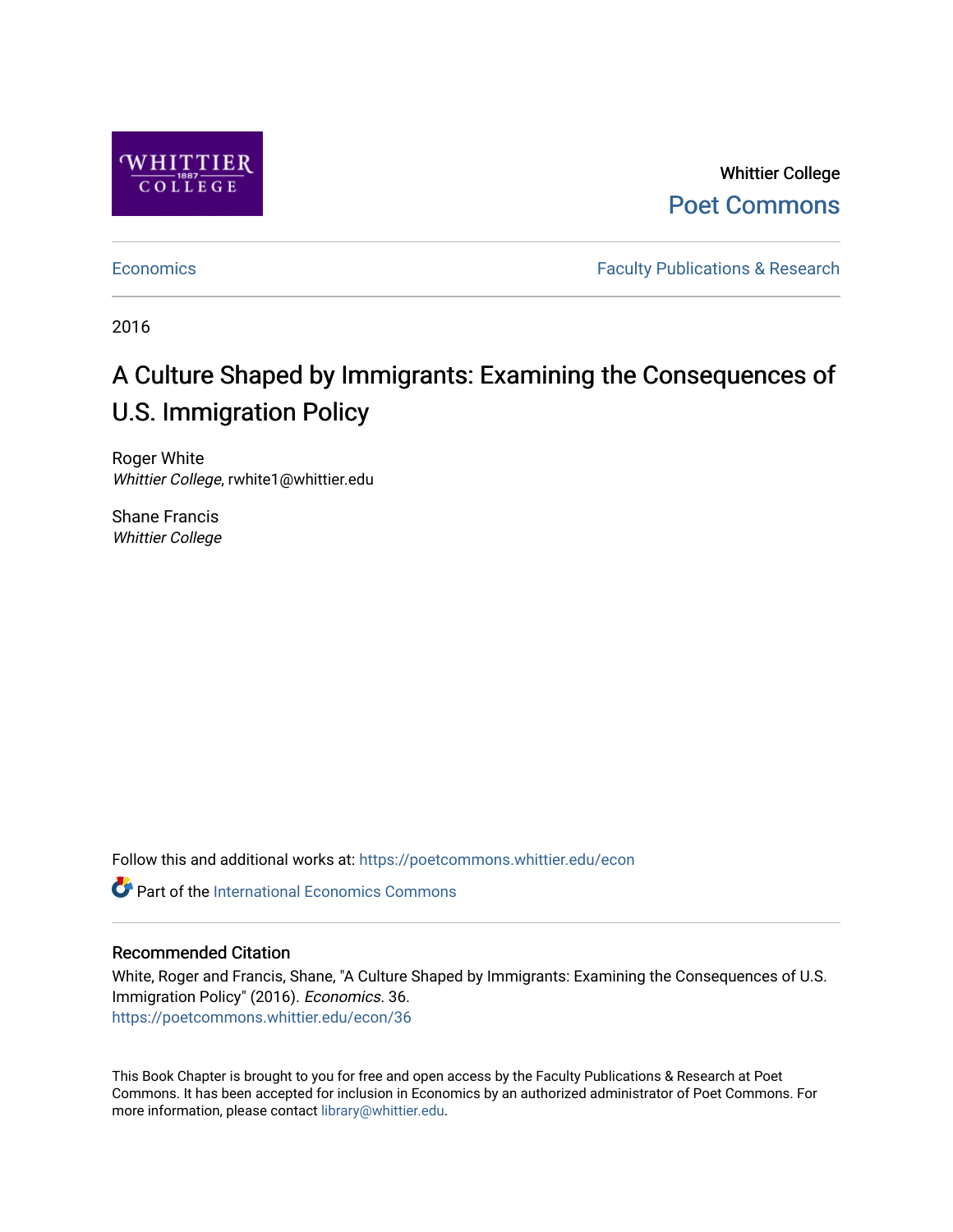*Chapter* 

 $\overline{a}$ 

# **A Culture Shaped by Immigrants: Examining the Consequences of U.S. Immigration Policy**

# *Roger White\**

Whittier College

# *Shane Francis* Whittier College

#### **ABSTRACT**

We examine U.S. immigration history both by recounting the related legislative history and by examining data on immigrant inflows and inflow shares during the period from 1820 through 2013. A descriptive analysis of the cultural differences between the U.S. and several cohorts of countries suggests that U.S. culture has been shaped by the pattern of immigrant arrivals. Broadly stated, American culture has evolved to be similar to those of European societies (predominantly, countries in Northern and Western Europe) and to largely be dissimilar to the cultures of other regions. Following the enactment of the Hart-Celler Act in 1968, the primary source regions of U.S. immigrant arrivals shifted to Asia, Latin America and the Caribbean Basin, and (to a lesser degree) Africa. We find some evidence that the U.S. has become more similar to the cultures of the recent arrivals' source countries. Our econometric analysis tests for structural breaks in the level of the immigrant inflow and inflow share series. The results support our general findings. We find clear evidence of significant breaks in the immigrant inflow series and in the immigrant inflow share series. The detected structural breaks correspond with key pieces of legislation that have significantly influenced U.S. immigration policy.

**Keywords**: Cultural Distance, Generalized Least Squares, Hart-Celler Act, Immigration.

<sup>\*</sup> Whittier College, Department of Economics. 13406 Philadelphia St., Whittier, CA 90608 USA. Email: rwhite1@whittier.edu.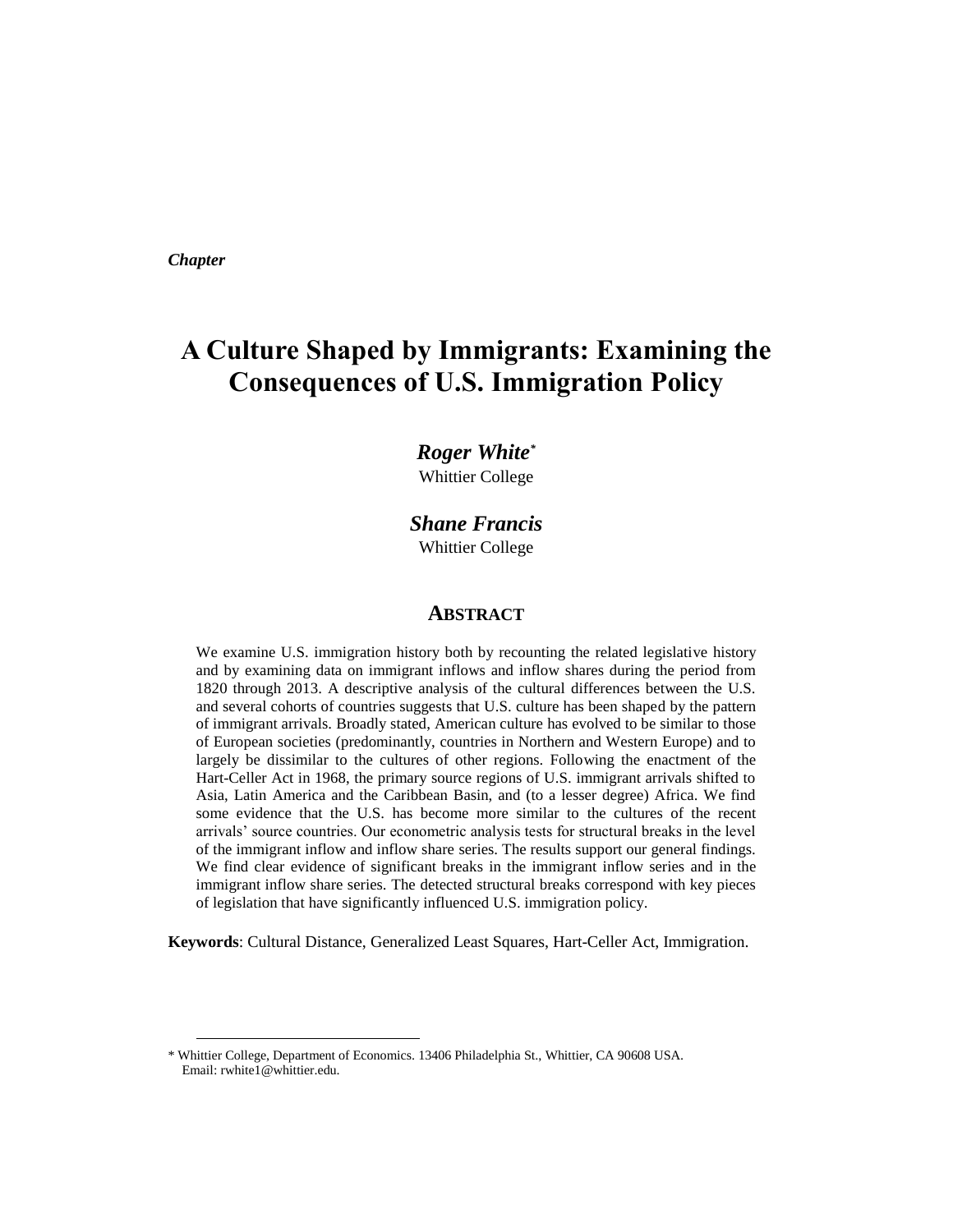#### **INTRODUCTION**

This chapter presents an exploration of sorts. The cultural evolution of the United States is intricately tied to its immigration history, a history that has been influenced by the country's immigration policies. Prior to 1790, during the Colonial Era and the first years following independence, an "open door" policy was largely maintained. From 1790 until 1875, the U.S. followed a *de facto* immigration policy linked to the laws that governed naturalization. Specifically, no laws restricted the arrival of immigrants or dictated the composition of inflows, but immigration to the U.S. was shaped by restrictions on who could become a citizen. This provided incentives for immigration from Northern and Western Europe while serving to discourage migration from other regions. Beginning in 1875, *de jure* federal legislation/policies shaped immigration to the U.S. The policies afforded entry preference to immigrants from Europe and directly limited or, in some cases, indirectly discouraged immigration from many other locales. This persisted, largely, until the Hart-Celler Act was enacted in 1968. The Act led to a marked increase in the annual immigrant inflow as well as a corresponding shift in the primary source regions for U.S. immigrant arrivals.

To a large degree, the current composition of American society, as indicated by selfreported ancestries, mirrors the historic immigrant inflows of the country.<sup>1</sup> From 1840 through 1889, 14.3 million immigrants arrived to the United States. Europe was the primary source region of these arrivals, accounting for 12.8 million immigrants (89.1% of the total inflow). More specifically, 11.7 million of the arrivals were from Northern and Western European countries with Germany (29.9% of the total inflow), Ireland (22.4%), and the United Kingdom (18.1%) collectively accounting for 10.1 million arrivals. Between 1890 and 1919, another 18.2 million immigrants arrived. Of the arrivals during this period, 88.4 percent were from Europe and another 4.6 percent were from Canada. Unlike earlier inflows, however, the primary source regions were Southern and Eastern Europe with Italy (20.6%), Austria-Hungary (20.2%), and Russia and Poland (17.4%) accounting for 10.6 million of the total inflow. Even so, as of 1919, the U.S. population was predominantly European or of European descent.

Following several decades of diminished immigrant inflows, U.S. immigration policy changed when the Hart-Celler Act (i.e., the Immigration Act of 1965) was enacted. The Act abolished the biased National Origins Formula that had been in place since passage of the Emergency Quota Act in 1921 and established a preference system based on family reunification, filling labor market vacancies, and admission of refugees and asylum-seekers. When the Hart-Celler Act was implemented, a resulting shift occurred in the primary source regions of U.S. immigrants. No longer was Europe the primary source region. It had been replaced by Asia, Latin America and the Caribbean and, to a lesser extent, Africa. Even so, over the 2009-2013 period, the American Community Study (ACS) found that 58 percent of the U.S.'s residents self-identified as being of European ancestry (ACS, 2015).

During the past 50 years, a total of 58.5 million immigrants entered the United States. Illustrative of the pronounced shift in source regions, Europe and Canada account for only 8.1 million of the total immigrant inflow (13.8%). The vast majority of these more recent

 $\overline{a}$ 

<sup>&</sup>lt;sup>1</sup> The statistics presented in this section, unless otherwise noted, are calculated from data presented in Pew Research Center (2015).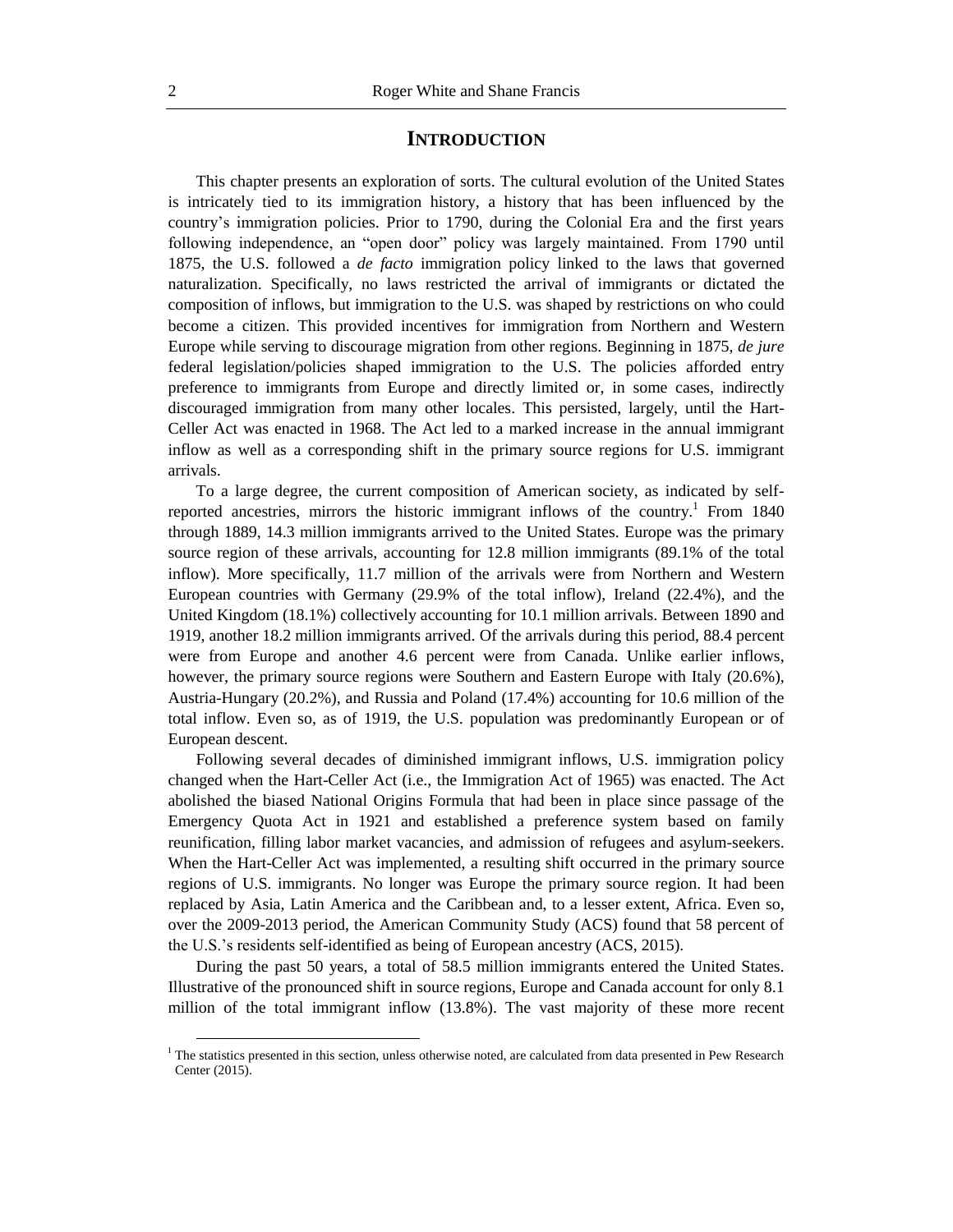immigrant arrivals have come from Latin America (50.8%) or Southern and Eastern Asia (25.2%). The primary source countries have been Mexico (with 27.8% of the total inflow), China (5.4%), and India (4.6%). These three countries have collectively accounted for 22.2 million of the total immigrant arrivals.

Generally speaking, this chapter details our exploration of the history of immigration to the United States. We look at the related legislative history and at data on immigrant inflows for the period from 1820-2013. We augment our review of immigration policy with a descriptive analysis of the cultural differences between the U.S. and several cohorts of countries. The aim is to determine whether U.S. immigration policy and the corresponding level of immigrant inflows and composition of inflows by country/region have influenced American culture. We support our descriptive analysis with an economteric analysis of immigrant inflows where we test for structural breaks in the level of immigrant inflows and in the composition of the inflow share series.

We find that U.S. immigration policy has had a marked influence on immigrant arrivals both in terms of the number of arrivals and their source countries/regions. Further, the immigrant arrivals have influenced American culture such that the U.S. was, in the late 1960s, more culturally-similar to Europe (particularly Northern and Western European countries), Canada, and Australia and New Zealand and dissimilar to the cultures of Asia, Latin America and the Caribbean, and Africa. However, there is some evidence that the shift in source countries and regions of U.S. immigrant arrivals that followed the enactment of the Hart-Celler Act has moved the culture of the U.S. closer to the cultures of recent immigrant arrivals' source countries and, thus, somewhat away from what may be described as more traditional source countries. Supporting these findings, our econometric analysis provides clear evidence of significant breaks in the immigrant inflow series and the immigrant inflow share series that correspond with key pieces of legislation that has governed U.S. immigration policy.

In the next section, we review U.S. immigration policy. This is followed by the introduction of two composite measures of cross-societal cultural differences (i.e., cultural distance) and a descriptive examination of the measures. We then present the findings from an econometric analysis that tests for structural breaks in the immigrant inflow and immigrant inflow share series before concluding.

# **A BRIEF REVIEW OF U.S.IMMIGRATION HISTORY**

From the founding of the Virginia Colony at Jamestown in 1607 through the passage of the Page Act in 1875, no laws restricted the inflow of individuals to what is now the United States. Instead, a quasi-open door policy existed. Even though there were no restrictions on who may enter the country, restrictions did limit who could become a citizen. This likely influenced both the level of immigrant inflows during the period and the composition of inflows in terms of source countries and regions. More specifically, the Naturalization Act of 1790 established a uniform citizenship process. It allowed "any alien, being a free white person" and "of good moral character" who had lived in the country for two or more years to become a U.S. citizen (Jaggers, et al., 2013). The Naturalization Act of 1795 increased the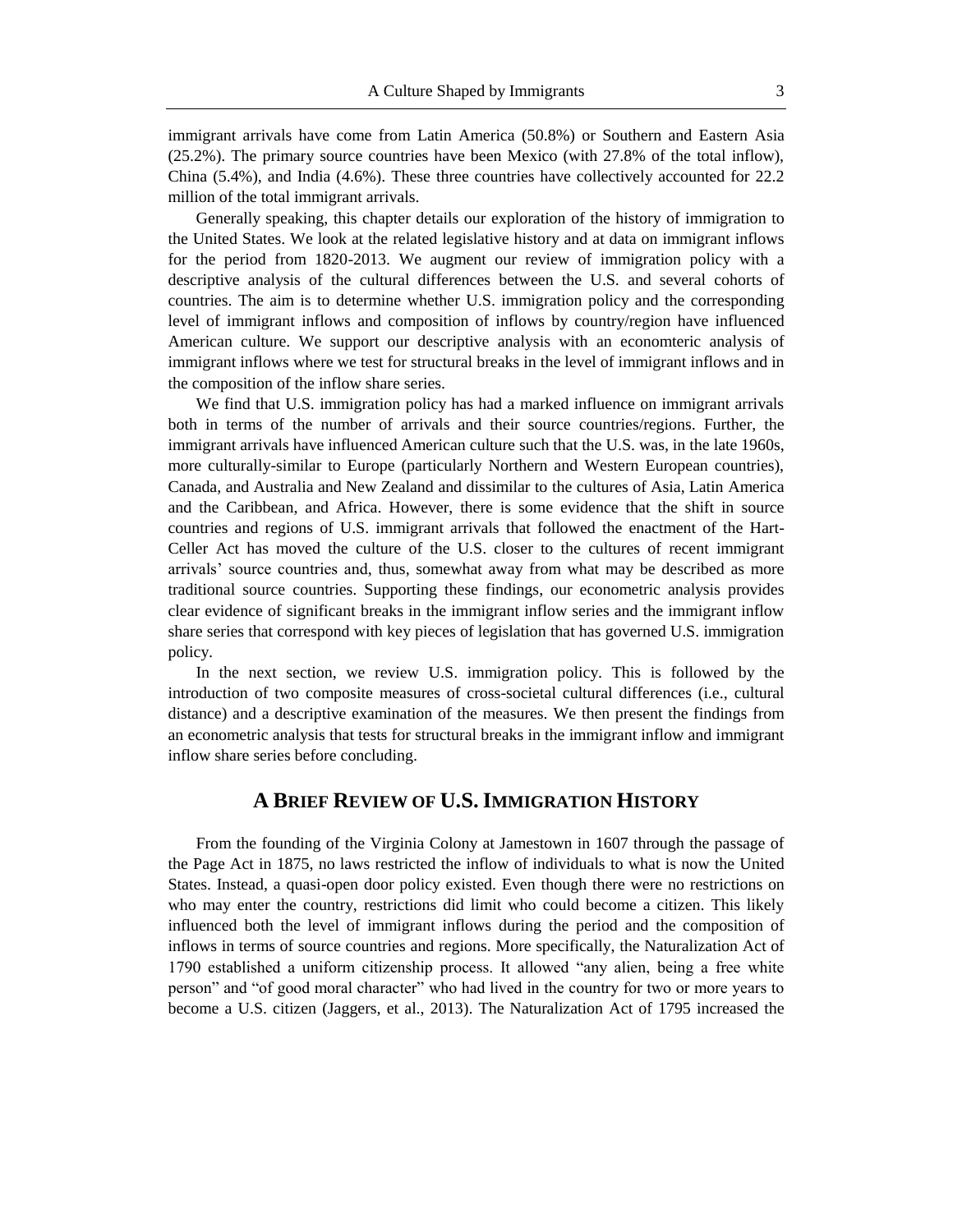residency requirement to five years, and the Naturalization Act of 1798 extended the required residency period further to 14 years (Orgad, 2011).<sup>2</sup>

The combination of the U.S. having been a British colony and the stipulation that citizenship was only attainable for white residents in all likelihood encouraged emigration from Northern and Western European countries while discouraging emigration from other locales. Evidence supporting this assertion is found in the 1790 U.S. census. Nearly twothirds  $(66.2%)$  of the population was either English or of English descent.<sup>3</sup> Another 14.2 percent of the population was Scotch  $(5.6\%)$ , German  $(4.5\%)$ , Dutch  $(2.0\%)$ , Irish  $(1.6\%)$ , French (0.5%), or descendants of immigrants from these countries. Yet another 0.27 percent of the population was classified as white but of unknown origin. Slaves, primarily from West Africa, constituted 17.8 percent of the population, and free non-whites accounted for 1.3 percent of the population. Native Americans (i.e., the indigenous peoples) comprised only 0.19 percent of the population.

More than 80 percent of the total U.S. population in 1790, and 97.8 percent of the country's free population, was either an immigrant from Great Britain, Ireland, Germany, the Netherlands, or France or was a descendant of someone from these countries. This allowed for a massive cultural transfer from Northern and Western European countries to the American colonies and, thus, to the U.S. (U.S. Census Bureau, 1909). This cultural transfer was part of the Columbian Exchange which included biological exchange (e.g., animals, plants, technology, diseases, etc.) between the New and Old Worlds (Crosby, 1972).

The profoundly unequal "exchange" favored the Europeans and was detrimental to the indigenous peoples of the Americas. The arrival of the Spanish, the French, and the British led to the decimation of the indigenous peoples of the Americas. Dutch, Swedish, and even Russian immigrants (primarily along the Pacific Coast) also contributed to the demise of the Native Americans. By 1790, only a few thousand Native Americans lived east of the Alleghany Mountains and only in Pennsylvania and New York, where reservations had been established, and beyond the western frontier settlements were the numbers of Native Americans sufficient for the maintenance of tribal relations and the occupation of considerable territory (U.S. Census Bureau, 1909).

#### **Naturalization Laws and** *De Facto* **Federal Immigration Policy**

Prior to the passage of the Steerage Act in 1819 no records were kept of the number of immigrant arrivals to the U.S. or the immigrants' countries of origin. The Steerage Act, however, required shipmasters to provide manifests with counts of all immigrants transported. These numbers were tracked by the Secretary of State and reported to the Congress (Koven and Götzke, 2010). Another quarter-century would pass until additional legislation governing immigration was enacted. The Passenger Law of 1847 and the Passenger Law of 1855 regulated the transport of immigrants to the United States. For example, the 1855 law required no more than one passenger for every two tons of the vessel, a minimum amount of deck space (16 feet) per passenger, and that ships were subject to inspection upon arrival at U.S. ports and captains would be fined for any violations (Hirota, 2013). While these laws

 $^2$  In 1802, the administration of President Thomas Jefferson revised the Naturalization Act of 1798 such that the residency requirement was reduced to five years.

 $3$  The source for all population shares presented in this paragraph is the U.S. Census Bureau (1909).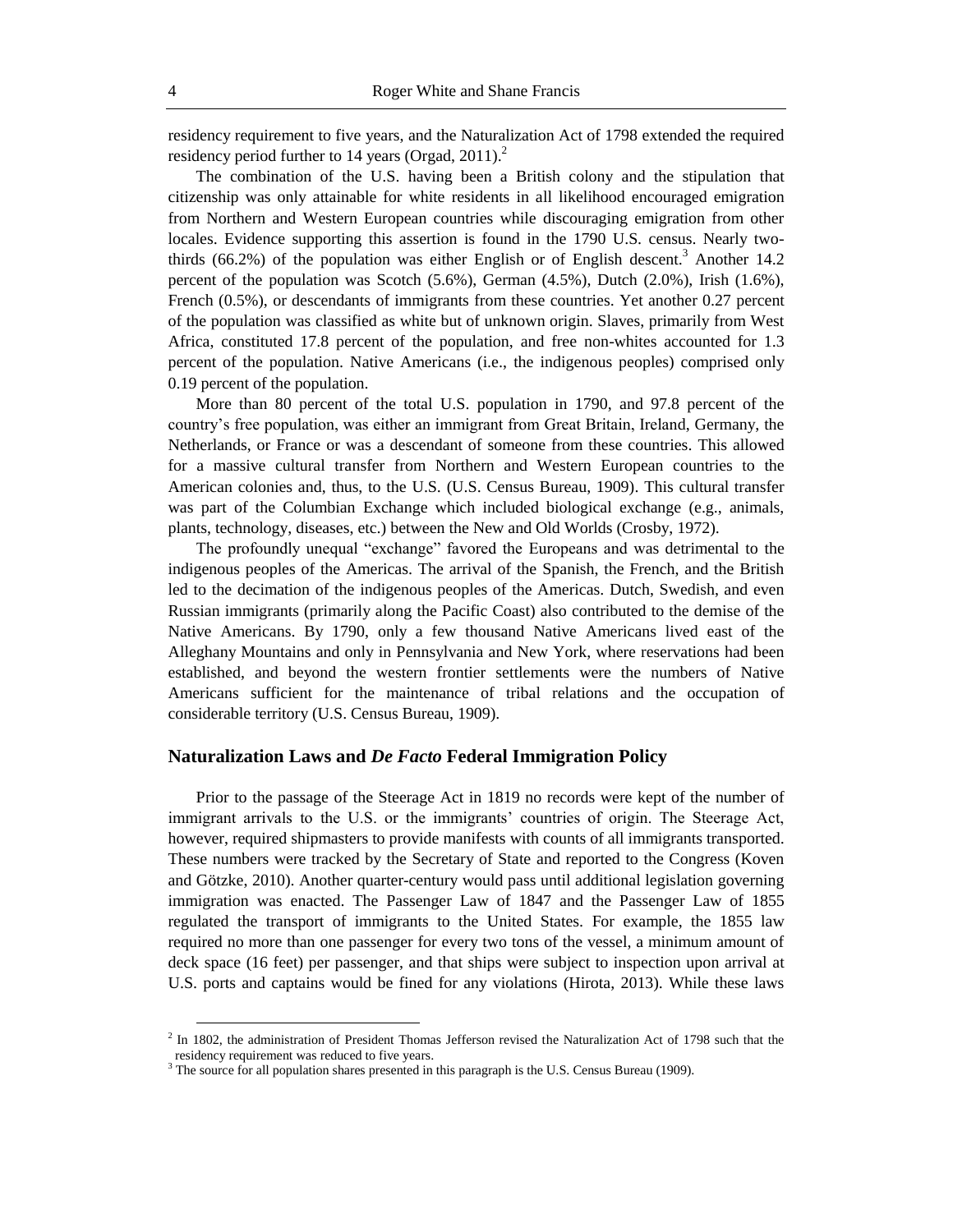provided for a safer and more comfortable passage to the U.S., they were not aimed at limiting the number of arrivals, so the laws did little to affect the source country composition of immigrant inflows. In fact, Table 1 shows that 90 percent of the 9,985,008 immigrants that entered the U.S. between 1820 and 1881 were from European countries. The vast majority (87.3%) of these immigrants were from Northern Europe (primarily, Ireland, the United Kingdom, and Scandinavia) or Western Europe (Germany).

#### <Insert Table 1 about here>

The first laws enacted with the goal of restricting immigration to the U.S. were passed by the California state legislature. In 1850 and in 1852, the legislature imposed taxes on foreign miners. The 1850 law required foreign miners to pay a monthly tax of \$20; however, the law proved so unpopular that it was repealed in 1851 and replaced in 1852 by a monthly tax of \$4 (OAC, 2016). A subsequent piece of legislation that was also passed by the California legislature was known as the "Anti-coolie law". The formal title of this law is "An Act to Protect Free White Labor against Competition with Chinese Coolie Labor and to Discourage the Immigration of the Chinese into the State of California" (Haymond, et al., 1873). The Act imposed a \$2.50 tax on anyone of Chinese origin who applied for a mining and/or business license (Lee, 2015a). By raising the cost of working in the U.S. and by discriminating in terms of which individuals were subject to the taxes, the legislature was seeking to both limit the number of immigrant arrivals, especially those arriving from China, and alter the composition of the foreign-born population.

Efforts to limit immigration at the Federal level lagged behind those of the State of California and were, at times, contrary to the discriminatory laws enacted in California. For example, as a matter of necessity, due to shortages caused by the Civil War, the Immigration Act of 1864 encouraged the immigration of foreign laborers (Gold, 2012). The Naturalization Act of 1870 extended the right to citizenship to blacks and Native Americans; however, Asians (except Filipinos) remained ineligible for U.S. citizenship (Mink, 1998).

### **Restricting Immigration:** *De Jure* **Federal Immigration Policy**

The Page Act of 1875 was the first piece of Federal legislation that explicitly restricted immigration to the United States. The Page Act banned "undesirable" individuals from entry to the U.S. What was considered "undesirable" included Asian women who might engage in prostitution, any Asian who may be used as forced labor once in the U.S., and anyone (Asian or otherwise) who was a convict in their home country (Miller, 2012). A similar piece of legislation, the Immigration Act of 1891, barred the entry of individuals who suffered from a dangerous contagious disease, had been convicted in their home country of a crime involving moral turpitude, or were polygamists (Richardson, 1962).

Between 1876 and 1881, 1,754,826 immigrants entered the U.S.<sup>4</sup> Similar to the earlier portion of the century, the majority (76.4%) of these immigrants was from European countries. Likewise, Northern and Western Europe were again the primary source regions, accounting for 87.8 percent of the immigrants from Europe. Figure 1 illustrates the time paths of immigrant inflows from Africa, the Americas (excluding Canada), Asia, and Europe,

 $\overline{a}$ 

 $4$  The source for all values presented in this paragraph is the U.S. Census Bureau (1909).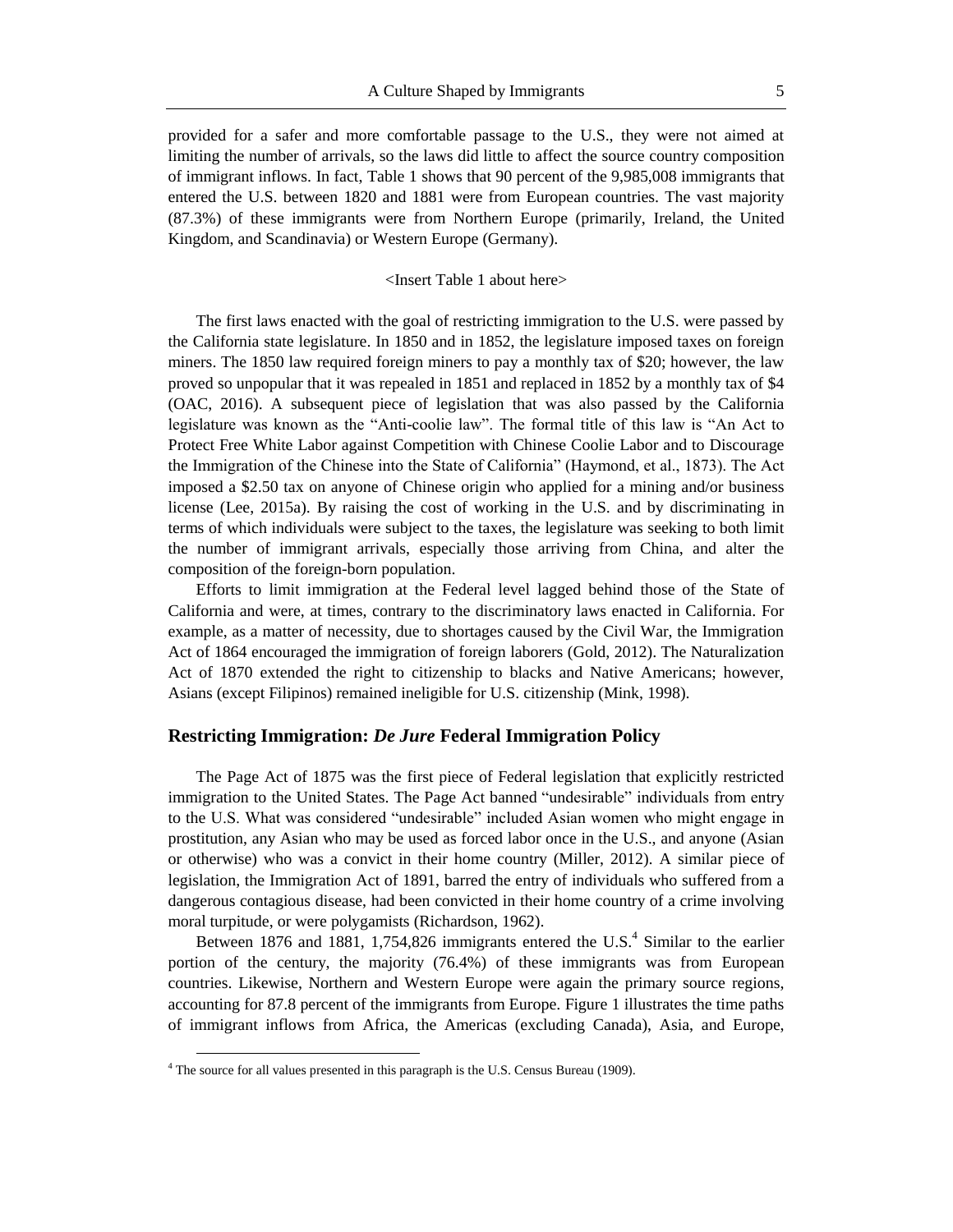Canada, and Oceania. The sub-regions and countries that were the main sources for U.S. immigrant arrivals were Scandinavia (31.4% of the total inflow from Europe), Ireland (19.4%), Germany (16%), the United Kingdom (15.3%), and other countries in Northwestern Europe (5.8%). Of the 578,504 non-European immigrant arrivals to the U.S. during this period, by far the most common source country was Canada which accounted for 326,714 (56.5%) of the non-European inflow. An additional 69,663 immigrants arrived from China (12% of the non-European inflow) which was similar to the number of arrivals from Italy (67,987).

#### <Insert Figure 1 about here>

As the California Gold Rush wound down in the mid-1850s and the transcontinental railroad was completed in 1869, there was a corresponding decrease in the demand for foreign labor. Anti-Chinese sentiment that had mostly been limited to California during the 1850s and 1860s grew and extended to other locales. Instability of the U.S. economy following the close of the Civil War, coupled with high unemployment and a sluggish labor market during the Long Depression (1873-1879), heightened anti-Chinese sentiment as many in the U.S. viewed the Chinese laborers as competition for jobs. During the period, anti-Chinese riots and violence occurred in more than 30 cities (Lee, 2015b). The Alien Contract Labor Law of 1885 prohibited the entry of contract labor to the U.S., with the exceptions of immigrants who were to perform domestic services and those who were considered skilled workmen that were needed to establish new trades and/or industries in the United States (DeLaet, 2000). Effectively, the Alien Contract Labor Law afforded considerable protection to domestic labor.

The Chinese Exclusion Act (1882) was the second federal law that restricted immigration to the U.S. and it was the first to do so in a significant way. The Act halted Chinese migration to the U.S. for a period of ten years and prohibited Chinese residents of the U.S. from becoming citizens (Chang, 2004). In 1892, the Geary Act extended the ban for an additional decade. The Geary Act also required all Chinese already living in the U.S. to carry permits (Gold, 2012). As the expiration of the Geary Act neared, in 1902 the Scott Act was passed which effectively renewed the Chinese Exclusion Act, this time making the ban on Chinese immigration permanent. Coinciding with the Chinese Exclusion Act, the Immigration Act of 1882 sought to further restrict immigrant inflows by imposing a \$0.50 arrival tax on all immigrants and, in the same vein as the Page Act of 1875, by making some classifications of immigrants ineligible for citizenship (i.e., those deemed to be "lunatics" or who were likely to become public charges) (Wexler, 2009). Similarly, following the assassination of President William McKinley in 1901 by a Polish anarchist, the Anarchist Exclusion Act, which prohibited the entry of anyone judged to be an anarchist or political extremist, was passed by Congress in 1903 (Bantman and Altena, 2015).

The decades following the passage of the Chinese Exclusion Act saw many additional pieces of legislation limit and/or discourage migration to the U.S. Generally, these laws served to limit immigration unevenly with Northern and Western European countries continuing to receive preferential treatment. For example, the Naturalization Act of 1906 standardized the process for naturalization and made knowledge of the English language a prerequisite for citizenship (Ovando, 2003). A year later, an informal agreement (known as the "Gentlemen's Agreement of 1907") was struck between the U.S. and Japan wherein the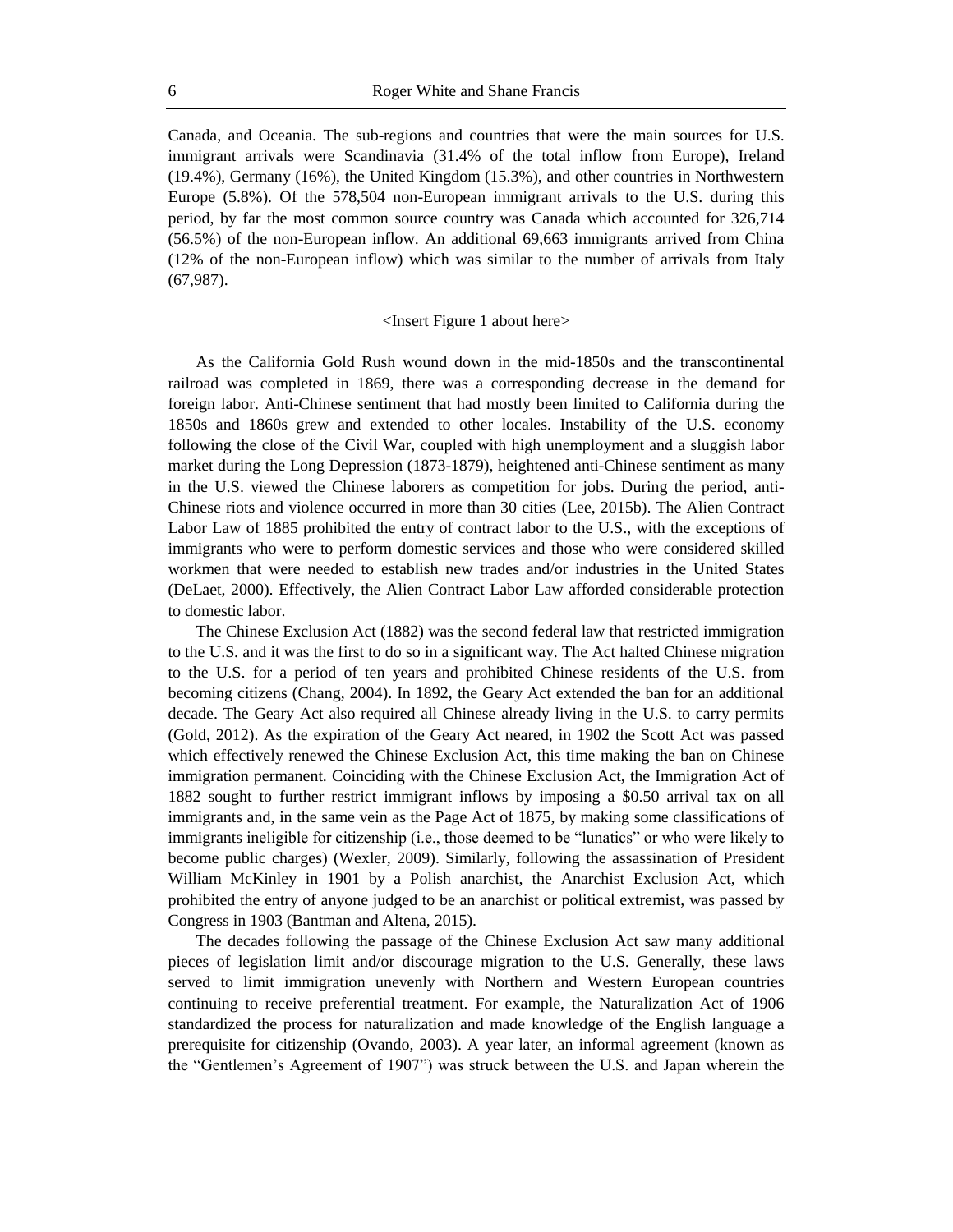U.S. government agreed to work to reduce discrimination against Japanese Americans and to not explicitly restrict migration from Japan if the Japanese government would voluntarily restrict migration to the U.S. (Uba, 2003).

Also in 1907, the Congress established the Dillingham Commission to examine the effects of immigration on the United States. After four years of study, the Commission concluded that migration from Southern European and Eastern European countries posed a risk to American society and its culture (King, 2002). Accordingly, the Commission recommended stark reductions in inflows from these regions. Also in 1907, the Expatriation Act declared that any American woman who married a foreign national would lose her citizenship (Bredbenner, 1998). This prohibition was partially repealed by the Cable Act of 1922; however, it remained that any American woman who married an Asian would lose her citizenship (Bredbenner, 1998). In 1913, the California legislature passed the Alien Land Law which dictated that individuals who are ineligible for citizenship cannot own property in the state (Bailey, 1932). Other states used this law as a model for similar anti-Asian laws.

At the close of World War I, due to a heightened sense of nationalism and/or a perceived need for economic self-sufficiency, the Congress overrode a presidential veto to pass the Immigration Act of 1917. The Act created the "Asiatic Barred Zone", effectively banning all migration to the U.S. from Asia, with the exceptions of Japan and the Philippines. Of course, immigration from Japan was already limited by the Gentleman's Agreement of 1907 and, at the time, the Philippines was a protectorate of the U.S. Even with the existing restrictions on the composition of immigrant inflows, efforts continued throughout the inter-war period to further limit the amount of immigration to the U.S.

Collectively, the legislative restrictions imposed on immigration to the U.S. achieved the goal of limiting non-European migration. Revisiting Table 1, we find that immigration from Asia increased from the previous period but also that immigration from China to the U.S. decreased to zero after 1882. We also see that 89.5 percent of the 22,986,644 immigrant arrivals to the U.S. during the  $1882-1920$  period were from Europe.<sup>5</sup> However, differing from inflows during earlier periods, Northern and Western Europe no longer were the primary source regions. Only 35.8 percent of the total immigrant inflow came from Northern (25.2%) or Western (10.6%) Europe. Instead, Southern (20.3%) and Eastern (33.2%) Europe emerged to account for 53.5 percent of the total inflow. Italy and Poland largely accounted for the high inflow shares of these sub-regions.

The Emergency Quota Act of 1921 limited the annual immigrant inflow from any country to three percent of the 1910 U.S. population from that country (Hatton and Williamson, 2005). Only three years later, the Immigration Act of 1924 further limited annual migration from European nations to two percent or less of the number of people from a given country who lived in the U.S. in 1890 (Hatton and Williamson, 2005). By lowering the limit to two percent and moving the reference date to 1890, the Act greatly reduced immigration from Southern and Eastern Europe.

Further restricting migration from Asia, the Oriental Exclusion Act of 1924 extended the ban on immigration from Asia to include foreign-born wives and children of American citizens of Chinese ancestry (Green and Stabler, 2015). This followed two landmark Supreme Court cases: Ozawa vs. the United States in 1922 and the United States vs. Bhaghat Singh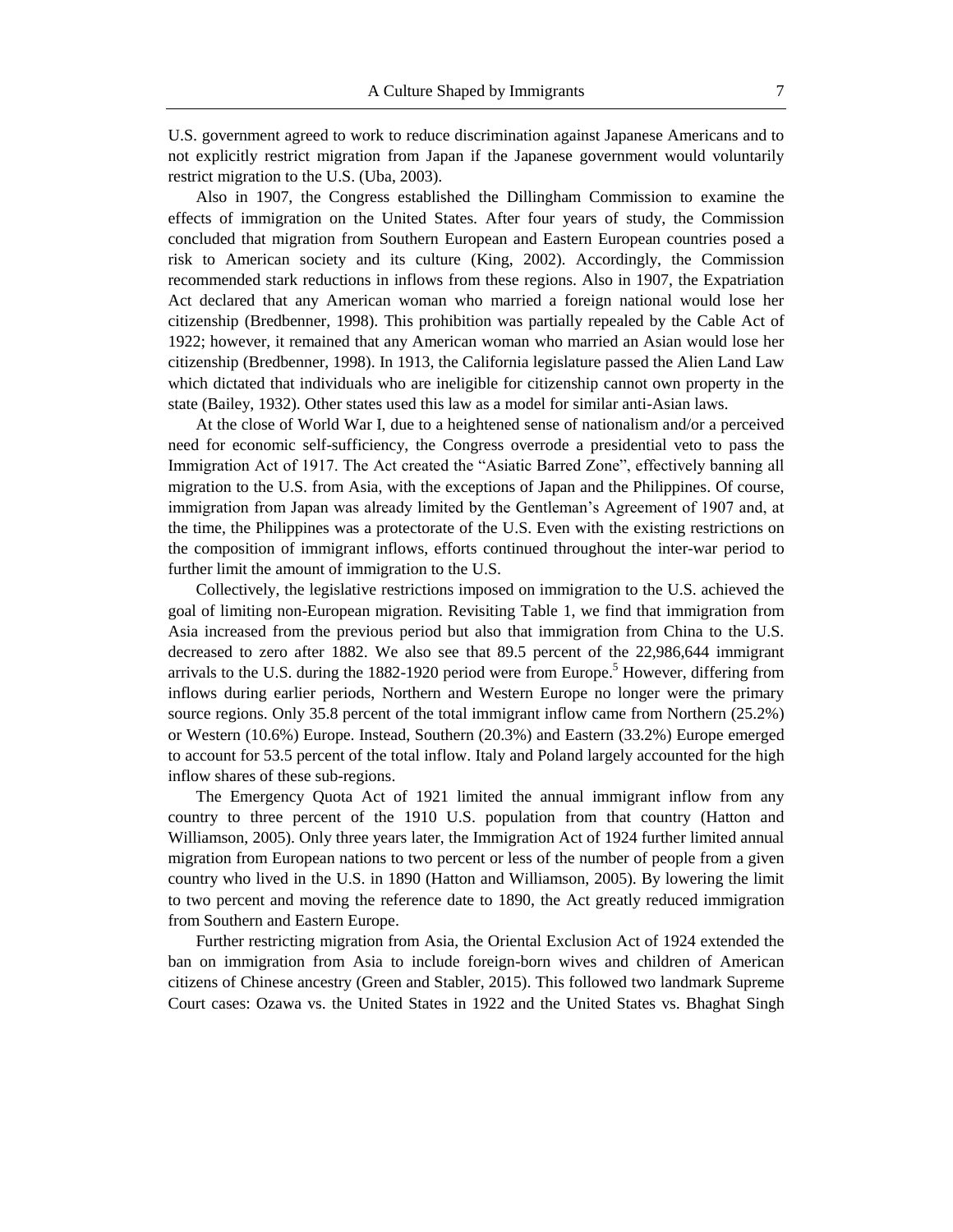Thind in 1923. In the Ozawa case, the Court ruled that Takao Ozawa, who was of Japanese origin, could not become a U.S. citizen as he was not white (Odo, 2002). Similarly, in the Thind case, the Court ruled that Indians from the Asian subcontinent could not become U.S. citizens as they are not white (Odo, 2002). In 1929, the National Origins Formula completely barred Asian immigration and instituted a quota system that capped the total annual inflow of immigrants to the U.S. at 150,000 with 85 percent of the total inflow assigned to Northern and Western European countries (Wepman, 2008). There were, however, no limits placed on migration to the U.S. from countries in the western hemisphere. Five years later, in 1934, the Tydings-McDuffie Act promised independence to the Philippines (as of July 4, 1946) but stripped Filipinos of U.S. citizenship (Baum and Harris, 2009). Finally, in 1940, the Alien Registration Act required that all aliens over the age of 14 in the U.S. be fingerprinted and registered (Camayd-Freixas, 2013).

#### **A Shift in U.S. Immigration Policy**

Passage of the Magnuson Act in 1943 marked the beginning of a shift in U.S. immigration policy from the increasingly restrictive stance that was adopted beginning in 1875 towards a more liberal, less discriminating policy. Although the Magnuson Act repealed the Chinese Exclusion Act of 1882, the legislative change was largely symbolic since Chinese migration to the U.S. remained limited to 105 immigrants per year by the National Origins Formula (Wong, 2005). Additional relatively minor, yet meaningful changes followed the end of World War II. For example, the War Brides Act of 1945, the Alien Fiancées and Fiancés Act of 1946, and the Alien Spouses and Children Act of 1950 established procedures for the immigration of foreign-born spouses, fiancées or fiancés, and children of U.S. armed forces personnel (Boyd, 1971; Levchenko and Solheim, 2013; and Ziegler-McPherson, 2012). Similarly, the 1946 Chinese War Brides Act exempted Chinese wives of American citizens from the quota, and the Luce-Celler Act of 1946 permitted immigration from the Philippines and India and granted naturalization rights to Filipino-Americans and to Indian-Americans, who had been previously excluded. However, similar to the repeal of the Magnuson Act, the Luce-Celler Act was a largely symbolic gesture as immigration from both India and the Philippines was restricted by annual quotas of only 100 individuals (Ziegler-McPherson, 2012). The Displaced Persons Act of 1948 was enacted as a short-term measure to allow up to 205,000 refugees to enter the United States. Priority was given to refugees from Estonia, Latvia, and Lithuania, whose entry was counted again the established quota (Schindlmayr, 2003).<sup>6</sup> In 1953, the Refugee Relief Act revised the 1948 Act to allow for an additional 200,000 refugee admissions each year (Gordon, 1980).

Similar to the Immigration Act of 1917, the McCarran-Walter Act of 1952 (also known as the Immigration and Nationality Act of 1952) was passed by Congress even though it had been vetoed by the president. The McCarran-Walter Act was somewhat of a watershed moment in U.S. immigration history. The Act eliminated race as a barrier to immigration and citizenship, allowed immediate relatives of U.S. citizens to enter without numerical

 $<sup>5</sup>$  It is important to note that while the importation of slaves was officially banned in 1808 there was no discernable</sup> increase in migration from Africa to the U.S. until the mid- to late-20<sup>th</sup> century (U.S. Census Bureau, 1909 and 1975).

 $6$  Because the number of refugee arrivals exceeded the annual quota limits, the practice of "quota mortgaging" (i.e., borrowing from future years' quota limits to accommodate more arrivals in the current year) became common.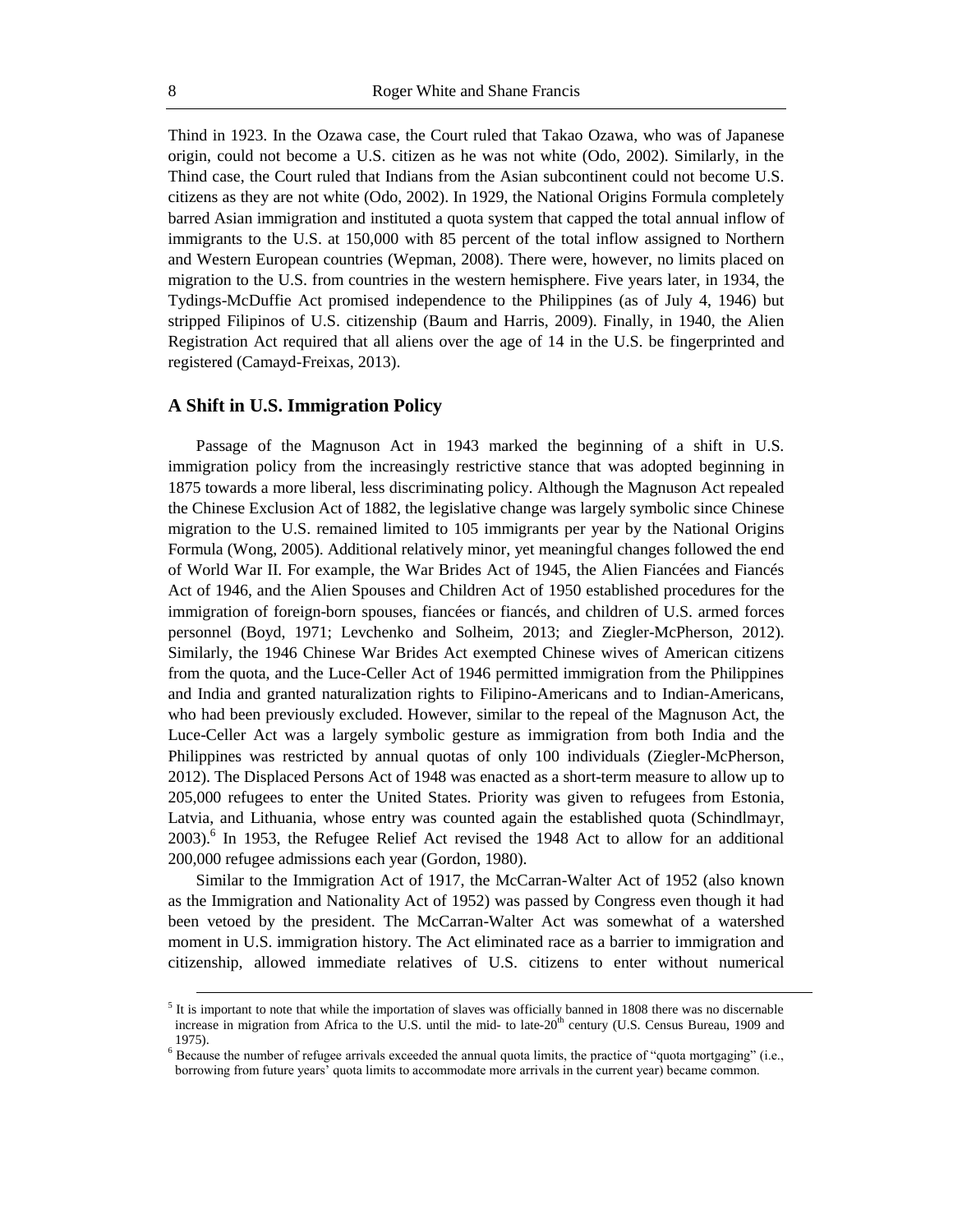restriction, and revised the quota allocations established by the National Origins Formula (Keely, 1971). Even so, the quota limits remained biased in favor of immigrants from Northern and Western Europe. For example, Japan's quota was increased to only 185 immigrants each year, China's quota remained at 105 arrivals per year, and the annual limit was set at 100 for all other Asian countries (Keely, 1971). In contrast, the Act maintained the quota for Northern and Western European countries at 85 percent of each year's total immigrant inflow, with the total annual immigrant inflow set equal to one-sixth of one percent of the U.S. population (Keely, 1971). Additionally, restrictions on immigrants from British colonies were tightened while immigrants who married American women were added to those exempt from quotas (Keely, 1971).

Given the strict limits placed on the level of immigrant inflows, only 6,305,238 immigrants entered the U.S. during the 1921-1951 period (see Table 1). The annual average inflow of 203,395 immigrants was markedly smaller than the average inflow of 589,401immigrants witnessed during the 1882-1920 period and much closer to the average annual inflow of 161,049 immigrants observed from 1820 through 1881. The composition of immigrant inflows, in terms of source countries and regions, was also affected by the legislation enacted during this period. The share of the total inflow that was from Europe decreased to 61 percent, but the share of the total inflow accounted for by Northern and Western Europe (34.6%) was only slightly lower than in the preceding period. To the contrary, the inflow from Southern and Eastern Europe constituted only 26.3 percent of the total inflow, which represents a considerable decrease from the 53.5 percent value observed during the 1882-1920 period. As the share of immigrants from Europe declined, we see an increase in the immigrant share from 2.2 percent to 12.1 percent for Latin America and the Caribbean that is primarily due to a near-threefold increase in migration from Mexico. We also see a near-doubling of the immigrant share value for Asia (from 2.8% to 5.3%).

Following the changes made during World War II and in the decade following the war, the Hart-Celler Act (also known as the Immigration and Nationality Act of 1965) led to considerable changes in both the level of immigrant inflows to the U.S. and in the source countries of the immigrant arrivals. When enacted in 1968, the 1965 Act abolished the quota system that had been in effect since the 1920s and changed the basis for entry to a) promotion of family reunification, b) filling of labor market vacancies (i.e., critical skills/artistic excellence), and c) accommodating refugees and asylum-seekers (Lie, 1995). The Hart-Celler Act led to a pronounced increase in the number of immigrant arrivals to the U.S. and a shift in the primary source countries/regions of immigrant arrivals from Europe to Asia, Latin America and the Caribbean, and Africa to a lesser extent. The Act also established an annual limit of 290,000 immigrant arrivals that was split as 120,000 immigrants from the western hemisphere and 170,000 immigrants from the eastern hemisphere (Lie, 1995). The law was revised in 1978 to allow for a total of 290,000 immigrant arrivals annually regardless of hemisphere, and two years after that the 1980 Refugee Act removed refugees as a preference category and the annual ceiling was decreased to 270,000 immigrants (Caroli, 1983).

The other significant legislative changes since the passage of the Hart-Celler Act are the Simpson-Mazzoli Act (also known as the Immigration Reform and Control Act of 1986) and the Immigration Act of 1990. The Simpson-Mazzoli Act amended the Hart-Celler Act to provide amnesty for many undocumented immigrants and established penalties for employers who hired undocumented immigrants (Fuchs, 1990). The Immigration and Nationality Act of 1990 increased the annual number of immigrant arrivals to 700,000 during the years 1992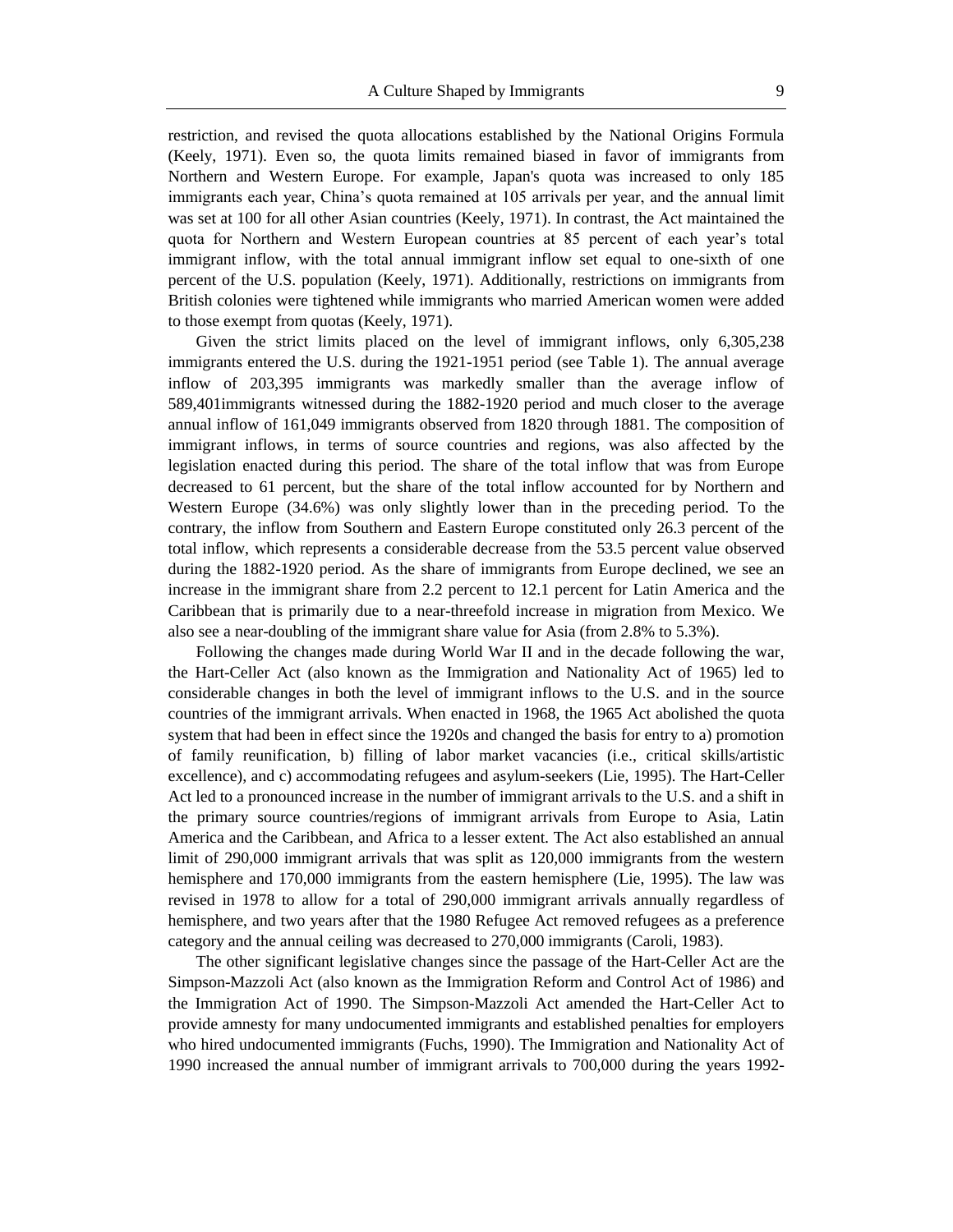1994 and to 675,000 per year thereafter. It also modified the preference system adopted by the Hart-Celler Act to include family-based immigration visa and five types of employmentbased visas (categorized by occupation), and it created a diversity visa program which sought to admit immigrants from traditionally "low admittance" countries or those countries that were underrepresented in the U.S. population (Greenwood and Ziel, 1997).

Other legislative changes since 1968 have largely been minor and several pieces of legislation have focused on members of the armed forces. For example, the Armed Forces Naturalization Act of 1968, the Armed Forces Immigration Adjustment Act of 1991, the 2000 Hmong Veterans' Naturalization Act, and the 2000 Bring Them Home Alive Act. Additional legislation has focused on policies governing the entry of refugees: the Indochina Migration and Refugee Assistance Act of 1975 and the 1982 Amerasian Immigration Act. Separate legislation focused on labor demand for particular types of workers. Specifically, a 1989 bill granted permanent resident status to non-immigrant registered nurses who had lived in U.S. for at least three years provided that they met established certification standards.

During the most recent two decades, even as many have asserted that a policy change is needed, very few legislative changes have occurred. The most significant change may be the USA Patriot Act of 2001 which expanded the scope of aliens ineligible for admission to the U.S. or that were deportable due to terrorist activities to include any alien who a) is a representative of a political, social, or similar group whose political endorsement of terrorist acts undermines U.S. antiterrorist efforts; b) has used a position of prominence to endorse terrorist activity or to persuade others to support such activity in a way that undermines U.S. antiterrorist efforts; or c) has been associated with a terrorist organization and intends to engage in threatening activities while in the U.S. (Sinnar, 2003).

The cumulative effect of the Hart-Celler Act and subsequent related legislation has been significant changes in the level of immigrant inflows and in the composition of immigrant arrivals in terms of the regions of origin. Looking to Table 1 yet again we see that the immigrant inflow was equal to 753,644 in the typical year during the period from 1968 through 2013. Perhaps more striking is that 44.2 percent of all U.S. immigrant arrivals during the period spanning 1820 through 2013 occurred during the most recent four and a half decades. For the first time, we see significant increases in the number of immigrants from Africa (i.e., 5.4% of the total inflow since 1968). We also observe a near-doubling of Asia's immigrant share, from 18.2 percent during the 1952-1967 period to 35.4 percent since 1968. Likewise, we see the share of the total immigrant inflow from Latin America and the Caribbean more than doubled from 21.4 percent to 44.5 percent. As the shares for these regions have increased, we have witnessed a corresponding decrease in the immigrant share value for Europe from 44.1 percent during the 1952-1967 period to only 12.2 percent over the years 1968-2013.

Thus, from our brief review of U.S. immigration history we can see that a clear bias favoring immigration from European countries and, notably, Northern and Western European countries existed until the enactment of the Hart-Celler Act in 1968. During the past several decades, we have observed a considerable shift in the source countries and regions of immigrant arrivals to the U.S. and a significant increase in the number of immigrants that enter the U.S. each year. Even so, column (f) of Table 1 indicates that the cumulative immigrant share for Europe over the 1820-2013 period is 50.5 percent. The next highest share is that of Latin America and the Caribbean (22.6%) with Asia (18.2%) slightly lower.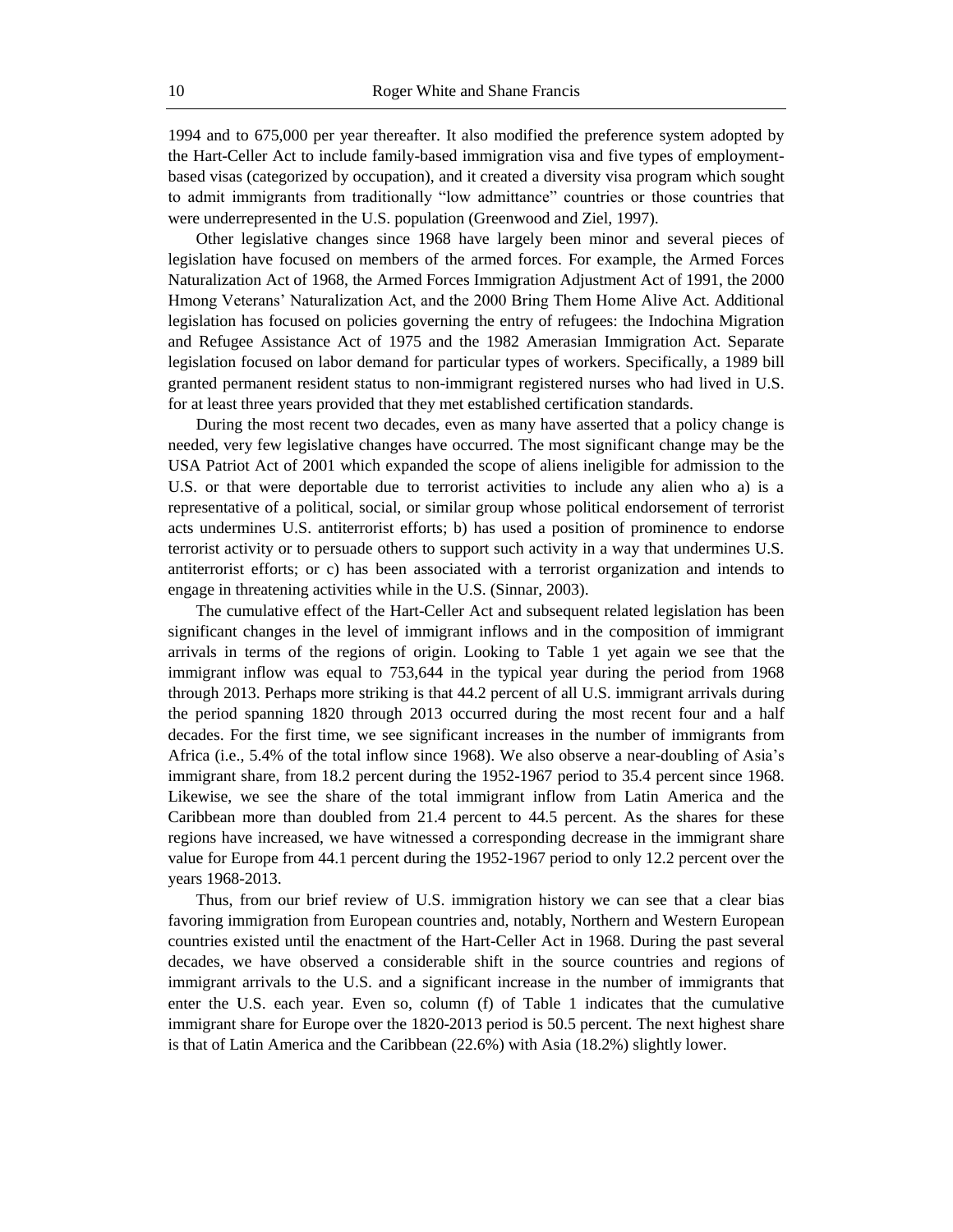As noted at the beginning of this section, the settling and populating of the United States coincided, especially during the Colonial Era, with the Columbian Exchange. Along with the biological exchange that occurred between the Old and New Worlds, there was also a cultural exchange. We posit that this exchange was largely one-sided and dominated by an imprint of European cultures on the U.S. and its residents. The duration of the exchange, facilitated in part by a biased immigration policy that favored European migration to the U.S. and that limited, in direct and indirect ways, migration to the U.S. from many other regions, acted to reinforce the exchange and deepen the European cultural imprint. In short, given the shift in the composition of immigrant inflows to Asia, Latin American and the Caribbean, and to a lesser extent Africa, many recent immigrant arrivals to the U.S. have entered a country that is quite culturally-dissimilar from their countries of origin.

In the next section, we introduce composite measures of cultural distance and examine the cultural distance between the U.S. and immigrants' home countries. We follow this by estimating the determinants of migration to the U.S. and testing for structural breaks in the immigrant inflow and immigrant inflow share series that correspond with the enactment of four key pieces of legislation: a) the Chinese Exclusion Act, b) the Emergency Quota Act, c) the McCarren-Walter Act, and d) the Hart-Celler Act.

### **MEASURES OF CROSS-SOCIETAL CULTURAL DIFFERENCES**

#### **Measuring Cross-societal Cultural Differences**

Given the legislative history of U.S. immigration policy and the resulting influences on the levels of immigrant arrivals to the country and their composition in terms of source regions/countries, it seems reasonable to ask whether the culture of the U.S. is more similar to the cultures of our cohort of traditional source countries as compared to the non-traditional source country cohort. Similarly, the changes in the levels and primary source countries of immigrants to the U.S. since the enactment of the Hart-Celler Act begs the question of whether the U.S. has become, in recent decades, less similar to the traditional source country cohort and more similar to the non-traditional cohort.

To answer the first question, we estimate the cultural distance between the U.S. and all countries for which data are available during the 1967-1973 period and then conduct a series of t-tests of the difference in mean cultural distance values between the U.S. and those countries that fall within the traditional and the non-traditional source country cohorts. We also test whether the U.S. is significantly more (or less) similar to particular regions and country cohorts. Examining cultural distances for this particular period of time allows us to determine the relative cultural distances between the U.S. and the cohorts at just about the time when the Hart-Celler Act became effective. To address the second question, we repeat our calculations using a measure of cultural distance that is based on survey data collected during the early 1990s. While the use of cultural distance measures that are constructed using two separate data sources is less than ideal, the cultural dimensions of the two series that we use to estimate cultural distances are comparable.

Before performing our tests, we first introduce the two measures of cultural distance (i.e., cultural differences) and detail the methodology involved in the calculation of the cultural distance estimates.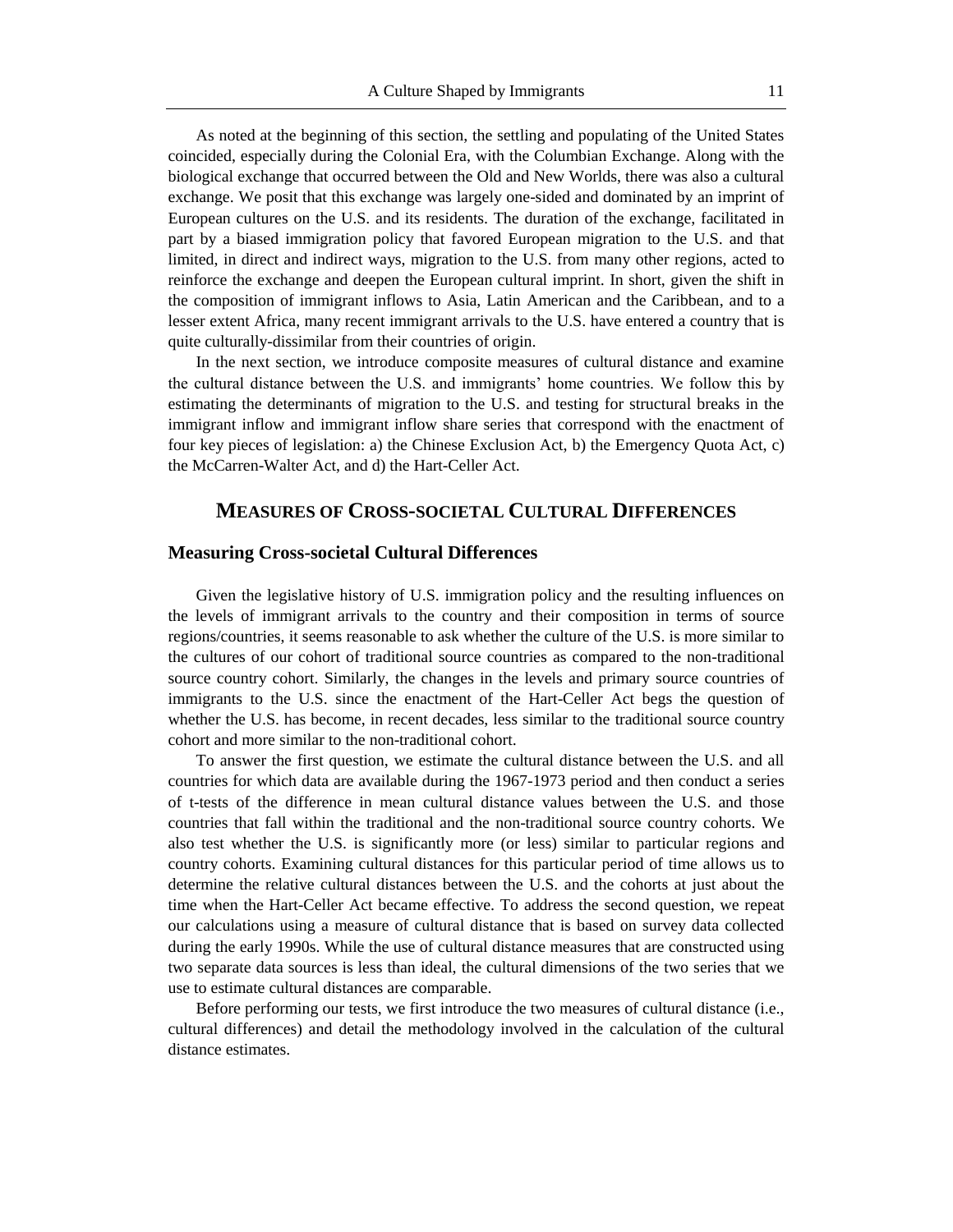#### **The Hofstede Measure**

The Hofstede measure of cultural distance was inspired by Geert Hofstede's tenure at IBM's personnel research department in 1967. Surveying the company's 117,000 employees, Hofstede developed cultural profiles for each of the top 40 employing countries, later expanding this even further. At the time, this cross-cultural database of survey questions and answers served as the largest of its kind, opening the door even further for quantifiable measures of cultural distance. Hofstede's measure initially included four dimensions of cultural distance. These dimensions measure what Hofstede describes as "anthropological problem areas" and provide insight to how different cultures approached each area. Over the following few decades, additional dimensions were added. As we are interested in quantifying the extents of cultural differences between the U.S. and various country groupings at/near the time when the Hart-Celler Act was enacted, we restrict our focus to Hofstede's initial four dimensions.

The first of the dimensions is the Power Distance Index (PDI).<sup>7</sup> The PDI represents how well individuals within a society expect and accept unequal power structures within their society, both at familial and institutional levels. A higher score indicates higher proclivities toward accepted and unchallenged hierarchies. The second dimension is Individualism vs. Collectivism (IDV), which analyzes the extent to which an individual identifies as being a member of a group. An individual with a high IDV score maintains only loose ties and associations with groups outside their immediate family. An individual with a low score thus places more importance and focus on maintaining relationships with broader collectives, such as extended families or those of similar beliefs. The third dimension is Masculinity vs. Femininity (MAS). Masculinity is viewed as a preference for achievement, aggression, and material rewards for success. On the other hand, Femininity is seen as an embracement of modesty and concerns for life quality. Within societies that score high in Masculinity, it is seen that differences in gender roles are often very stark between men and women relative to societies with high scores in Femininity. Finally, the fourth dimension is the Uncertainty Avoidance Index (UAI). In this index, risk-loving and risk-averse behaviors are measured for individuals within each society. In Hofstede's words, it is "a society's tolerance for ambiguity," and those with higher scores tend to prefer more rigid institutions and laws as well as typically believing in a universal truth or morality.

Values for Hofstede's four initial dimensions are available for the U.S. and 100 countries.<sup>8</sup> To calculate our measure of cultural distance, we follow the process used by Kogut and Singh (1988):  $CD_{ij} = \sum_{k=1}^{4} \left[ \frac{(I_{ik} - I_{jk})^2}{v_k} \right] / 4$ . Here,  $CD_{ij}$  is the estimated cultural distance between countries i and j (with the U.S. being country j), I is the index value for the  $k<sup>th</sup>$  cultural dimension, and V is the variance of the index of the  $k<sup>th</sup>$  cultural dimension. To illustrate, the estimated cultural distance between the U.S. and Japan is equal to 3.1096, which is near the average cultural distance value of 3.0723, while the U.S.-U.K. cultural distance is 0.0947 and the cultural distance between the U.S. and Russia is 4.8353.

 $<sup>7</sup>$  The source for the descriptions of the four dimensions provided in this paragraph is Hofstede (1980).</sup>

<sup>&</sup>lt;sup>8</sup> The Hofstede dimension values of each country for which data are available are provided as Appendix A.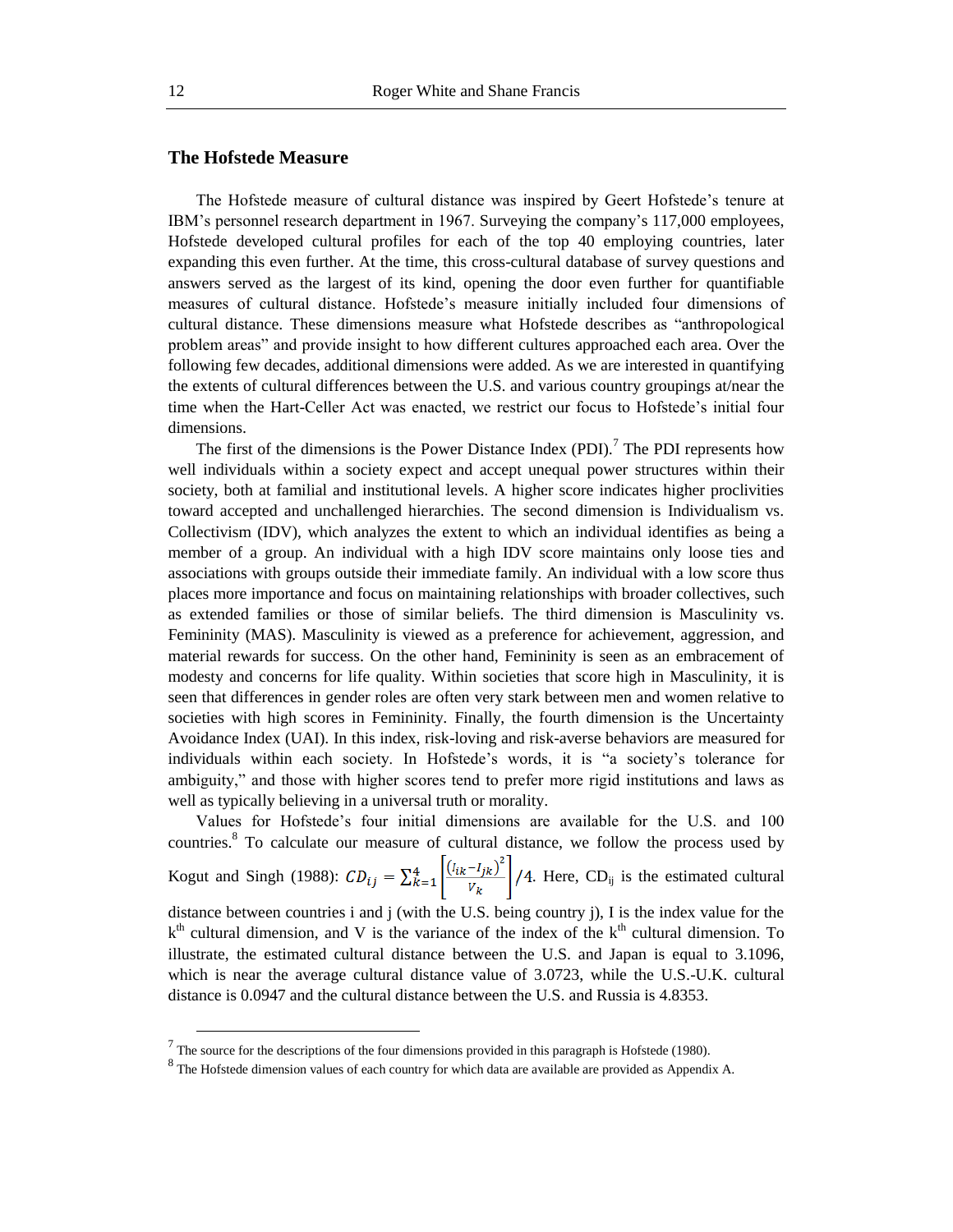We begin with our first question: Is the culture of the U.S. more similar to the cultures of the traditional source country cohort as compared to the cultures of the non-traditional source country cohort? To answer this question, we first categorize the 100 countries for which the Hofstede cultural dimension values are available as belonging to the traditional source country cohort or to the non-traditional source country cohort. The countries that are categorized as part of the traditional source country include Australia, Canada, New Zealand and all countries located in Europe with the exceptions of former members of the USSR.<sup>9</sup> Due to limited migration from these countries prior to World War II and the break in relations during the Cold War, this exclusion appears appropriate.<sup>10</sup>

The average cultural distances from the U.S. for the traditional source country cohort and the non-traditional source country cohort are 2.3715 and 3.3586, respectively. The t-test of the difference in mean values yields a test statistic of 3.10; thus, the difference in values is statistically significant ( $p < 0.01$ ) and the answer to our first question is, as expected, that the culture of the U.S. at the time when the Hart-Celler Act was enacted was more similar to that of the typical member of the traditional source country cohort than it was to the typical member of the non-traditional country cohort. In other words, the culture of the United States was more like the cultures of the countries that had been afforded entry preference to the U.S. and less like the cultures of those countries that traditionally were not among the primary source countries for U.S. immigrant arrivals.

Given that for many years the primary source countries for immigrant arrivals to the U.S. were from Northern and Western Europe, we also perform our t-test of the difference in mean cultural distance values between the U.S. and Northern and Eastern European countries as compared to the distance between the U.S. and all other countries for which data are available. We find that the average cultural distance from the U.S. for the countries located in Northern or Western Europe was equal to 1.573, while the average cultural distance for the remaining countries was equal to 3.2964. The t-test of the difference in mean values yields a test statistic of 6.16; thus, again the difference in values is statistically significant ( $p < 0.01$ ). At the end of the 1960s, the culture of the U.S. was more like the cultures of the primary source countries, which had received what may be described as generous entry preference to the U.S., as compared to the typical culture of the other countries for which data are available.

U.S. immigration policy heavily influenced the source countries of immigration inflows and thus the ethnic and cultural composition of the U.S. both classically and contemporarily. As policy was often created and maintained to attract immigrants from preferred regions, U.S. culture shifted toward the cultures of those source countries. Several purposeful measures were enacted to ensure U.S. acculturation threats from non-preferred countries were avoided. A large part of this was a selective immigration policy, both directly with the use of racial quotas and immigration restrictions and indirectly through legislation dictating U.S. naturalization processes. However, a second component utilized to combat the 'culture threat' of non-preferred source countries were laws that limited their ability to thrive or influence. One example that was discussed earlier is the California laws that were created to target

<sup>&</sup>lt;sup>9</sup> Countries are identified as being located in Eastern, Northern, Southern, or Western Europe by the superscripts "EE", "NE", "SE", and "WE", respectively.

<sup>&</sup>lt;sup>10</sup> As a check of sorts, a t-test of the differences in mean values was conducted with the former USSR members (identified in Appendix A with a superscript asterisk after the country's name) included in the traditional cohort. The resulting test statistic was equal to 3.28, indicating a statistically significant difference  $(p < 0.01)$  in the mean values of the cultural distance series.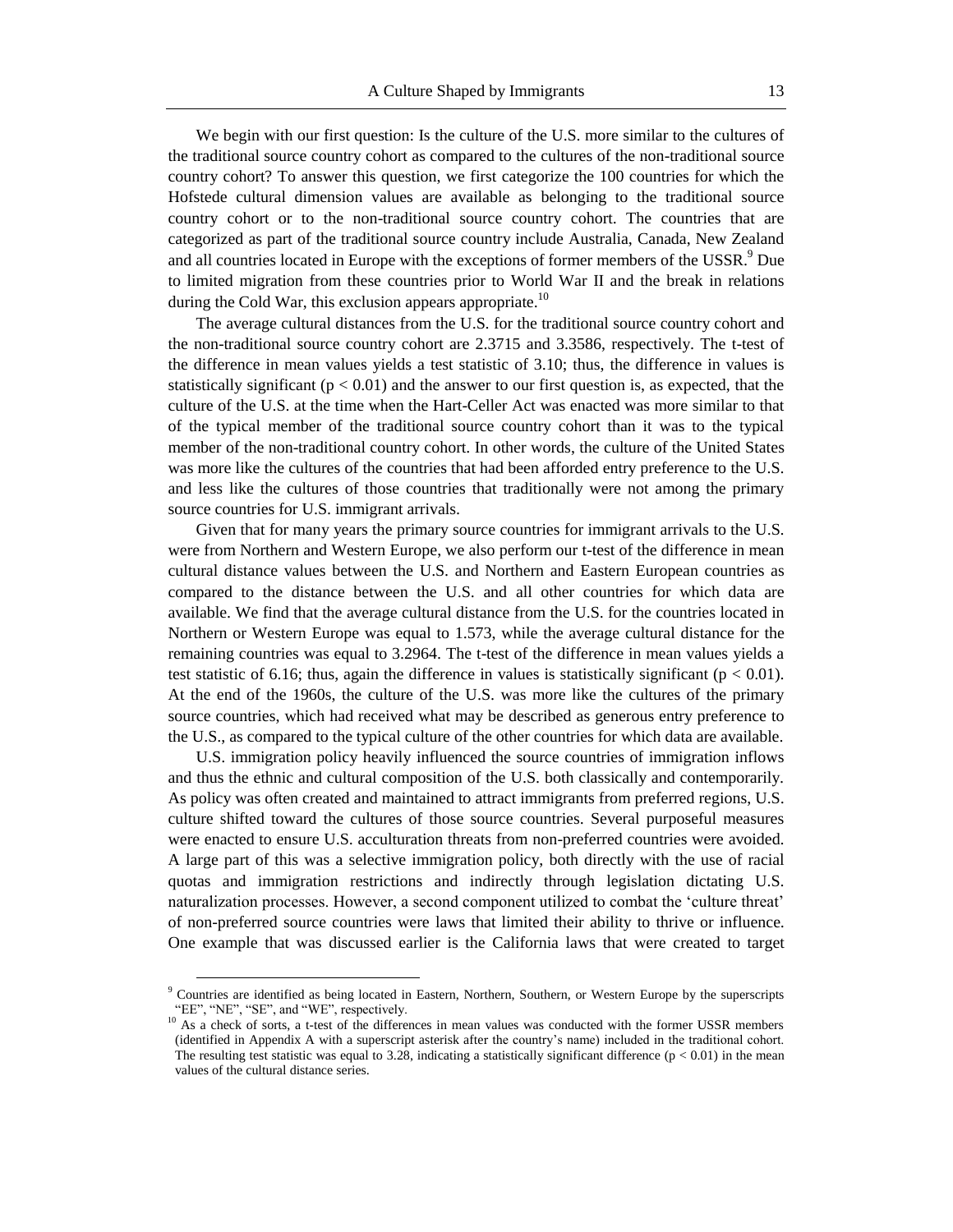Chinese laborers in the mid-to-late 19th Century. The legislation levied taxes, restricted travel and work opportunities, and added additional barriers to starting small businesses. In the same year that Congress tasked the Dillingham Commission (1907) to research the threat of immigrant influence from Eastern and Southern Europe, the Expatriation Act was passed, which stripped citizenship from U.S. women who married those of Asian-descent. In a few words, immigration and naturalization policies were used jointly to limit the influence of nonpreferred immigrants on U.S. culture, which as a result led the U.S. to develop more culturally-similar to Northern and Western Europe.

As noted, prior to the Hart-Celler Act (1965) which had abolished many of the U.S.'s racial immigration quotas, U.S. immigration was largely from Northern and Western Europe. Thus, we expect the U.S. to have low cultural distance (or to be more culturally-similar) with these traditional source regions. Using the Hofstede measure, we find this to be true. While cultures do change over time, the change is often gradual. It can be safely assumed then that the cultural distance between countries has stayed relatively constant over the past few decades. As a result, the U.S. cultural values may still reflect those of its primary source countries from before the recent policy shift in the 1960s.

When we look at the specific source countries of Sweden, the United Kingdom, Germany, Ireland, and Canada we see only minor discrepancies when compared to the United States. Of Hofstede's metrics, the most homogenous is the Power Distance Index, where nearly all countries have values between 30 and 40 (with the exception of Ireland at 28). As relatively stable and established democracies, the cultures of all six countries exhibit very similar views toward social hierarchy. The second metric, Individualism vs. Collectivism, is also very similar across these six western democracies, with each scoring relatively high. The U.S. ranks highest in this respect. By comparison, the Masculinity vs. Femininity dimension has great variance. For example, looking to Sweden we see a remarkably low score of 5. The other countries in the cohort rank between 50 and 70. Hofstede describes Sweden as a more feminine society that focuses more emphasis on quality of life and societal equity of resources. This is not unique to Sweden, but apparent within many Scandinavian countries. Denmark, for instance, scores a 16. In Norway, the MAS score is 8. While the U.S. as a whole reflects the "Masculinity" values of Western Europe and Canada, it is worth noting that Scandinavian immigration concentrated in particular regions of the U.S. such as Minnesota, North Dakota, and South Dakota. A Hofstede measure specifically for the Midwestern U.S. may indicate a strong similarity to Scandinavian values. The Uncertainty Avoidance Index is more varied across these six countries, with Germany scoring much higher than the other five. This is to be expected; Eastern European countries typically showcase higher UAI scores signaling there is less tolerance for ambiguity. The U.S., a large recipient of historic German immigration, does score higher in this category. While not as risk-averse as Germany, the U.S. is not as risk-appreciative as the United Kingdom, Sweden, or Ireland. Conclusively, we find that the U.S. in the Hofstede measure is never very culturally distant from the cohort's consensus and very rarely strays far from the country group average.

#### **The GLOBE Project**

Our second question addresses whether the U.S. has become, in recent decades, less similar to the traditional source country cohort and more similar to the non-traditional cohort.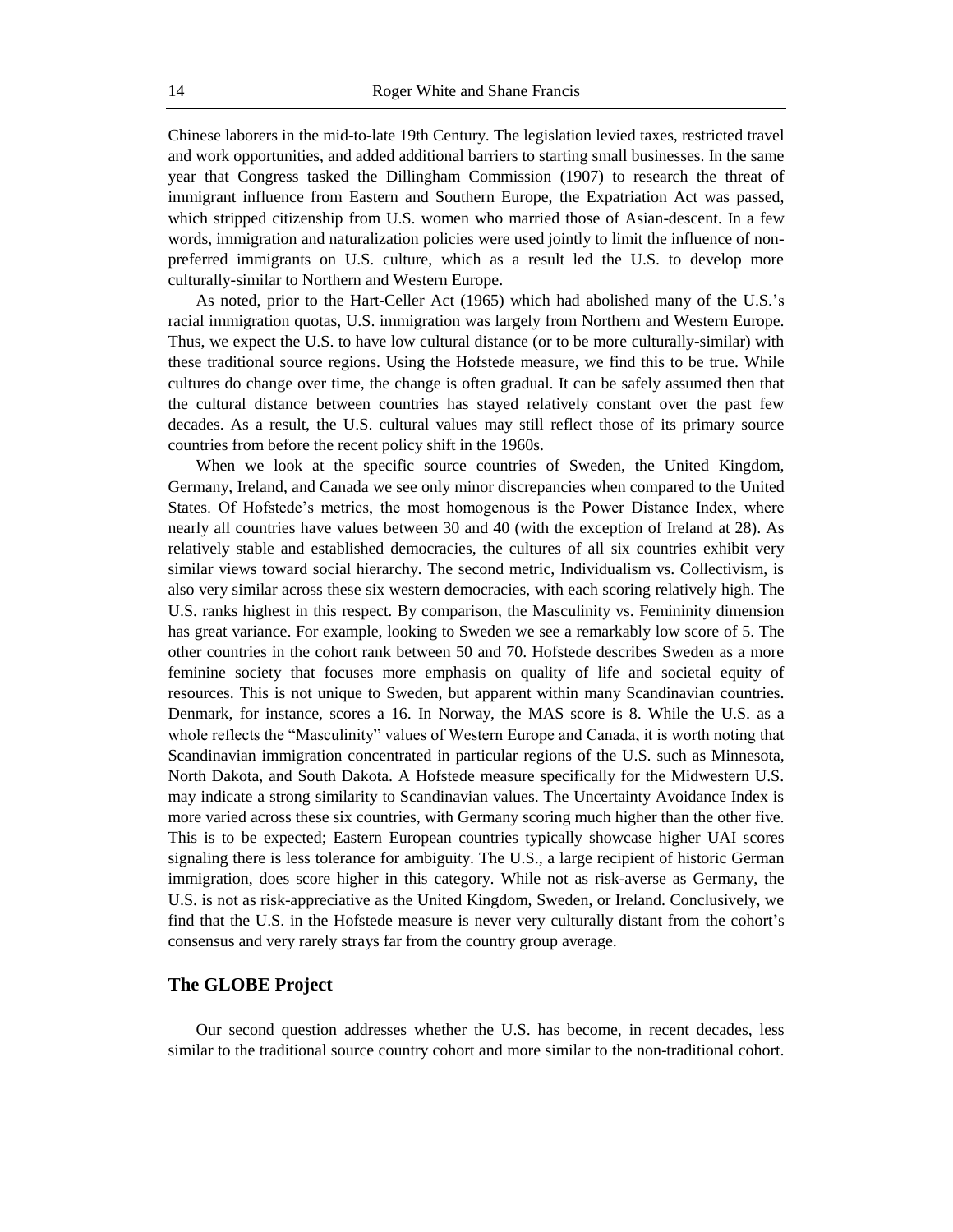Ideally, the Hofstede cultural dimension values would have been updated in recent years and we would be able to make a direct comparison to the 1967-1973 data. Unfortunately, this is not possible. An alternative is to use a portion of the data collected from 1991 through 1994 as part of the GLOBE (Globe Leadership and Organizational Behavior Effectiveness Research) Project. The GLOBE Project was conceived in 1991 in an attempt to better measure cultural differences between transnational cohorts. The data collection involved the surveying of more than 17,000 middle managers in 951 organizations in 58 countries (House, 1994).

To generate cultural dimensions, the data collected by the GLOBE Project was used to generate nine "cultural competencies" which we will refer to as cultural dimensions. Of these nine dimensions, six are quite similar to the initial four Hofstede cultural dimensions. So similar in fact that Magnussen et al. (2008) consider the GLOBE Project to be an extension of Hofstede's research.<sup>11</sup>

Focusing on dimensions that are most similar to Hofstede's initial four cultural dimensions, the first dimension is Assertiveness (ASSERT) which House et al. (2004) defines as "the degree to which individuals are assertive, confrontational, and aggressive in their relationships with others." This dimension, along with the Gender Egalitarianism (GEND-EGL) dimension, which is described as "the degree to which a collective minimizes gender inequality" (House et al., 2004), are similar to Hofstede's Masculinity vs. Femininity (MAS) dimension.

A second Hofstede dimension for which there are related GLOBE dimensions is Individualism vs. Collectivism (IDV). The corresponding GLOBE dimensions are Institutional Collectivism (INST-COL) and In-Group Collectivism (INGP-COL). Institutional Collectivism is defined as "the degree to which organizational and societal institutional practices encourage and reward collective distribution of resources and collective action" (House et al., 2004). In-Group Collectivism is defined as "the degree to which individuals express pride, loyalty, and cohesiveness in their organizations or families" (House et al, 2004).

The remaining two GLOBE cultural dimensions that are related to the Hofstede dimensions are Power Distance and Uncertainty Avoidance. In fact, these two GLOBE and Hofstede dimensions are so closely related as to share the same names: Hofstede's dimensions are referred to as the Power Distance Index (PDI) and the Uncertainty Avoidance Index (UAI). The GLOBE dimension of Power Distance is a measure of "the degree to which members of a collective expect power to be distributed equally." (House et al., 2004). By comparison, Hofstede's PDI is defined as "the degree to which the less powerful members of a society accept and expect that power is distributed unequally" (Hofstede, 2001). The GLOBE Uncertainty Avoidance dimension reflects "the extent to which a society, organization, or group relies on social norms, rules, and procedures to alleviate the unpredictability of future events." (House et al., 2004) Again, for the sake of comparison, the Hofstede UAI is defined as "a society's tolerance for uncertainty and ambiguity."

Addressing our second question, we follow the same steps as when we examined the Hofstede cultural dimensions. We first calculate the GLOBE measure of cultural distance

 $11$  The GLOBE Project differs from Hofstede in that it explores both practices (i.e., what is) and values (i.e., what survey respondents feel should be). We focus solely on cultural practices as we are seeking to produce a measure of the cultural differences that exist between societies.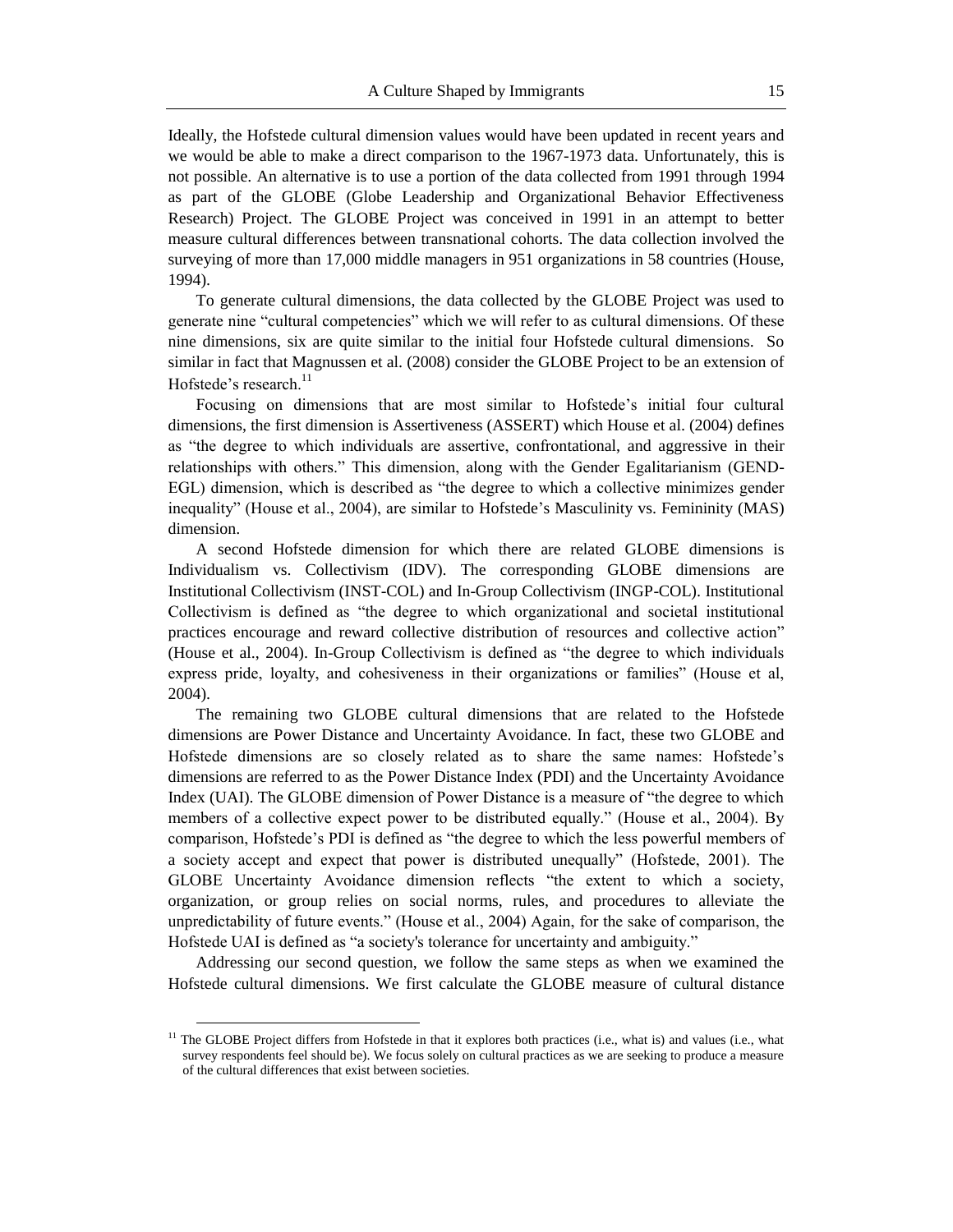following Kogut and Singh  $(1988)$ .<sup>12</sup> Then we categorize the 51 countries for which the GLOBE Project cultural dimension values are available as belonging to the traditional source country cohort or to the non-traditional source country cohort. Countries that are categorized as part of the traditional source country cohort include Australia, Canada, New Zealand and all countries located in Europe with the exception of Russia.<sup>13,14</sup> Comparing the average cultural distances from the U.S. for the traditional source country cohort (0.9362) and the non-traditional source country cohort (1.11083) produces a test statistic of 1.11; thus, the difference in mean values is not statistically significant from zero. This suggests that during the early 1990s the cultural distance between the U.S. and the typical member of the traditional source country cohort was not significantly different from the cultural distance between the U.S. and the typical non-traditional source country.

Before reaching the conclusion implied by our t-test, it is important to note several caveats. First, the comparison across time periods is not entirely valid as the country groups do not match perfectly. Second, due to the lack of a time-varying measure of cultural distance, the comparison involves using different data sets. Third, roughly a quarter-century had transpired between the Hofstede surveys (1967-1973) and surveys administered by the GLOBE Project (1991-1994) and, intuitively, that seems to be too short a period of time for marked changes in national cultures to occur. Thus, while we feel that data limitations render us unable to reach the firm conclusion implied by our test, we are willing to say that a) additional examination, using more and better data, is necessary to fully address this question, and b) it may be that due to the increase in immigrant inflows and the corresponding shifts in immigrant inflow shares, the culture of the U.S. has become somewhat more like that of the non-traditional source country cohort. Further, assuming that the composition of immigrant arrivals to the U.S. does not change greatly in future decades, the processes that led the culture of the U.S. to resemble that of the traditional source country cohort will lead the U.S. to become culturally-similar to the source countries of more recent (and future) immigrants and more dissimilar from the current cultures of European countries (especially those in Northern and Western Europe), Canada, Australia and New Zealand.

# **POLICY CHANGES,IMMIGRANT INFLOWS, AND CULTURAL DIFFERENCES**

Given the relationships posited in the previous sections, we undertake an econometric analysis to determine whether key changes in U.S. immigration policy correspond with significant changes in the level of immigrant inflows and/or the composition of inflows in terms of country/region of origin. Using annual data during the period from 1820 through 2009, we estimate the gravity model of migration to identify the determinants of immigrant inflows and of immigrant shares. After estimating a series of econometric specifications, we test for breaks in the immigrant inflows series and the immigrant share series following

<sup>&</sup>lt;sup>12</sup> The GLOBE Project dimension values of each country for which data are available are provided as Appendix B.

<sup>&</sup>lt;sup>13</sup> Countries are identified in Appendix B as being located in Eastern, Northern, Southern, or Western Europe by the superscripts "EE", "NE", "SE", and "WE", respectively.

<sup>&</sup>lt;sup>14</sup> We again perform a t-test of the differences in mean values with Russia (as the lone former member of the USSR listed in Appendix B) included in the traditional cohort. The resulting test statistic was equal to 1.62, indicating a statistically significant difference  $(p < 0.10)$  in the mean values of the cultural distance series.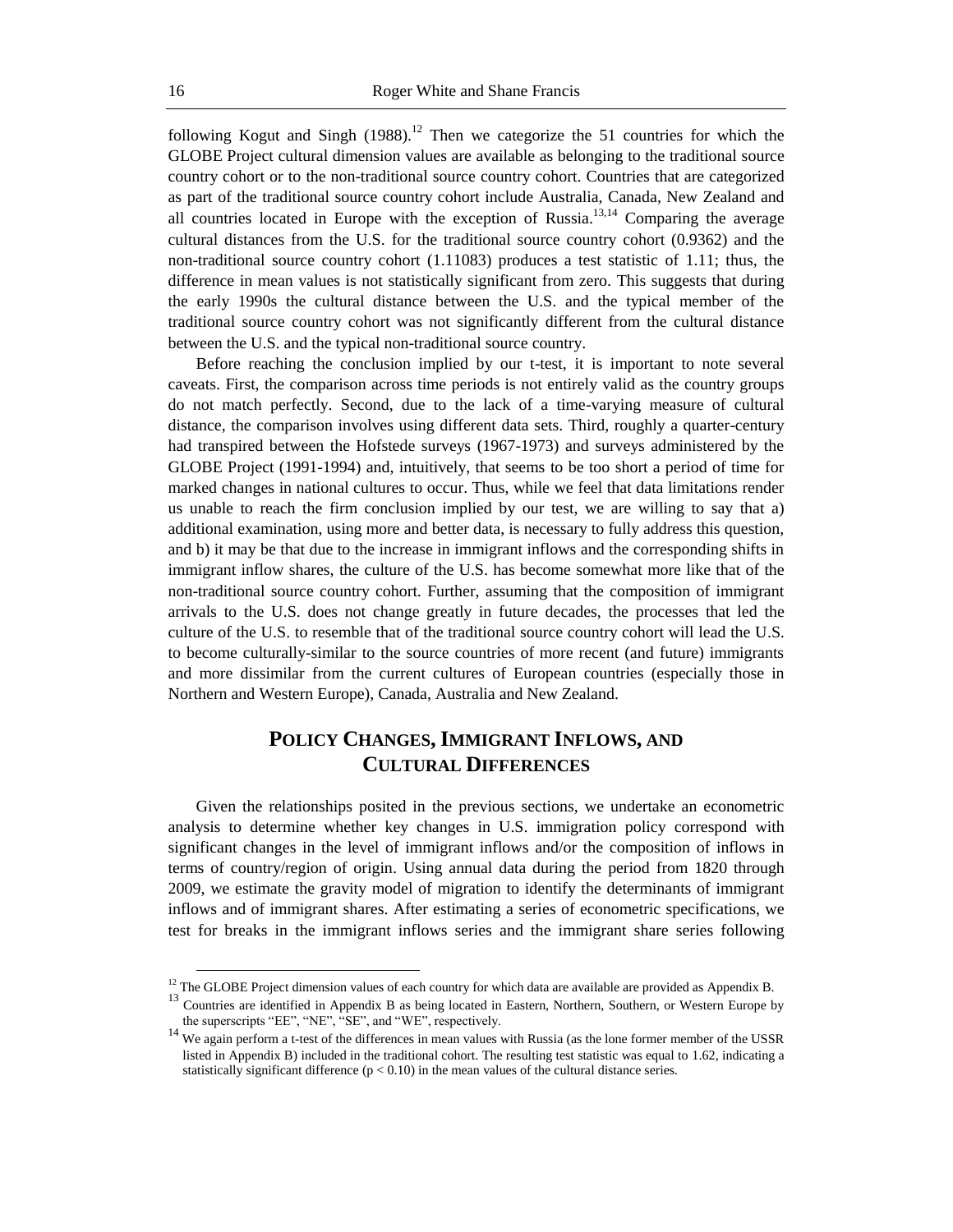enactment of a) the Chinese Exclusion Act (1882), b) the Emergency Quota Act (1921), c) the McCarran-Walter Act (1952), and d) the Hart-Celler Act (1968). More specifically, we test for breaks in the overall data, partitioning our subjects of analysis into cohorts of "traditional" (i.e., Europe, Canada, Australia, and New Zealand) and non-traditional source countries, geographic regions (e.g., Europe and Asia) and sub-regions (e.g., Northern Europe and Eastern Asia), and certain select countries (i.e., Canada, China, and Mexico).<sup>15</sup> The presence of a break in the data series indicates that the policy change had a significant effect on the volume and/or composition of immigrant arrivals to the U.S. and, thus, may have a pronounced influence on U.S. culture and, hence, the cultural distance between the U.S. and the immigrants' home countries.

The gravity model of migration is a variation of the gravity model of international trade, which was initially developed by Tinbergen (1962), Pöyhönen (1963a and 1963b), and Linnemann  $(1966)$ .<sup>16</sup> Prior applications of the gravity framework to migration flows include Lewer and van den Berg (2008), White and Yamasaki (2014), and White (2015). The general specifications of the model that we use are given as equation (1) and equation (2).

$$
lnInflow_{ijt} = \alpha_0 + \beta_1 lnInflow_{ijt-1} + \beta_2 ln \frac{RGDPC_{jt}}{RGDPC_{it}} + \beta_3 ln POP_{it}
$$

$$
+ \beta_4 ln GDIST_{ij} + \beta_5 COMLANG_{ij} + \beta_6 CONTIG_{ij} + \varepsilon_{ijt} \qquad (1)
$$

$$
\frac{Inflow_{ijt}}{\sum_{i=1}^{N} Inflow_{ijt}} = \alpha_0 + \beta_1 \frac{Inflow_{ijt-1}}{\sum_{i=1}^{N} Inflow_{ijt-1}} + \beta_2 ln \frac{RGDPC_{jt}}{RGDPC_{it}} + \beta_3 ln \, POP_{it}
$$

$$
+ \beta_4 ln \, GODIST_{ij} + \beta_5 COMLANG_{ij} + \beta_6 CONTIG_{ij} + \varepsilon_{ijt} \qquad (2)
$$

In equation (1), the dependent variable series is the natural logarithm of immigrant inflows from country i that arrived in country j (i.e., the U.S.) during year t  $(lnInflow_{\text{lit}})$ . Estimation of this equation affords an understanding of the determinants of the level of immigrant inflows to the U.S. during our reference period. Equation (2) is identical to equation (1) except that the dependent variable series is changed to the share of total U.S. immigrant arrivals during year t that are from country  $j\left(\frac{Inflow_{ijt}}{\sum_{i=1}^{N} Inflow_{ijt}}\right)$  and the corresponding alteration of the first explanatory variable listed (i.e., the one-year lagged value of the respective dependent variable series).

The one-year lagged values of the dependent variable series are included in each regression specification to capture inertia in immigrant arrivals and shares. Accordingly, we anticipate that the corresponding coefficient estimates will be positive. As economic opportunity is a prime motivation to migrate, we include the natural logarithm of the ratio of

<sup>&</sup>lt;sup>15</sup> A listing of countries in the data set, categorized by region and sub-region is provided as Appendix C.

<sup>&</sup>lt;sup>16</sup> The theoretical foundations for the gravity model of international trade were established and refined by Anderson (1979), Bergstrand (1985), Deardorff (1995), and Anderson and van Wincoop (2003) among others.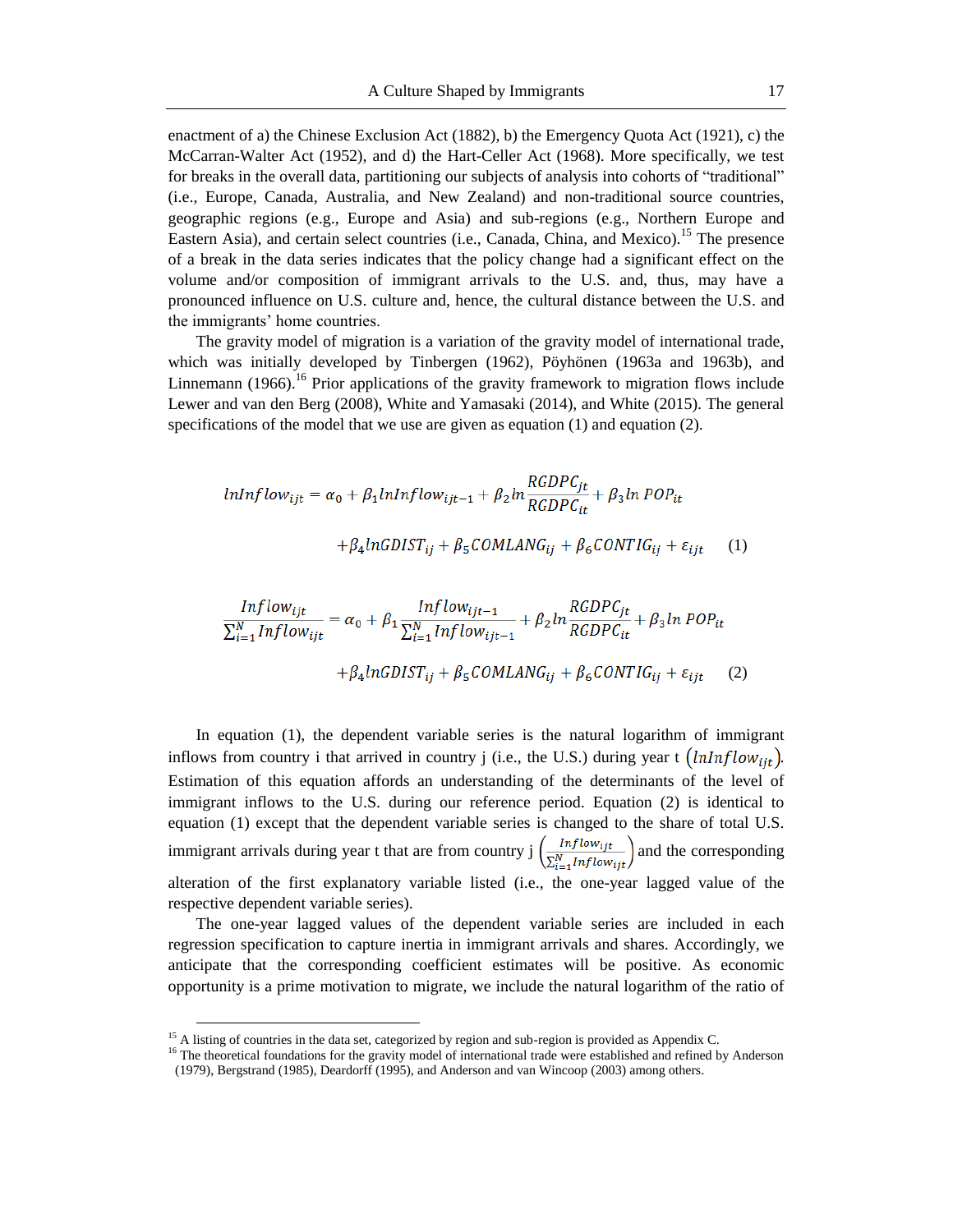U.S. to country i real Gross Domestic Product (GDP) per capita values  $\left(ln \frac{RGDPC_{jt}}{RGDPC_{it}}\right)$  in our estimation equations.<sup>17</sup> All else constant, a higher ratio – that is, a higher level of average income in the U.S. as compared to a given migrant's source country – is expected to increase migration flows and inflow shares. As a measure of mass, we include the natural logarithm of the population of country I  $(ln POP_{it})$ . Our expectation is that, all else constant, a larger population in country i corresponds with a greater number of potential immigrants to the U.S.; thus, the corresponding coefficient estimate is expected to be positive. As greater distance, (again) all else held constant, corresponds with higher travel costs, to represent the direct costs of migration, we include the geodesic distance between country i and the United States. Accordingly, we anticipate a negative estimated coefficient for this variable. Finally, we include two dummy variables. The first dummy variable, COMLANG<sub>ij</sub>, is equal to one if English is commonly spoken in country i and is equal to zero otherwise. As sharing a common language would signal, all else constant, a greater ease of assimilation and, thus, lower indirect costs of migration, we expected the corresponding coefficient estimate to be positive. The second dummy variable,  $CONTIG_{ii}$ , is equal to one if the U.S. and country i share a common border (i.e., if country i is Canada or Mexico) and is equal to zero otherwise. As a common border potentially reduces the direct cost of migration, we anticipate a positive coefficient estimate for this variable. Lastly,  $\varepsilon_{\text{int}}$  is an assumed independent and identically distributed error term.

The data source for both of our dependent variable series is the U.N. (2015) and the U.S. Census Bureau (1982, 1976, and 1975). The real GDP per capita series and the population series are from Maddison (2015). The geodesic distance between the capital city of country i and Washington, D.C. and English language use are from the CEPII (2015).

We estimate equations (1) and (2) both with and without time (i.e., year) and source country fixed effects terms. Due to panel-level heteroscedasticity and first-order serial correlation, we employ the feasible generalized least squares estimation technique. We perform Chow (1960) tests to consider structural breaks in our dependent variable series at four points during our reference period: a) enactment of the Chinese Exclusion Act (1882), b) enactment of the Emergency Quota Act (1921), c) enactment of the McCarran-Walter Act (1952), and d) enactment of the Hart-Celler Act (1968). This is done by truncating the data series to include the years prior to and following each suspected/known break; however, we avoid including more than one break in any estimation. For example, when testing for a structural break due to the enactment of the McCarren-Walter Act, we examine the period from 1922 (i.e., the year following enactment of the Emergency Quota Act) through 1968 (i.e., the year that the Hart-Celler Act was enacted).

#### <Insert Table 2 about here>

Descriptive statistics are presented in Table 2. Column (a) presents mean values and standard deviations for each of the variables over the full 1820-2009 reference period. During the typical year in our reference period, 3,275 immigrants arrived in the U.S. from the typical source country. U.S. real GDP per capita was nearly eight times the level in the average source country. About one out of seven source countries commonly use English, and the

 $\overline{a}$ 

 $17$  Real GDP per capita values are in 1990 International Geary-Khamis dollars.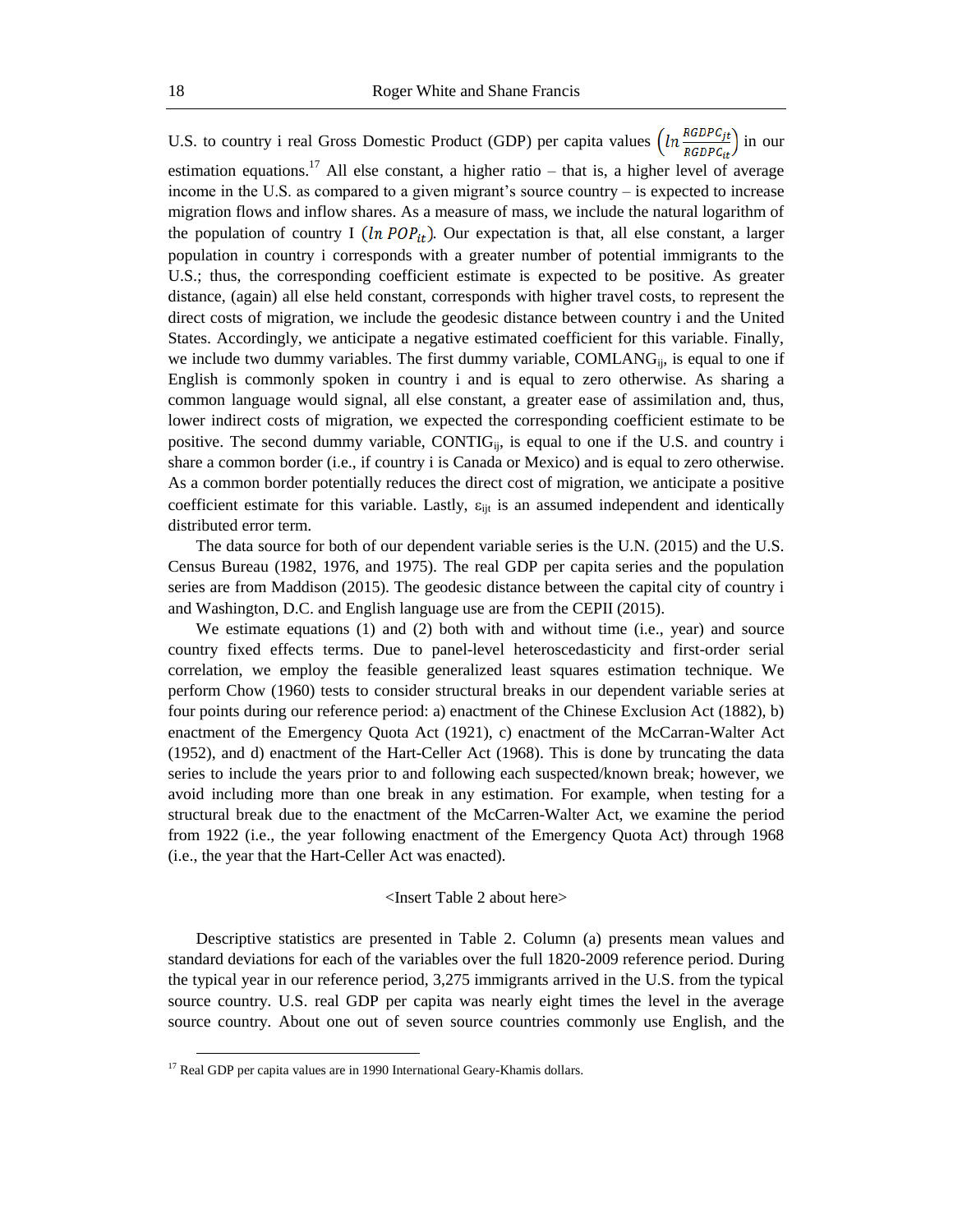average source country is located 8,624 miles from the U.S. Values presented in columns (b) through (f) correspond with the time periods prior to and following each of the potential breaks in our dependent variable series. T-tests comparing the mean values for each time period with the corresponding mean value from the full reference period indicate numerous significant changes across the abbreviated time periods. Focusing on the immigrant inflow variable, we see that the mean value is significantly lower than that of the full period during each abbreviated period except 1883-1921. Finally, values presented in columns (1)-(4) are test statistics calculated from t-tests of differences in mean values across abbreviated periods. For example, the average immigrant inflow increased significantly from the 1820-1882 period to the 1883-1921 period before decreasing significantly during the 1922-1952 period.

#### **Determinants of Immigrant Inflows and Inflow Shares**

Results obtained from the estimation of equation (1) and of equation (2) are presented in Panel A and Panel B of Table 3, respectively. Beginning with Panel A, where the dependent variable series is the immigrant inflow, the four columns ((a) through (d)) present results from the estimation of our regression models with and without time and country fixed effect terms. Consistently, we find that the coefficient on the lagged dependent variable is positive and significantly different from zero. As the specification is double-log, we can interpret the coefficients of our continuous explanatory variables as elasticities; thus, all else constant, a one percent increase in the lagged immigrant inflow increases the inflow during the current period by 0.93 to 0.98 percent. The coefficients of the ratio of real GDP per capita variable are positive in three of the four estimations and are statistically significant from zero and positive, as expected, in column (a) and in column (d). As anticipated, the estimated coefficients of the country i population variable are positive and significantly different from zero in all four estimations. Also as expected, the coefficients of the geodesic distance variable are negative and significantly different from zero and the coefficients of the common language and shared border dummy variables are positive and significantly different from zero. Since geodesic distance, shared border, and common language are time-invariant and country-specific, the variables are excluded from the estimations when country fixed effect terms are included.

#### <Insert Table 3 about here>

Results presented in Panel B correspond to the estimation of equation (2). Here, the dependent variable series is the immigrant inflow share. We find a similar pattern of coefficient signs, and statistical significance from zero as reported in Panel A of the table. In all estimations, more than 90 percent of the variation in the dependent variable series is explained by the explanatory variables. Thus, the gravity model of migration appears to perform quite well.

#### **Potential Breaks in the Dependent Variable Series**

When testing for breaks in the dependent variable series, we estimate equations (1) and (2) without time or country fixed effects and then perform Chow tests. This is done for the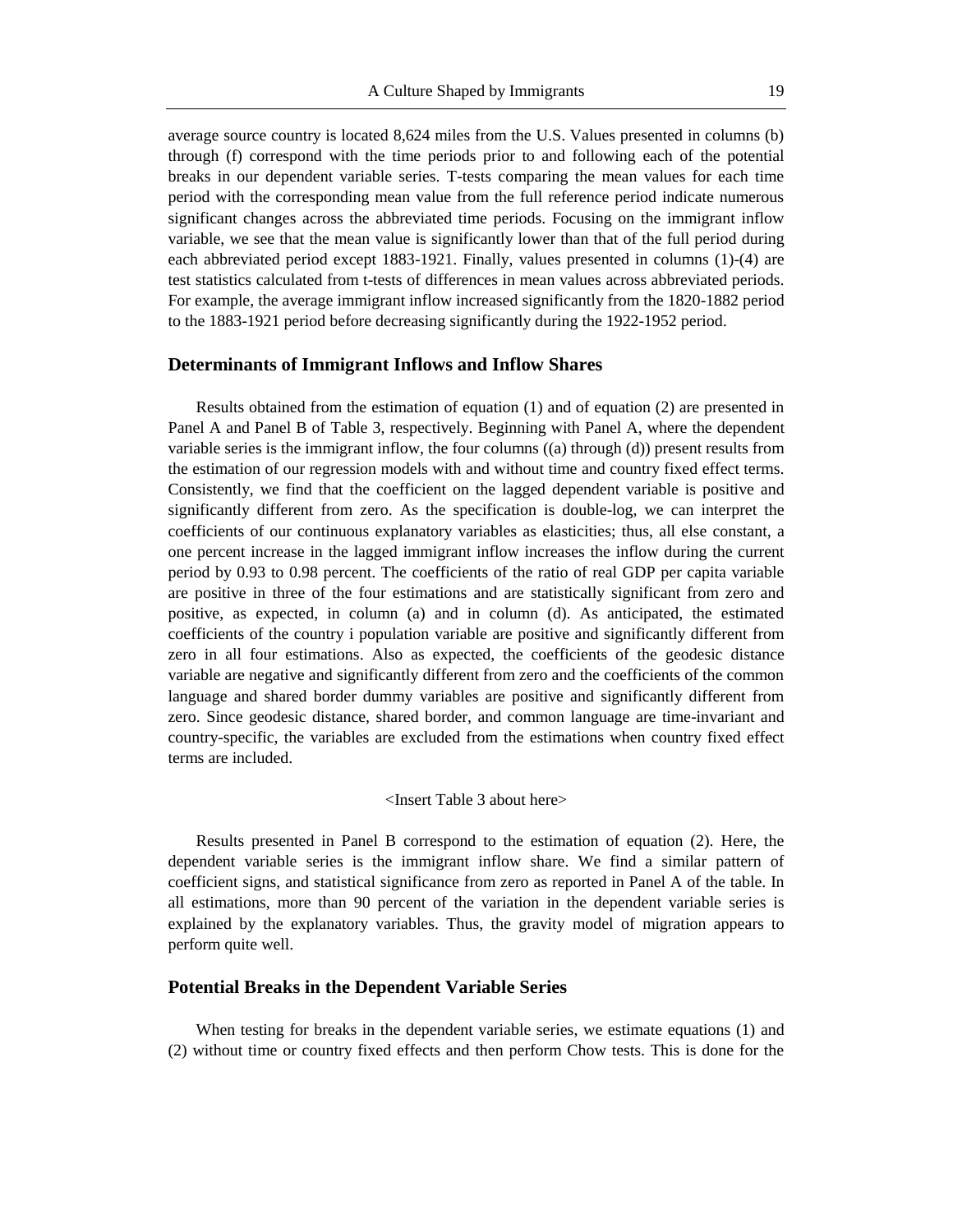full sample, for traditional source countries (i.e., Europe, Canada, Australia and New Zealand) and for non-traditional source countries (i.e., all other countries in the data set). We also perform the estimations and Chow tests for regions (i.e., Africa, Asia, Europe, and Latin America and the Caribbean), sub-regions (e.g., Western Asia, Southern Europe, and Middle Africa), and countries (i.e., Canada, China, and Mexico). Given the volume of estimations, it is impractical to present the complete set of results here.<sup>18</sup> As an alternative, we present the Chow test statistics in Table 4.

#### **The Chinese Exclusion Act of 1882**

Focusing first on the implementation of the Chinese Exclusion Act (1882), the values presented in column (a) indicate a significant break in the immigrant inflow from China that coincides with the enactment of the Act ( $p < 0.01$ ). Looking to the data file, we see that the immigrant inflow value for China declines sharply beginning in 1882 and remains persistently low through the first half of the 20th century. When stratifying the sample to test for breaks in the series for Asia and its sub-regions, we find significant breaks in the series for Eastern Asia (which includes China), Southern Asia, and Western Asia. A significant break also occurs for the full data sample at this point in time; however, we do not find evidence of a break in the series for the traditional cohort of source countries or for the non-traditional cohort. Likewise, we find there are significant breaks at this point in time for the Latin America and the Caribbean region, the Central America sub-region, and for Mexico. Similarly, we find evidence of significant breaks for the Western Europe sub-region and for Canada. Looking to column (e), we find a similar pattern of significant breaks in the immigrant share series. The only differences are that significant breaks are found for the immigrant share series of Southern Europe and for the cohort of non-traditional source countries, while no significant break is found for the full sample.

Comparing the mean values for immigrant inflows across the 1820-1882 and 1883-1921 periods, we find that, of the cohorts for which a significant break in the series is found, all mean values increase with the exceptions of those for China and Western Europe. Similarly, when comparing mean values for the immigrant inflow series across the two time periods, we find that the mean values of all cohorts for which significant breaks are identified in column (e) increase over time with the exceptions of China and Western Europe. Thus, we can say that during a period of general increase in immigrant inflows, marked decreases are seen for migration from Western European countries and from China, which was subject to a ban on migration to the U.S.

<Insert Table 4 about here>

#### **The Emergency Quota Act of 1921**

 $\overline{a}$ 

Turning our attention to the Emergency Quota Act of 1921, we repeat our process of testing for structural breaks in the dependent variable series across time periods. Here, we consider the 1883-1921 period relative to the 1922-1952 period. The Chow test statistics for the estimations where the immigrant inflow and inflow share series are employed as the

 $18$ <sup>18</sup> The full set of results is available on request from the authors.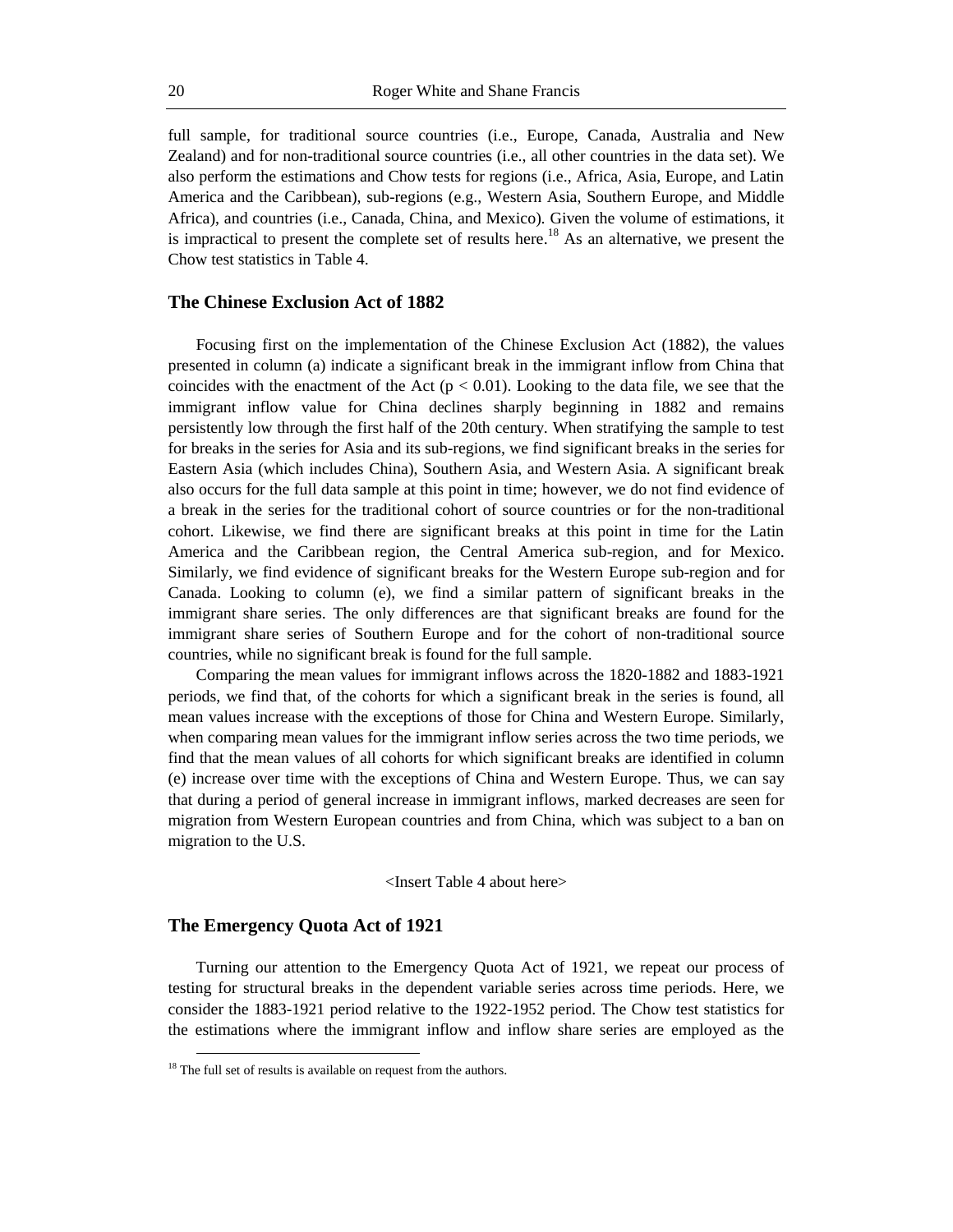dependent variable series are presented in columns (b) and (f), respectively, of Table 4. Our expectation, given the restrictions imposed on immigrant inflows by the Emergency Quota Act, is that a significant decline in immigrant arrivals should be observed in all locales except, perhaps, the western hemisphere. The reason for this is simply that inflows from the countries in the western hemisphere were not subject to quotas. Among the regions, subregions, and countries identified in column (b) as having significant breaks in the immigrant inflow series, it is only Canada and Mexico where mean values for the immigrant inflow series are higher during the 1922-1952 period than during the 1883-1921 period. All other locales for which a significant break is identified experienced decreases in the mean values of the immigrant inflow series.

Testing for structural breaks in the immigrant inflow share series at the enactment of the Emergency Quota Act produces a mixed set of results. First, we see significant breaks for the full sample (i.e., "All countries"), for both the traditional source countries cohort and the nontraditional source countries cohort, for two of four regions (i.e., Latin America and the Caribbean and Asia), for seven of 13 sub-regions (i.e., Australia and New Zealand, Northern Europe, Southern Europe, Western Europe, East Asia, Southern Asia, and Western Asia), and two of the three countries considered (i.e., Canada and Mexico).

The fact that a significant break is detected for so many of the cohorts indicates a considerable change in immigrant inflow shares at this point in time. Further, of the 14 cohorts for which significant breaks in the immigrant inflow series are detected, nine experienced increases in the corresponding mean values across the time periods, while mean values decreased for five cohorts (i.e., Northern Europe, Southern Europe, Asia, East Asia, and West Asia). As with the immigrant inflow series, we find increases in mean values for Canada and Mexico, as well as Latin America and the Caribbean – all locales that were not subject to quotas. We also see an increase in the mean value of the inflow series for Western Europe and the traditional source countries cohort, which is comprised largely of European countries. This makes sense as countries in Northern and Western Europe were allocated 85 percent of the total quota.

#### **The McCarran-Walter Act of 1952**

As we test our third possible structural break, this time due to the enactment of the McCarren-Walter Act in 1952, our expectations shift. The McCarren-Walter Act was the first major legislative change in the process of U.S. immigration policy becoming less restrictive and less biased against migration from locations outside Northern and Western Europe. Accordingly, we expect that both immigrant inflow levels and inflow shares will increase significantly for the non-traditional source countries and regions while decreasing for the traditional source countries.

Column (c) of Table 4 presents the F statistics from our Chow tests for structural breaks in the immigrant inflow series. As with the Emergency Quota Act of 1921, here we find a large number of structural breaks. Specifically, the full sample (i.e., "All countries") cohort, the traditional source countries cohort, Europe, Eastern Europe, and Western Asia all have significant breaks in the immigrant inflow series and lower mean values during the 1953- 1968 period as compared to the 1922-1952 period. In stark contrast, significant breaks are detected for the non-traditional source country cohort, Asia, Latin America and the Caribbean, Central America, East Asia, and Southern Asia; however, for each the mean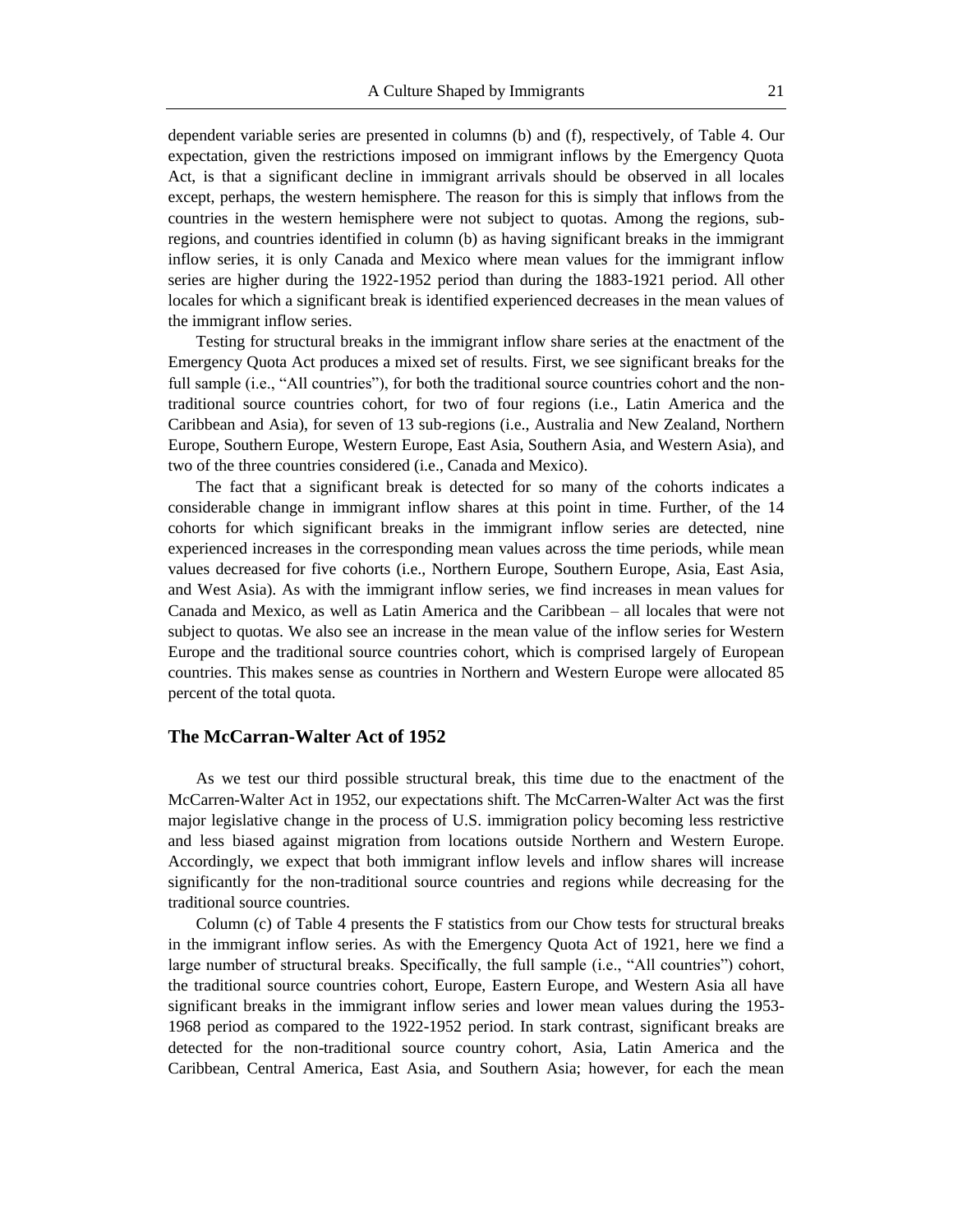values of the immigrant inflow series during the 1953-1968 period are greater than the corresponding values for the 1922-1952 period.

The results of the Chow tests for structural breaks in the immigrant inflow share series are presented in column (g) of Table 4. Structural breaks in the inflow share series are found for all eleven of the groups for which structural breaks are reported in column (c). Additionally, breaks are found for three additional sub-regions (i.e., Northern Europe, Western Europe, and South-Eastern Asia) and for Mexico. The pattern of increased/decreased mean values across the two time periods is striking. Mean values of the immigrant inflow share series increased for eight of the 15 cohorts. Seven of these eight cohorts are in Asia or Latin America and the Caribbean. The seven groups for which decreases in mean values are found include Europe, Eastern Europe, Western Europe, the cohort of traditional source countries, and the full sample. The results suggest that, coinciding with the enactment of McCarren-Walter Act of 1952, a shift in immigrant inflows from the more traditional source countries and regions to countries in Asia and in Latin America and the Caribbean occurred.

#### **The Hart-Celler Act of 1965**

The pattern of detected structural breaks in the immigrant inflow series and in the immigrant inflow share series that correspond with the enactment of the McCarren-Walter Act provide but a glimpse of considerably more pronounced shift in U.S. immigration that coincides with the enactment of the Hart-Celler Act. First, when considering the immigrant inflow series, we find structural breaks in 24 of 28 cases. The Chow test statistics are presented in column (d) of Table 4. Second, when considering the immigrant inflow share series, breaks are found in 20 of 28 cases. The corresponding results are provided in column (h).

Beginning with the immigrant inflow series, of the 24 detected breaks only five breaks correspond with decreases in mean values for the inflow series when the 1953-1968 period is compared to the 1969-2009 period. These five instances involve the traditional source country cohort, Canada, Europe, Northern Europe, and Western Europe – the very regions that were afforded preferential treatment for decades leading-up to passage of the Hart-Celler Act. The 19 cases where the mean values of the immigrant inflow series increased from the 1953-1968 period to the 1969-2009 period include the full sample, Eastern Europe, Southern Europe, and more significantly, the non-traditional source country cohort, the regions of Latin America and the Caribbean and Africa, as well as all of their sub-regions, Asia, South-Eastern Asia, Southern Asia, Western Asia, and China. It is striking how the identified structural breaks correspond with the changes in U.S. immigration policy that were implemented by the Hart-Celler Act.

Looking to column (g) and the immigrant inflow share series reveals similar and, to some degree, a clear and pronounced shift in the composition of immigrant inflows. Of the 20 detected structural breaks in the immigrant inflow share series, there are eight cohorts for which the mean value in the series declined from the 1953-1968 period to the 1969-2009 period. These eight cohorts include the full sample cohort, the traditional source country cohort, Europe, Northern Europe, Southern Europe, Western Europe, Australia and New Zealand, and Canada. The dozen cohorts for which the mean value of the immigrant inflow share series increased over the two time periods include the non-traditional source country cohort, Latin America and the Caribbean as well as its sub-regions, Asia, South-Eastern Asia,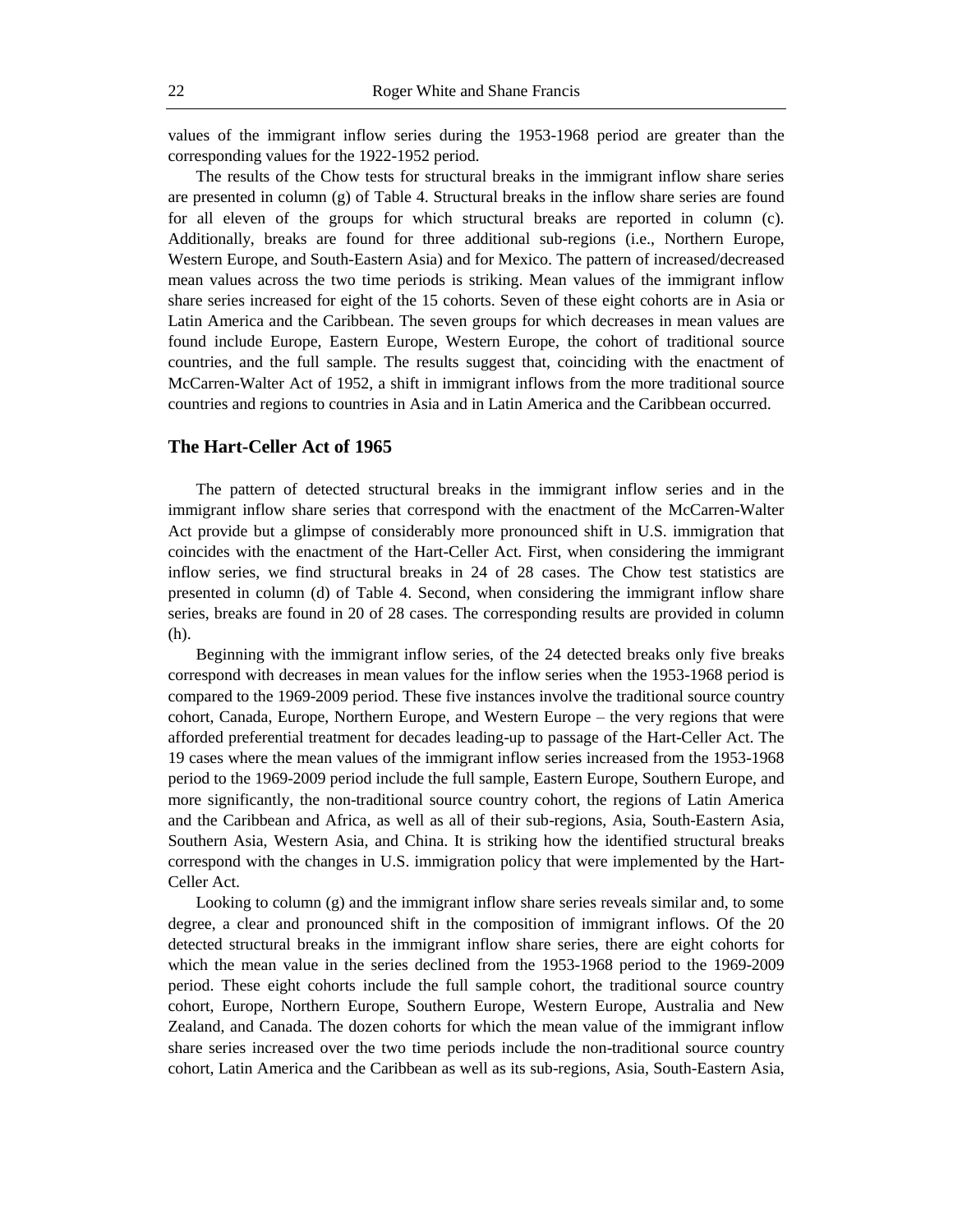Southern Asia, Western Asia, Africa, Northern Africa, Southern Africa, and Western Africa. The pattern of change is quite remarkable even as it is consistent with the changes in immigration policy brought by the Hart-Celler Act.

#### **Summary**

We have considered four potential structural breakpoints in our dependent variable series and have found patterns of structural breaks and changes (i.e., increases or decreases) in corresponding mean values over time that are consistent with the hypothesis that shifts in U.S. immigration policy have had pronounced effects on both the level of immigrant arrivals to the U.S. and the composition of immigrant arrivals in terms of their source countries and regions. Given the demographic composition of the U.S. at the time of the 1790 Census and the corresponding preferences embodied in U.S. immigration policy, it is not at all surprising to find that in the late 1960s/early 1970s (based on Hofstede's initial four dimensions) the U.S. was more similar, culturally, to the cohort of traditional source countries as compared to the non-traditional source country cohort. In short, the U.S. evolved to be culturally more similar to Northen and Western Europe, etc. as its culture has been shaped by its immigration policy.

#### **CONCLUSIONS**

We have recounted the history of immigration to the United States and have examined the corresponding legislative history and data on immigrant inflows for the period from 1820- 2013. Additionally, we have presented a descriptive analysis of cultural differences between the U.S. and several cohorts of countries and have sought to determine whether U.S. immigration policy and related immigrant inflow levels and the composition of immigrant inflows by country and/or region have had pronounced influences on the culture of the United States. Lastly, we have presented the findings of an economteric analysis of immigrant inflows and the results of a series of tests for structural breaks in the level of immigrant inflows and in the composition of the inflow series that correspond with key legislative/policy changes.

Our analysis has found a consistent bias in U.S. immigration policy, until 1968, that favored immigration from Europe and, specifically, from countries in Northern and Western Europe. This bias influenced the level and composition of immigrant arrivals. In addition, the immigrant arrivals, being disproportionately from Europe for a large portion of American history (i.e., from the Colonial Era through the 1960s), have influenced the culture of the United States such that it is more culturally-similar to the cultures of Europe (particularly Northern and Western European countries), Canada, Australia and New Zealand than it is to the cultures of Africa, Asia, and Latin America and the Caribbean. Thus, we can assert that U.S. immigration policy has shaped the society's culture. However, following the enactment of the Hart-Celler Act in 1968 a shift occurred in the primary source countries and regions of U.S. immigrant arrivals. While previously inflows were typically dominated by Europeans, ore recent immigrant arrivals are more often from Asia, Latin America and the Caribbean Basin, and Africa. This shift in primary source regions may have caused the culture of the United States to become more similar to the cultures of the recent immigrant arrivals' source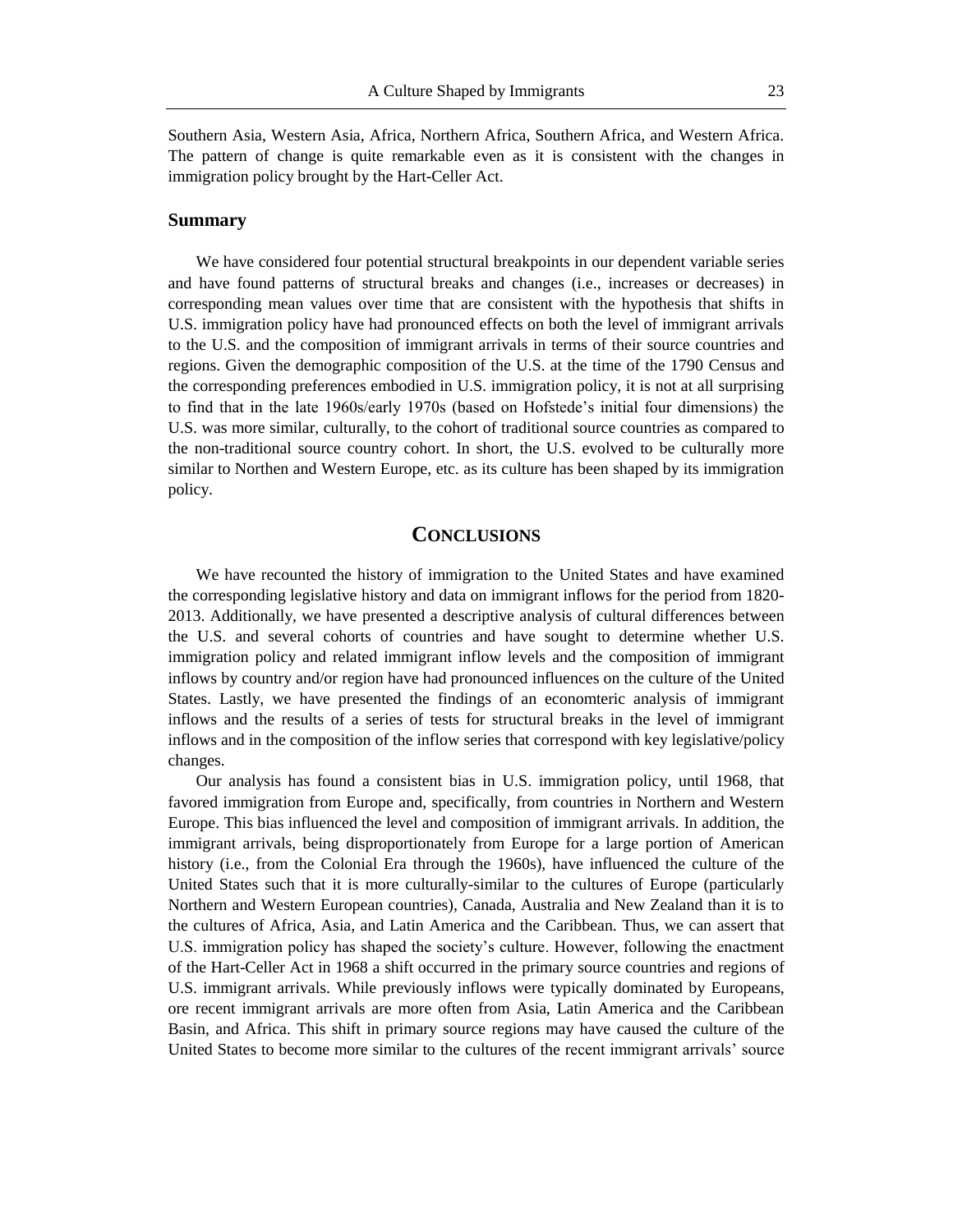countries and less similar from the more traditional source countries. Our econometric analysis produces results that are in support of these findings. We provide clear evidence that significant breaks in the immigrant inflow series and in the immigrant inflow share series correspond with key pieces of legislation that have governed U.S. immigration policy.

| Country                                  | EQ | $\sum_{i=1}^{n}$ | MAS | <b>IND</b> | Country                                 | ICI | $\sum$ | <b>MAS</b>     | <b>IND</b>      |
|------------------------------------------|----|------------------|-----|------------|-----------------------------------------|-----|--------|----------------|-----------------|
| Albania <sup>SE</sup>                    | 90 | 20               | 80  | 70         | Latvia <sup>NE,*</sup>                  | 44  | 70     | $\overline{9}$ | $\overline{63}$ |
| Angola                                   | 83 | 18               | 20  | 60         | Lebanon                                 | 75  | 40     | 65             | 50              |
| Argentina                                | 49 | 46               | 56  | 86         | Libya                                   | 80  | 38     | 52             | 68              |
| Australia                                | 36 | 90               | 61  | 51         | Lithuania <sup>NE,*</sup>               | 42  | 60     | 19             | 65              |
| $\mathrm{Austria}^{\mathrm{WE}}$         | 11 | 55               | 79  | 70         | Luxembourg <sup>WE</sup>                | 40  | 60     | 50             | 70              |
| Bangladesh                               | 80 | 20               | 55  | 60         | Malawi                                  | 70  | 30     | 40             | 50              |
| Belgium <sup>WE</sup>                    | 65 | 75               | 54  | 94         | Malaysia                                | 100 | 26     | 50             | 36              |
| <b>Bhutan</b>                            | 94 | 52               | 32  | 28         | Malta <sup>SE</sup>                     | 56  | 59     | 47             | 96              |
| <b>Brazil</b>                            | 69 | 38               | 49  | 76         | Mexico                                  | 81  | 30     | 69             | 82              |
| $\text{Bulgaria}^{\text{EE}}$            | 70 | 30               | 40  | 85         | Morocco                                 | 70  | 46     | 53             | 68              |
| <b>Burkina Faso</b>                      | 70 | 15               | 50  | 55         | Mozambique                              | 85  | 15     | 38             | 44              |
| Canada                                   | 39 | 80               | 52  | 48         | Namibia                                 | 65  | 30     | 40             | 45              |
| Cape Verde                               | 75 | 20               | 15  | 40         | Nepal                                   | 65  | 30     | 40             | 40              |
| Chile                                    | 63 | 23               | 28  | 86         | Netherlands $WE$                        | 38  | 80     | 14             | 53              |
| China                                    | 80 | 20               | 66  | 30         | New Zealand                             | 22  | 79     | 58             | 49              |
| Colombia                                 | 67 | 13               | 64  | 80         | Nigeria                                 | 80  | 30     | 60             | 55              |
| Costa Rica                               | 35 | 15               | 21  | 86         | $\mbox{Norway}^{\mbox{\scriptsize NE}}$ | 31  | 69     | $8\,$          | 50              |
| $\mbox{Croatia}^{\mbox{\scriptsize SE}}$ | 73 | 33               | 40  | 80         | Pakistan                                | 55  | 14     | 50             | 70              |
| Czech Rep. <sup>EE</sup>                 | 57 | 58               | 57  | 74         | Panama                                  | 95  | 11     | 44             | 86              |
| Denmark <sup>NE</sup>                    | 18 | 74               | 16  | 23         | Peru                                    | 64  | 16     | 42             | 87              |
| Dominican Rep.                           | 65 | 30               | 65  | 45         | Philippines                             | 94  | 32     | 64             | 44              |
| Ecuador                                  | 78 | $8\,$            | 63  | 67         | PolandEE                                | 68  | 60     | 64             | 93              |
| Egypt                                    | 70 | 25               | 45  | 80         | Portugal <sup>SE</sup>                  | 63  | 27     | 31             | 99              |
| El Savaldor                              | 66 | 19               | 40  | 94         | $Romania^{EE}$                          | 90  | 30     | 42             | 90              |
| Estonia $^{NE,*}$                        | 40 | 60               | 30  | 60         | $\mathrm{Russia}^{\mathrm{EE},*}$       | 93  | 39     | 36             | 95              |
| Ethiopia                                 | 70 | 20               | 65  | 55         | Saudi Arabia                            | 95  | 25     | 60             | 80              |
| Fiji                                     | 78 | 14               | 46  | 48         | Senegal                                 | 70  | 25     | 45             | 55              |
| Finland <sup>NE</sup>                    | 33 | 63               | 26  | 59         | Serbia <sup>SE</sup>                    | 86  | 25     | 43             | 92              |
| France <sup>WE</sup>                     | 68 | 71               | 43  | 86         | Sierra Leone                            | 70  | 20     | 40             | 50              |
| Germany <sup>WE</sup>                    | 35 | 67               | 66  | 65         | Singapore                               | 74  | 20     | 48             | $\,8\,$         |
| Ghana                                    | 80 | 15               | 40  | 65         | Slovakia <sup>EE</sup>                  | 100 | 52     | 100            | 51              |
| $Greeze^{SE}$                            | 60 | 35               | 57  | 100        | Slovenia <sup>SE</sup>                  | 71  | 27     | 19             | 88              |
| Guatemala                                | 95 | 6                | 37  | 99         | South Africa                            | 49  | 5      | 3              | 49              |
| Honduras                                 | 80 | 20               | 40  | 50         | $\mathbf{S}\mathrm{pain}^{\mathrm{SE}}$ | 57  | 51     | 42             | 86              |
| Hong Kong                                | 68 | 25               | 57  | 9          | Sri Lanka                               | 80  | 35     | 10             | 45              |

# **APPENDIX A: HOFSTEDE CULTURAL DIMENSIONS**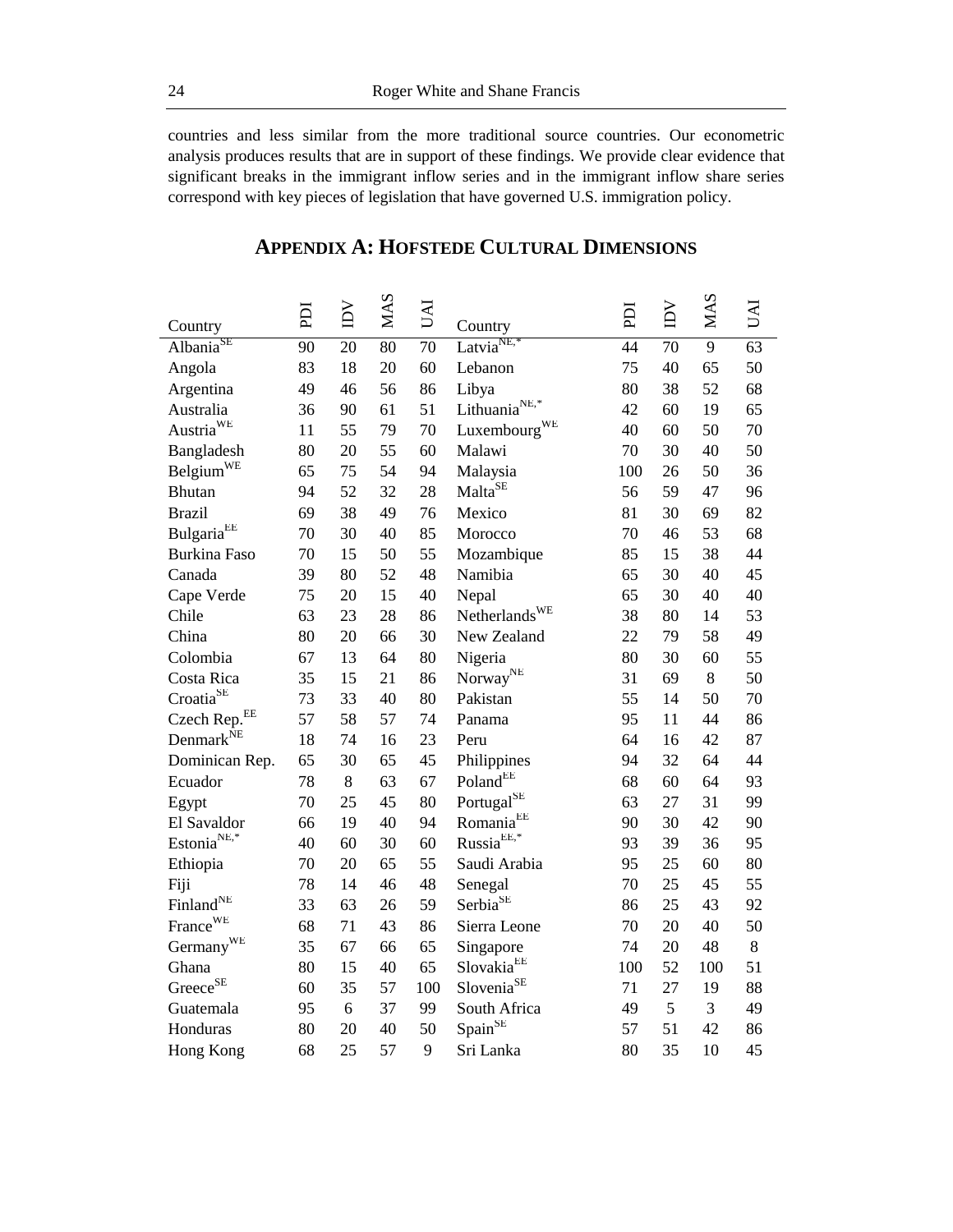| 25<br>A Culture Shaped by Immigrants         |    |    |    |    |                                 |    |    |    |    |
|----------------------------------------------|----|----|----|----|---------------------------------|----|----|----|----|
| HungaryEE                                    | 46 | 80 | 88 | 82 | Suriname                        | 85 | 47 | 37 | 92 |
| Iceland <sup>NE</sup>                        | 30 | 60 | 10 | 50 | $\mathbf{Sweden}^{\mathbf{NE}}$ | 31 | 71 | 5  | 29 |
| India                                        | 77 | 48 | 56 | 40 | Switzerland <sup>WE</sup>       | 34 | 68 | 70 | 58 |
| Indonesia                                    | 78 | 14 | 46 | 48 | Syria                           | 80 | 35 | 52 | 60 |
| Iran                                         | 58 | 41 | 43 | 59 | Taiwan                          | 58 | 17 | 45 | 69 |
| Iraq                                         | 95 | 30 | 70 | 85 | Tanzania                        | 70 | 25 | 40 | 50 |
| $\operatorname{Ireland}^{\operatorname{NE}}$ | 28 | 70 | 68 | 35 | Thailand                        | 64 | 20 | 34 | 64 |
| Israel                                       | 13 | 54 | 47 | 81 | Trinidad and Tobago             | 47 | 16 | 58 | 55 |
| Italy <sup>SE</sup>                          | 50 | 76 | 70 | 75 | Turkey                          | 66 | 37 | 45 | 85 |
| Jamaica                                      | 45 | 39 | 68 | 13 | <b>UAE</b>                      | 90 | 25 | 50 | 80 |
| Japan                                        | 54 | 46 | 95 | 92 | UK <sub>NE</sub>                | 35 | 89 | 66 | 35 |
| Jordan                                       | 70 | 30 | 45 | 65 | <b>USA</b>                      | 40 | 91 | 62 | 46 |
| Kenya                                        | 70 | 25 | 60 | 50 | Uruguay                         | 61 | 36 | 38 | 99 |
| Korea, Rep. of                               | 60 | 18 | 39 | 85 | Venezuela                       | 81 | 12 | 73 | 76 |
| Kuwait                                       | 90 | 25 | 40 | 80 | Vietnam                         | 70 | 20 | 40 | 30 |
|                                              |    |    |    |    | Zambia                          | 60 | 35 | 40 | 50 |

Source: http://geert-hofstede.com/.

Note: Variances for the PDI, IDV, MAS, and UAI series are equal to 429.84, 486.14, 344.30, and 454.67, respectively.

|                                              | ASSERT | <b>GEND-EGL</b> | INST-COL | <b>INGP-COL</b> | POWDIST | UNC-AVE |
|----------------------------------------------|--------|-----------------|----------|-----------------|---------|---------|
| Albania <sup>SE</sup>                        | 4.57   | 3.48            | 4.28     | 5.51            | 4.44    | 4.45    |
| Argentina                                    | 4.18   | 3.44            | 3.66     | 5.51            | 5.56    | 3.63    |
| Australia                                    | 4.29   | 3.41            | 4.31     | 4.14            | 4.81    | 4.40    |
| $\operatorname{Austria}^{\text{WE}}$         | 4.59   | 3.18            | 4.34     | 4.89            | 5.00    | 5.10    |
| <b>Brazil</b>                                | 4.25   | 3.44            | 3.94     | 5.16            | 5.24    | 3.74    |
| Canada                                       | 4.09   | 3.66            | 4.36     | 4.22            | 4.85    | 4.54    |
| China                                        | 3.77   | 3.03            | 4.67     | 5.86            | 5.02    | 4.81    |
| Colombia                                     | 4.16   | 3.64            | 3.84     | 5.59            | 5.37    | 3.62    |
| Costa Rica                                   | 3.83   | 3.56            | 3.95     | 5.26            | 4.70    | 3.84    |
| $\mathrm{Denmark}^{\mathrm{NE}}$             | 4.04   | 4.02            | 4.93     | 3.63            | 4.14    | 5.32    |
| Ecuador                                      | 3.98   | 3.09            | 3.82     | 5.55            | 5.29    | 3.63    |
| Egypt                                        | 3.91   | 2.90            | 4.36     | 5.49            | 4.76    | 3.97    |
| El Salvador                                  | 4.49   | 3.23            | 3.74     | 5.22            | 5.56    | 3.69    |
| $\operatorname{Finland}^{\operatorname{NE}}$ | 4.05   | 3.55            | 4.77     | 4.23            | 5.08    | 5.11    |
| France <sup>WE</sup>                         | 4.44   | 3.81            | 4.20     | 4.66            | 5.68    | 4.66    |
| Germany <sup>WE</sup>                        | 4.77   | 3.17            | 3.67     | 4.59            | 5.70    | 5.19    |
| Greece <sup>SE</sup>                         | 4.55   | 3.53            | 3.41     | 5.28            | 5.35    | 3.52    |
| Guatemala                                    | 3.96   | 3.14            | 3.78     | 5.54            | 5.47    | 3.44    |

# **APPENDIX B: GLOBE PROJECT CULTURAL DIMENSIONS**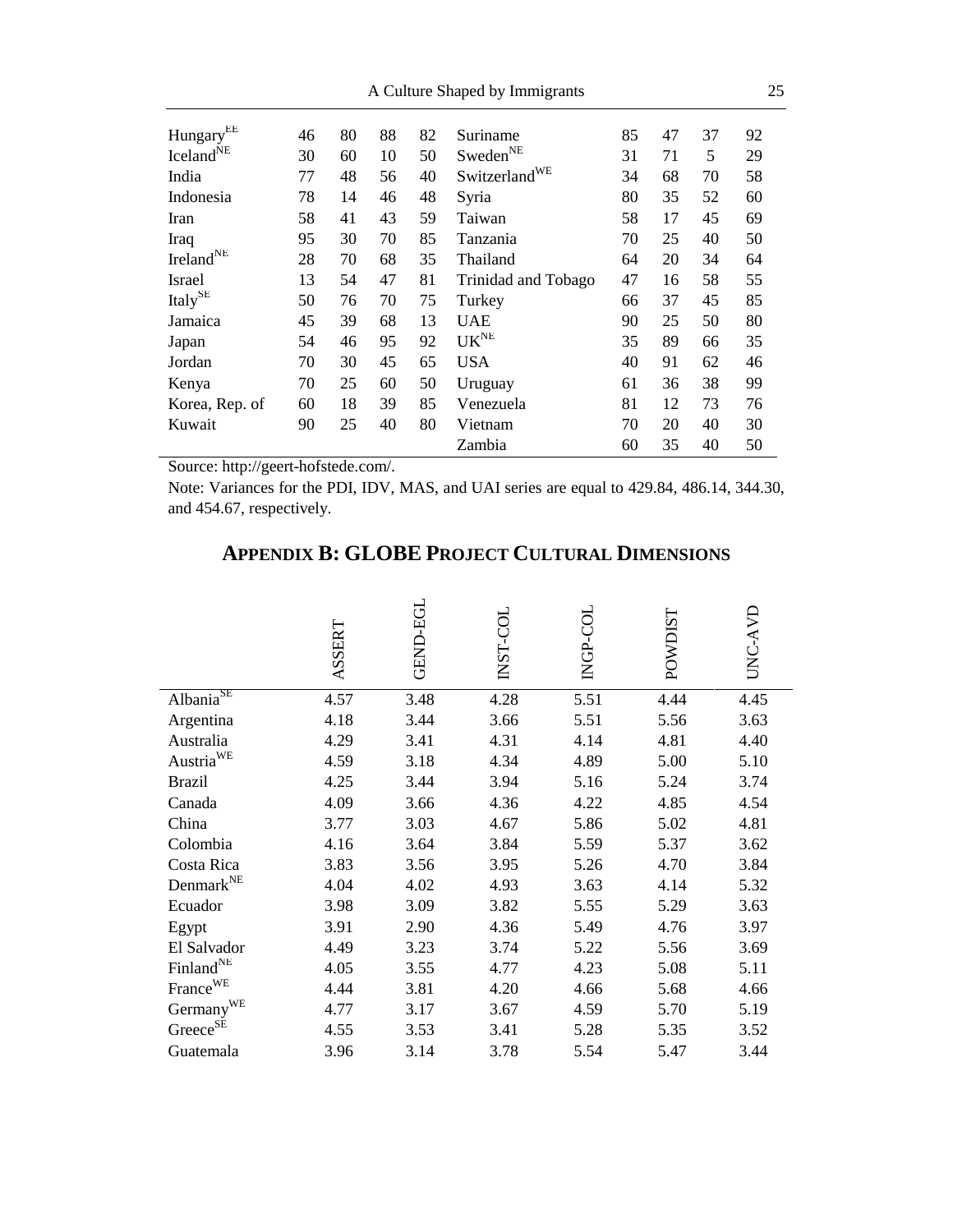| 26                                |      |      | Roger White and Shane Francis |      |      |      |
|-----------------------------------|------|------|-------------------------------|------|------|------|
| Hong Kong                         | 4.53 | 3.26 | 4.03                          | 5.33 | 4.94 | 4.17 |
| Hungary <sup>EE</sup>             | 4.71 | 4.02 | 3.63                          | 5.31 | 5.57 | 3.26 |
| India                             | 3.70 | 2.89 | 4.25                          | 5.81 | 5.29 | 4.02 |
| Indonesia                         | 3.70 | 3.04 | 4.27                          | 5.50 | 4.93 | 3.92 |
| Ireland <sup>NE</sup>             | 3.93 | 3.19 | 4.57                          | 5.12 | 5.13 | 4.25 |
| <b>Israel</b>                     | 4.19 | 3.21 | 4.40                          | 4.63 | 4.71 | 3.97 |
| Italy <sup>SE</sup>               | 4.12 | 3.30 | 3.75                          | 4.99 | 5.45 | 3.85 |
| Japan                             | 3.69 | 3.17 | 5.23                          | 4.72 | 5.23 | 4.07 |
| Korea, Rep. of                    | 4.36 | 2.45 | 5.20                          | 5.71 | 5.69 | 3.52 |
| Kuwait                            | 3.56 | 2.59 | 4.32                          | 5.70 | 4.97 | 4.02 |
| Malaysia                          | 3.77 | 3.31 | 4.45                          | 5.47 | 5.09 | 4.59 |
| Mexico                            | 4.31 | 3.50 | 3.95                          | 5.62 | 5.07 | 4.06 |
| Morocco                           | 4.72 | 3.08 | 4.18                          | 6.37 | 6.14 | 3.95 |
| Namibia                           | 3.81 | 3.69 | 4.02                          | 4.39 | 5.29 | 4.09 |
| Netherlands <sup>WE</sup>         | 4.46 | 3.62 | 4.62                          | 3.79 | 4.32 | 4.81 |
| New Zealand                       | 3.47 | 3.18 | 4.96                          | 3.58 | 5.12 | 4.86 |
| Nigeria                           | 4.53 | 3.04 | 4.00                          | 5.34 | 5.32 | 4.14 |
| Philippines                       | 3.85 | 3.42 | 4.37                          | 6.14 | 5.15 | 3.69 |
| $\mbox{Poland}^{\rm EE}$          | 4.11 | 3.94 | 4.51                          | 5.55 | 5.09 | 3.71 |
| Portugal <sup>SE</sup>            | 3.75 | 3.69 | 4.02                          | 5.64 | 5.50 | 3.96 |
| $\mathrm{Russia}^{\mathrm{EE},*}$ | 3.86 | 4.07 | 4.57                          | 5.83 | 5.61 | 3.09 |
| Singapore                         | 4.06 | 3.52 | 4.77                          | 5.66 | 4.92 | 5.16 |
| Slovenia <sup>SE</sup>            | 4.01 | 3.84 | 4.09                          | 5.49 | 5.32 | 3.76 |
| Span <sup>SE</sup>                | 4.39 | 3.06 | 3.87                          | 5.53 | 5.53 | 3.95 |
| Sweden <sup>NE</sup>              | 3.41 | 3.72 | 5.26                          | 3.46 | 4.94 | 5.36 |
| Switzerland <sup>WE</sup>         | 4.58 | 3.12 | 4.20                          | 4.04 | 5.05 | 5.42 |
| Taiwan                            | 3.70 | 2.92 | 4.30                          | 5.45 | 5.00 | 4.04 |
| Thailand                          | 3.58 | 3.26 | 3.88                          | 5.72 | 5.62 | 3.79 |
| Turkey                            | 4.42 | 3.02 | 4.02                          | 5.79 | 5.43 | 3.67 |
| $\mathbf{UK}^{\mathrm{NE}}$       | 4.23 | 3.67 | 4.31                          | 4.08 | 5.26 | 4.70 |
| <b>USA</b>                        | 4.50 | 3.36 | 4.21                          | 4.22 | 4.92 | 4.15 |
| Venezuela                         | 4.25 | 3.60 | 3.96                          | 5.41 | 5.22 | 3.55 |
| Zambia                            | 4.00 | 2.88 | 4.41                          | 5.72 | 5.23 | 3.92 |

# **APPENDIX C: COUNTRY LISTING, BY REGION AND SUB-REGION**

*Africa*

Eastern Africa: Burundi, Comoros, Djibouti, Eritrea and Ethiopia, Kenya, Madagascar, Malawi, Mauritius, Mozambique, Réunion, Seychelles, Somalia, Tanzania, Uganda, Zambia, Zimbabwe;

Middle Africa: Angola, Cameroon, Central African Republic, Chad, Congo, Congo, Dem. Rep. of, Equatorial Guinea, Gabon, Sao Tome and Principe;

Northern Africa: Algeria, Egypt, Libya, Morocco, Sudan, Tunisia;

Southern Africa: Botswana, Lesotho, Namibia, South Africa, Swaziland;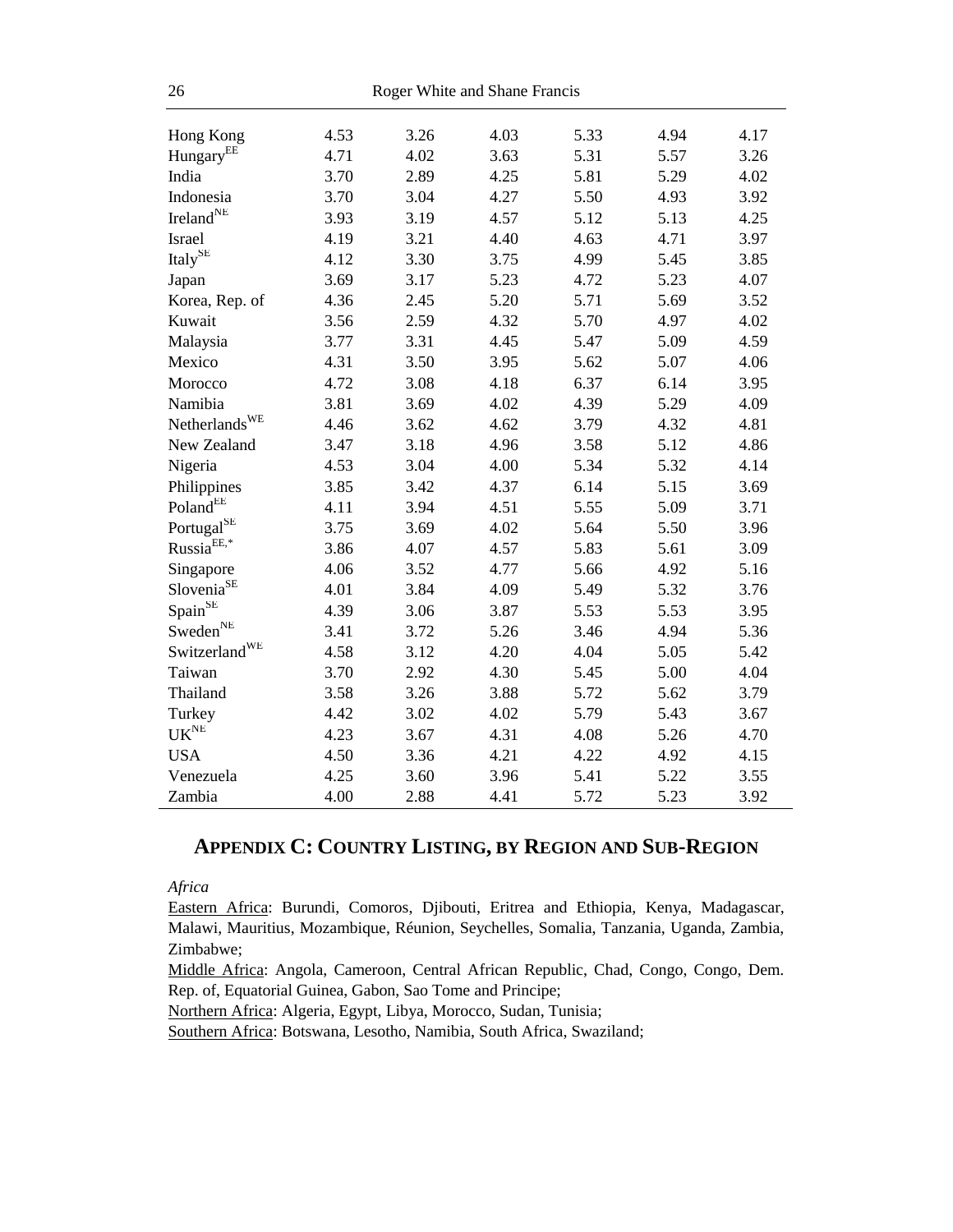Western Africa: Benin, Burkina Faso, Cabo Verde, Côte d'Ivoire, Gambia, Ghana, Guinea, Guinea-Bissau, Liberia, Mali, Mauritania, Niger, Nigeria, Senegal, Sierra Leone, Togo;

#### *Asia*

Central Asia: Kazakhstan, Kyrgyzstan, Tajikistan, Turkmenistan, Uzbekistan; Eastern Asia: China, Hong Kong, Japan, Korea, DPR, Korea, Rep. of, Mongolia, Taiwan; South-Eastern Asia: Cambodia, Indonesia, Laos, Malaysia, Philippines, Singapore, Thailand, Viet Nam; Southern Asia: Afghanistan, Bangladesh, India, Iran, Nepal, Pakistan, Sri Lanka; Western Asia: Armenia, Azerbaijan, Bahrain, Cyprus, Georgia, Iraq, Israel, Jordan, Kuwait, Lebanon, Oman, Qatar, Saudi Arabia, Syria, Turkey, United Arab Emirates, Yemen;

#### *Europe*

Eastern Europe: Belarus, Bulgaria, Czech Rep., Czechoslovakia, Hungary, Moldova, Poland, Romania, Russian Federation, Slovakia, Ukraine;

Northern Europe: Denmark, Estonia, Faeroe Islands, Ireland, Latvia, Lithuania, Norway, Sweden, UK;

Southern Europe: Albania, Bosnia and Herzegovina, Croatia, Greece, Italy, Portugal, Serbia and Montenegro, Slovenia, Spain;

Western Europe: Austria; Belgium; France; Germany; Netherlands; Switzerland;

#### *Latin America and the Caribbean*

Caribbean: Dominican Rep., Haiti, Jamaica, Puerto Rico, Trinidad and Tobago;

Central America: Costa Rica, El Salvador, Guatemala, Honduras, Mexico, Nicaragua, Panama;

South America: Argentina, Bolivia, Brazil, Chile, Colombia, Ecuador, Paraguay, Peru, Venezuela;

*Northern America* Northern America: Canada; and

*Oceania*  Australia and New Zealand

# **REFERENCES\*\***

American Community Study (ACS) (2015) *Total Ancestry Reported, 2009-2013 American Community Survey 5-Year Estimates*. Online: http://factfinder.census.gov/faces/tableservices/jsf/pages/productview.xhtml?pid=ACS\_1 1\_5YR\_B04003&prodType=table. Accessed: December 2015.

Anderson, J.E. (1979) "A Theoretical Foundation for the Gravity Equation", *American Economic Review* 69, 1, 106-116.

Anderson, J.E. & van Wincoop, E. (2003) "Gravity with Gravitas: A Solution to the Border Puzzle", *American Economic Review* 93, 1, 190-192.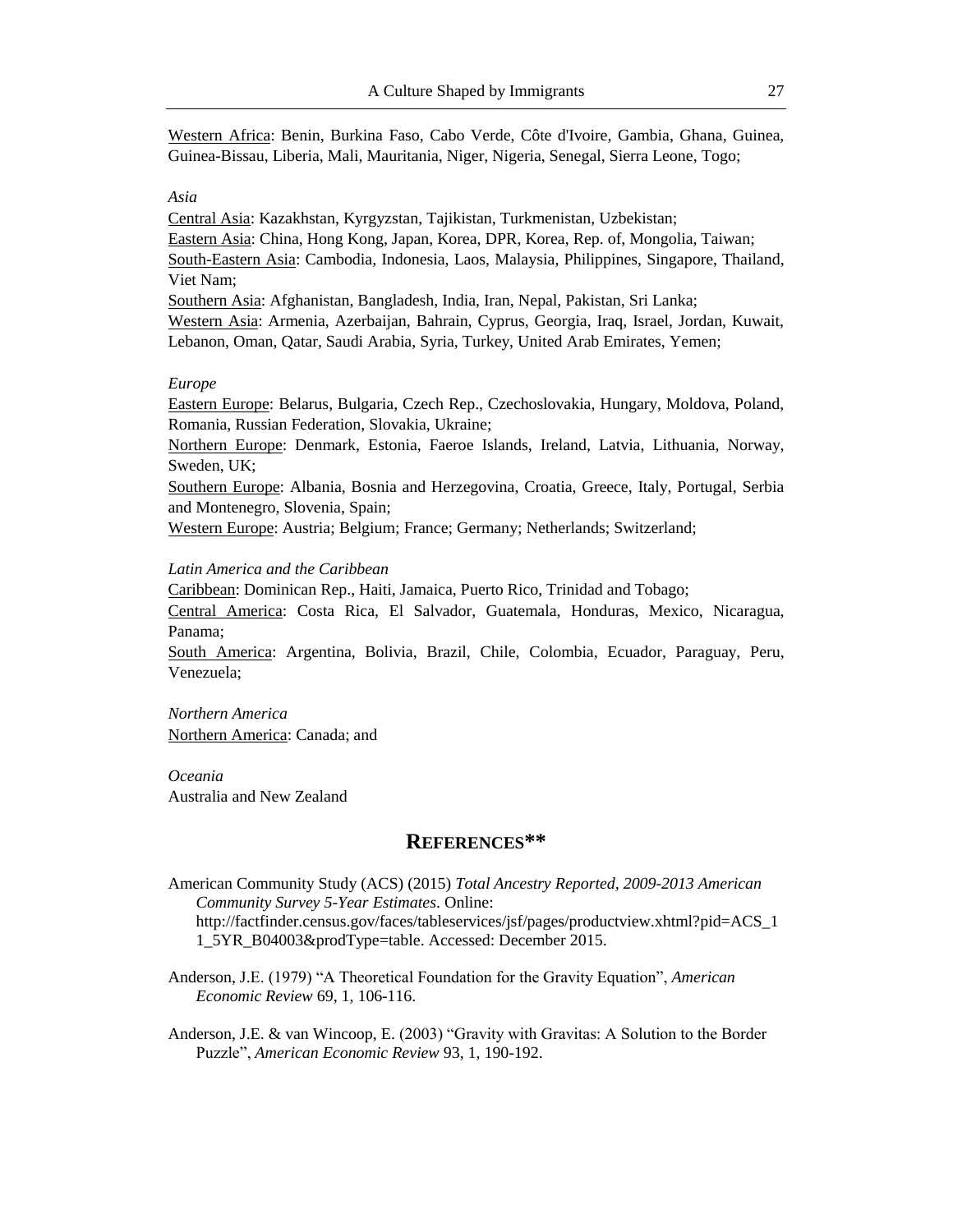- Bailey, T.A. (1932) "California, Japan, and the Alien Land Legislation of 1913", *Pacific Historical Review* 1, 1, 36-59.
- Bantman, C. & Altena, B. (2015) *Reassessing the Transnational Turn: Scales of Analysis in Anarchist and Syndicalist Studies*. New York, NY: Routledge.
- Baum, B. & Harris, D. (2009) *Racially Writing the Republic: Racists, Race Rebels, and Transformations of American Identity*. Durham, NC: Duke University Press.
- Bergstrand, J.H. (1985) "The Gravity Equation in International Trade: Some Microeconomic Foundations and Empirical Evidence", *Review of Economics and Statistics* 67, 3, 474- 481.
- Boyd, M. (1971) "Oriental Immigration: The Experience of the Chinese, Japanese, and Filipino Populations in the United States", *The International Migration Review* 5, 1, 48- 61.
- Bredbenner, C.L. (1998) *A Nationality of Her Own: Women, Marriage, and the Law of Citizenship*. Berkeley, CA: University of California Press.
- Camayd-Freixas, E. (2013) *US Immigration Reform and its Global Impact: Lessons from the Postville Raid*. New York, NY: Palgrave Macmillan.
- Caroli, B.B. (1983) "Recent Immigration to the United States", *Trends in History* 2, 4, 49-69.
- Centre d'Etudes Prospectives et d'Informations Internationales (CEPII) (2013) *Gravity Dataset*. Online. Available at: http://www.cepii.fr/CEPII/en/bdd\_modele/presentation.asp?id=8. Accessed December 2015.
- Chang, I. (2004) *The Chinese in America: A Narrative History*. New York, NY: Penguin.
- Chow, G.C. (1960) "Tests of Equality Between Sets of Coefficients in Two Linear Regressions", *Econometrica* 28, 3, 591-605.
- Crosby, A.W. (1972) *The Columbian Exchange: Biological and Cultural Consequences of 1492*. Westport, Connecticut: Greenwood Press.
- Deardorff, A.V. (1995) "Determinants of Bilateral Trade: Does Gravity Work in a Classical World?", In J. Frankel (Ed.), *The Regionalization of the World Economy*. Chicago: University of Chicago Press.
- DeLaet, D.L. (2000) *U.S. Immigration Policy in an Age of Rights*. Westport, CT: Praeger.
- Fuchs, L.H. (1990) "The Corpse that Would Not Die: The Immigration Reform and Control Act of 1986", *Revue Européenne des Migrations Internationales* 6, 1. 111-127.
- Gold, M. (2012) *Forbidden Citizens: Chinese Exclusion and the U.S. Congress: A Legislative History*. Alexandria, VA: TheCapitol.Net.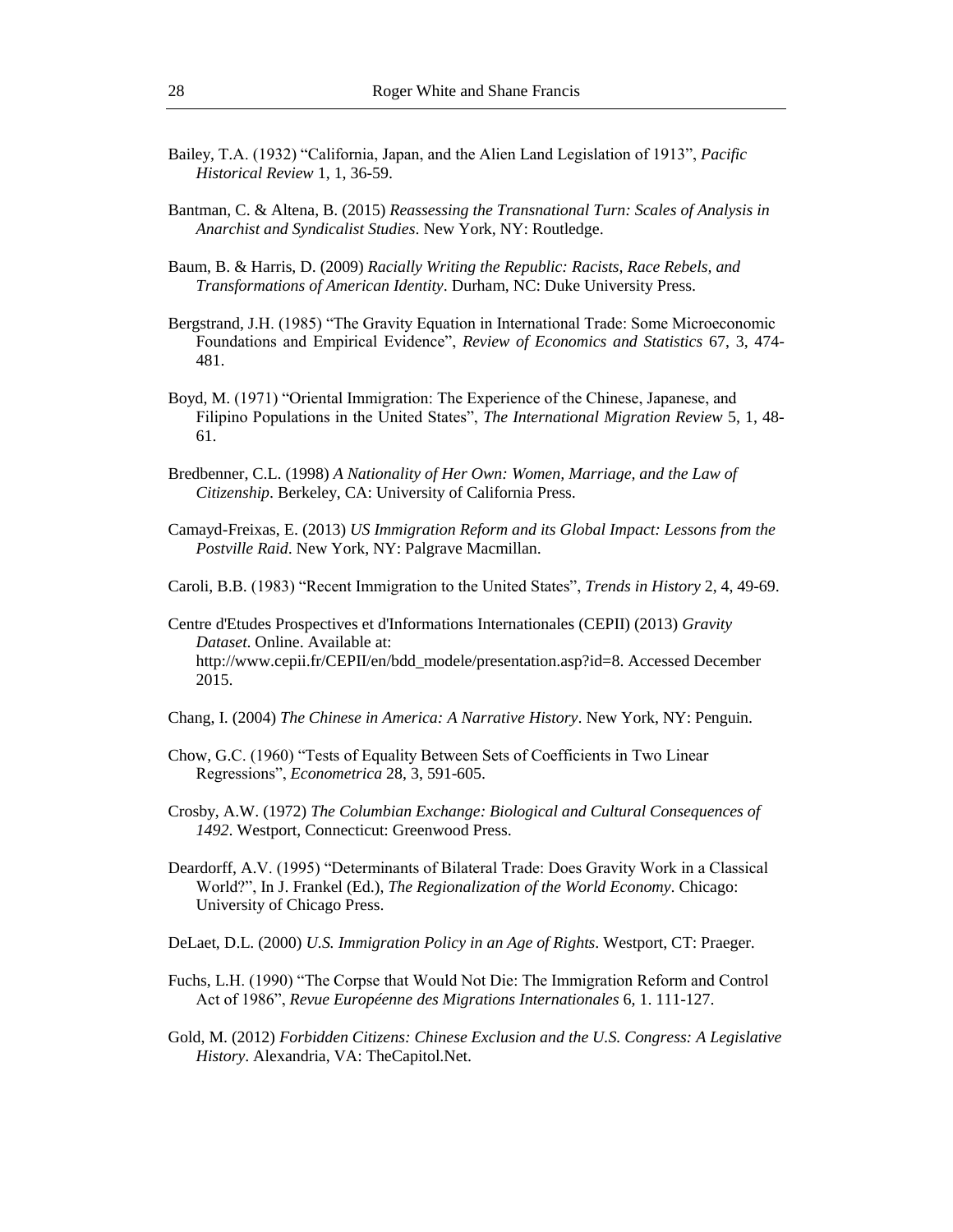- Gordon, C. (1980) "Rights of Aliens to Claim Asylum", In A. Fragomen, Jr. & L.F. Tomasi (Eds.), *In Defense of Aliens, II*. New York, NY: Center for Migration Studies.
- Green, M.S. & Stabler, S.L. (2015) *Ideas and Movements that Shaped America: From the Bill of Rights to "Occupy Wall Street"*. Santa Barbara, CA: ABC-CLIO Press.
- Greenwood, M.J. & Ziel, F.A. (1997) *The Impact of the Immigration Act of 1990 on US Immigration*. Online. Available at https://www.utexas.edu/lbj/uscir/respapers/tiomain.pdf. Accessed January 2015.
- Hatton, T. & Williamson, J. (2005) *Migration and the International Labor Market, 1850- 1939*. New York, NY: Routledge.
- Haymond, C., Burch, J.C., & McKune, J.H. (1873) *General Statutes of the State of California: Continued in Force and Not Affected by the Provisions of the Code*. Sacramento: T.A. Springer, State Printer.
- Hirota, H. (2013) "The Moment of Transition: State Officials, the Federal Government, and the Formation of American Immigration Policy", *Journal of American History* 99, 4, 1092-1108.
- Hofstede, G. (2001) *Culture's Consequences: Comparing Values, Behaviors, Institutions, and Organizations Across Nations*, Thousand Oaks, CA: Sage Publications.
- Hofstede, G. (1980) *Culture's Consequences: International Difference in Work Related Values*, Beverly Hills, CA: Sage Publications.
- House, R.J., Hanges, P.J., Javidan, M., Dorfman, P.W., & Gupta, V. (Eds.) (2004) *Culture, Leadership, and Organizations: The GLOBE Study of 62 Societies*, Thousand Oaks, CA: Sage Publications.
- Jaggers, J., Gabbard, W.J. & Jaggers, S.J. (2013) "The Devolution of U.S. Immigration Policy: An Examination of the History and Future of Immigration Policy", *Journal of Policy Practice* 13, 1, 3-15.
- Keely, C.B. (1971) "Effects of the Immigration Act of 1965 on Selected Population Characteristics of Immigrants to the United States", *Demography* 8, 2, 157-169.
- King, D. (2002) *Making Americans: Immigration, Race, and the Origins of the Diverse Democracy*. Cambridge, MA: Harvard University Press.
- Koven, S.G. & Götzke, F. (2010) *American Immigration Policy: Confronting the Nation's Challenges*. New York, NY: Springer.
- Lee, J.H.X. (2015a) *History of Asian Americans: Exploring Diverse Roots: Exploring Diverse Roots*. Santa Barbara, CA: Greenwood.
- Lee, J.H.X. (2015b) *Chinese Americans: The History and Culture of a People*. Santa Barbara, CA: ABC-CLIO Press.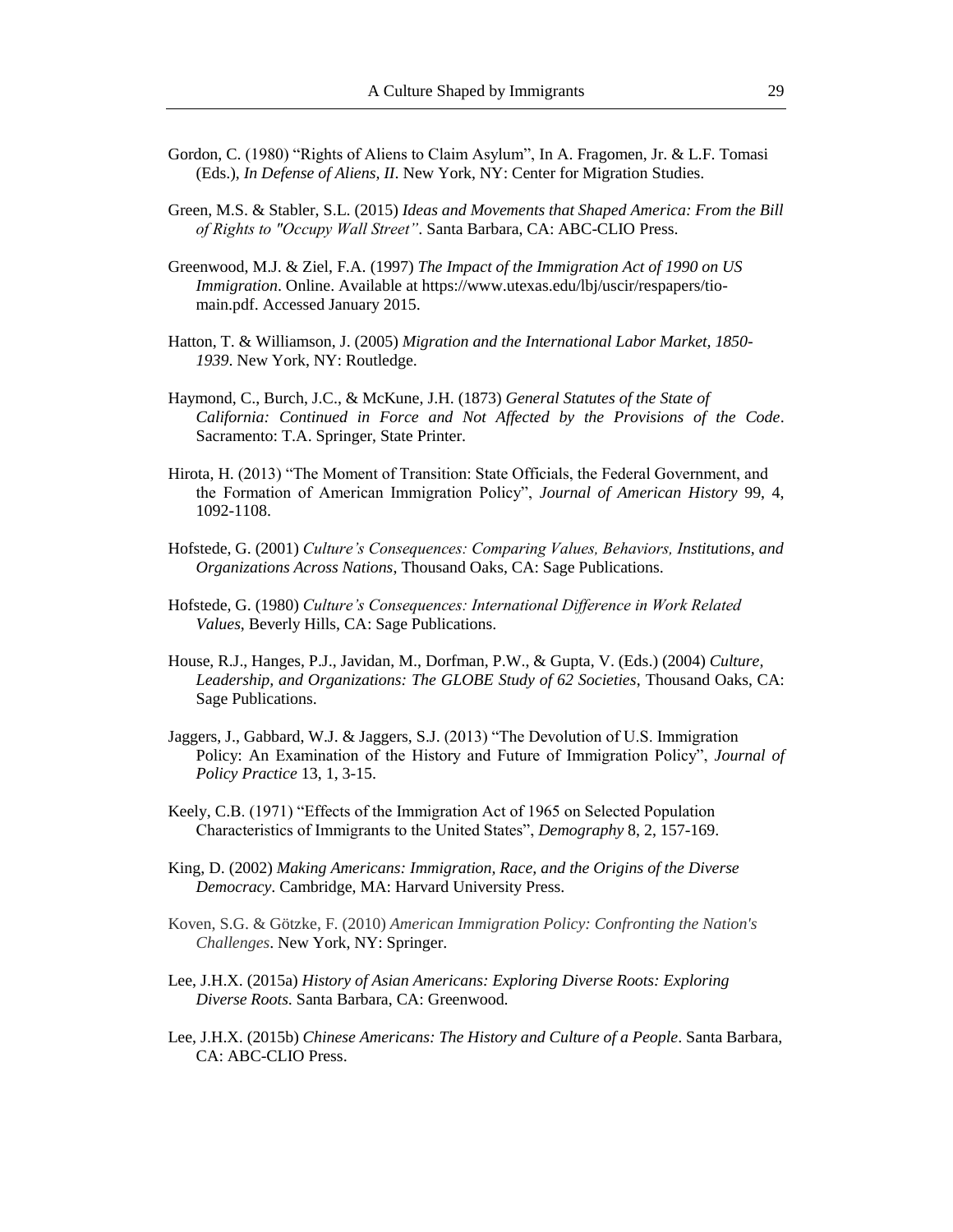- Levchenko, P. & Solheim, C. (2013) "International Marriages between Eastern European-Born Women and U.S.-Born Men", *Family Relations* 62, 1, 30-41.
- Lewer, J. & Van den Berg, H. (2008) "A Gravity Model of Immigration", *Economics Letters* 99, 1, 164-167.
- Lie, J. (1995) "From International Migration to Transnational Diaspora", *Contemporary Sociology* 24, 4, 303-306.
- Linnemann, H. (1966) *An Econometric Study in International Trade Flows*, Amsterdam: North-Holland Publishing.
- Maddison, A. (2015) *Statistics on World Population, GDP and Per Capita GDP, 1-2008 AD.*  Online. Available at: http://www.ggdc.net/MADDISON/oriindex.htm. Accessed December 2015.
- Magnussen, P., Wilson, R.T., Zdravkovic, S., Zhou, J.X., & Westjohn, S.A. (2008) "Breaking Through the Cultural Clutter", *International Marketing Review* 25, 2, 183-201.
- Miller, W.R. (Ed.) (2012) *The Social History of Crime and Punishment in America: An Encyclopedia*. Los Angeles, CA: Sage.
- Mink, G. (1998) *Welfare's End*. Ithaca, NY: Cornell University Press.
- Odo, F. (2002) *The Columbia Documentary History of the Asian American Experience*. New York, NY: Columbia University Press.
- Online Archive of California (OAC) (2016) "Foreign Miners Tax documents, 1850-1867". Online. Available at: http://www.oac.cdlib.org/search?query=foreign%20miners%20tax;idT=001482545. Accessed: January 2016.
- Orgad, L. (2011) "Creating New Americans: The Essence of Americanism under the Citizenship Test" *Houston Law Review* 47, 5, 1227-1297.
- Ovando, C.J. (2003) "Bilingual Education in the United States: Historical Development and Current Issues", *Bilingual Research Journal* 27, 1, 1-24.
- Pew Research Center (2015) "Modern Immigration Wave Brings 59 Million to U.S., Driving Population Growth and Change Through 2065: Views of Immigration's Impact on U.S. Society Mixed." Washington, D.C.: September.
- Pöyhönen, P. (1963a) "Toward a General Theory of International Trade", *Ekonomiska Samfundets Tidskrift*, Tredje Serien, Argang 16, 69-77.
- Pöyhönen, P. (1963b) "A Tentative Model for the Flows of Trade between Countries", *Weltwirtschatftliches Archiv* 90, 1, 93-99.

Richardson, E. (1962) *The Politics of Conservation: Crusades et Controversies 1897-1913*.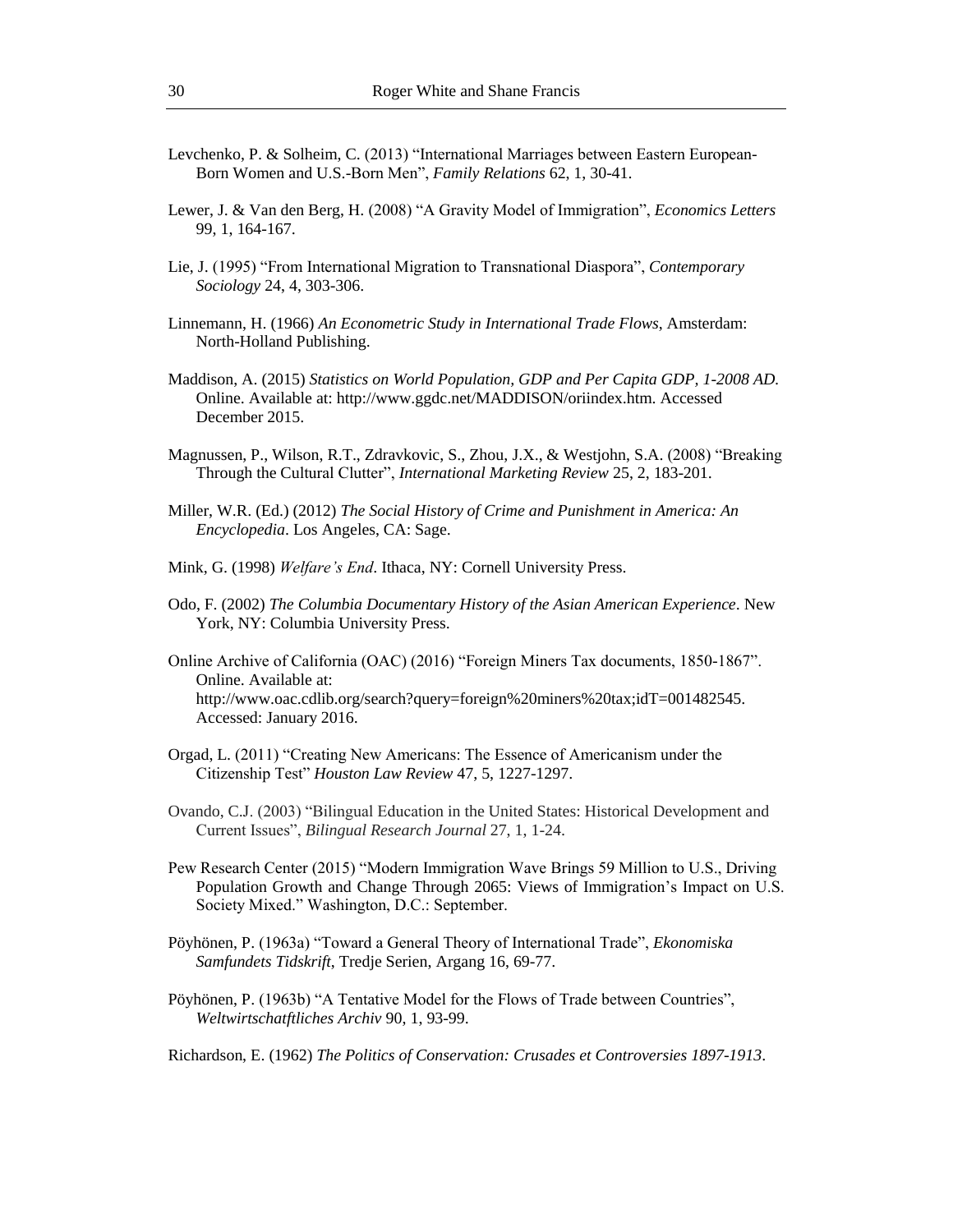Berkeley, CA: University of California Press.

- Schindlmayr, T. (2003) "Sovereignty, Legal Regimes, and International Migration", *International Migration* 41, 2, 109-123.
- Sinnar, S. (2003) "Patriotic or Unconstitutional? The Mandatory Detention of Aliens under the USA Patriot Act", *Stanford Law Review* 55, 4, 1419-1456.
- Tinbergen, J. (1962) *Shaping the World Economy: Suggestions for an International Economic Policy*, New York, NY: Twentieth Century Fund.
- Uba, L. (2003) *Asian Americans*. New York, NY: Guilford Press.
- United Nations, Department of Economic and Social Affairs, Population Division (UN) (2015) *International Migration Flows to and from Selected Countries: The 2015 Revision*. (United Nations database, POP/DB/MIG/Flow/Rev.2015).
- United States Department of Commerce and Labor, Bureau of the Census (U.S. Census Bureau) (1982) *Statistical Abstract of the United States: 1982-83*. (103<sup>rd</sup> ed.) Washington, D.C.: U.S. Government Printing Office.
- United States Department of Commerce and Labor, Bureau of the Census (U.S. Census Bureau) (1976) *Statistical Abstract of the United States*. (97<sup>th</sup> ed.) Washington, D.C.: U.S. Government Printing Office.
- United States Department of Commerce and Labor, Bureau of the Census (U.S. Census Bureau) (1975) *Historical Statistics of the United States, Colonial Times to 1970, Bicentennial Edition, Part 1*. Washington, D.C.: U.S. Government Printing Office.
- United States Department of Commerce and Labor, Bureau of the Census (U.S. Census Bureau) (1909) *A Century of Population Growth: From the First Census of the United States to the Twelfth, 1790-1900*. Washington, D.C.: U.S. Government Printing Office.
- Wepman, D. (2008) *Immigration*. New York, NY: Facts on File, Inc.
- Wexler, B. (2009) *Immigration and Illegal Aliens*. Plano, TX: Information Aids, Inc.
- White, R. & Yamasaki, N. (2014) "Source-Destination Cultural Differences, Immigrants' Skill Levels, and Immigrant Stocks: Evidence from Six OECD Member Host Countries", *National Institute Economic Review* 229, 1, R53-R67.
- White, R. (2015) *Cultural Differences and Economic Globalization: Effects on Trade, Foreign Direct Investment and Migration*. Oxfordshire, UK: Routledge.
- Wong, M.G. (2005) "Chinese Americans" in Pyong Gap Min (ed.), Asian Americans: *Contemporary Trends and Issues*. Thousand Oaks, CA: Pine Forge Press.
- Zeigler-McPherson, C.A. (2012) "Emanuel Celler/Immigration and Nationality Act of 1965", In P.J. Hayes (Ed.), *The Making of Modern Immigration: An Encyclopedia of People and Ideas, Volume 1*. Santa Barbara, CA: ABC-CLIO Press.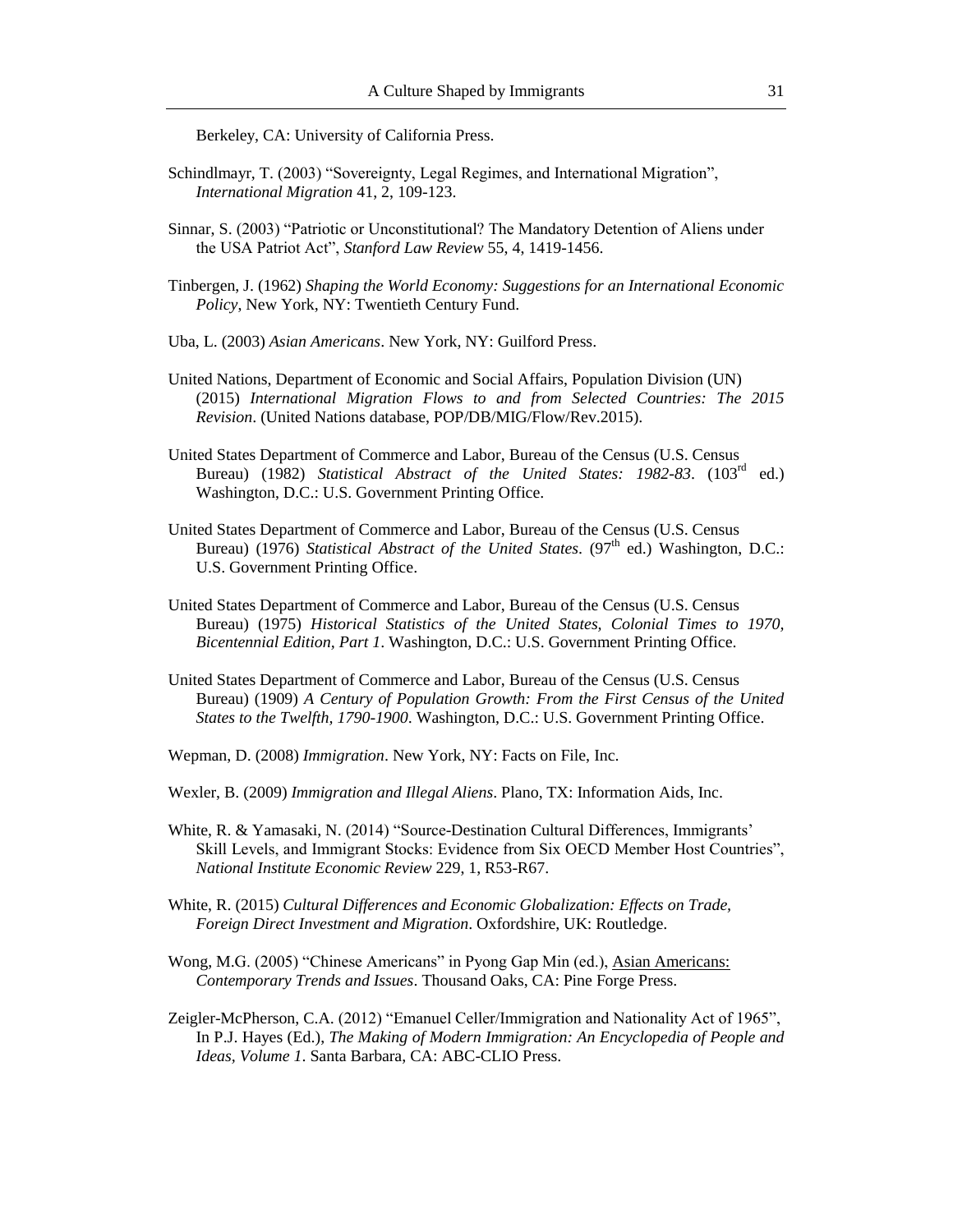|                                 | 1820-1881        | 1882-1920        | 1921-1951        | 1952-1967        | 1968-2013  | 1820-2013  |
|---------------------------------|------------------|------------------|------------------|------------------|------------|------------|
|                                 | (a)              | (b)              | (c)              | (d)              | (e)        | (f)        |
| <b>Total Immigrant Arrivals</b> | 9,985,008        | 22,986,644       | 6,305,238        | 4,432,522        | 34,667,604 | 78,377,017 |
| Africa                          | 1,006            | 16,370           | 16,896           | 27,422           | 1,862,246  | 1,923,940  |
| Eastern Africa                  | $\boldsymbol{0}$ | $\boldsymbol{0}$ | 0                | $\boldsymbol{0}$ | 545,899    | 545,899    |
| Middle Africa                   | $\overline{0}$   | $\mathbf{0}$     | $\overline{0}$   | $\overline{0}$   | 86,064     | 86,064     |
| Northern Africa                 | $\overline{0}$   | $\theta$         | $\overline{0}$   | $\boldsymbol{0}$ | 376,406    | 376,406    |
| Southern Africa                 | $\theta$         | $\theta$         | $\boldsymbol{0}$ | $\boldsymbol{0}$ | 84,602     | 84,602     |
| Western Africa                  | $\boldsymbol{0}$ | $\theta$         | $\overline{0}$   | $\boldsymbol{0}$ | 680,115    | 680,115    |
| Other Africa                    | $\boldsymbol{0}$ | $\theta$         | $\overline{0}$   | $\boldsymbol{0}$ | 89,160     | 89,160     |
| Asia                            | 230,050          | 640,505          | 335,041          | 806,109          | 12,276,079 | 14,287,784 |
| Central Asia                    | $\boldsymbol{0}$ | 22,117           | 35,646           | 160,438          | 134,507    | 352,708    |
| Eastern Asia                    | 229,280          | 348,477          | 101,005          | 123,277          | 3,468,563  | 4,270,602  |
| China                           | 228,945          | 11,890           | 128              | 22,402           | 1,385,282  | 1,648,647  |
| South-Eastern Asia              | $\boldsymbol{0}$ | $\mathbf{0}$     | 8,447            | 47,599           | 3,057,152  | 3,113,198  |
| Southern Asia                   | 359              | 6,832            | 4,552            | 10,888           | 4,385,421  | 4,408,052  |
| Western Asia                    | 69               | 180,768          | 24,747           | 3,322            | 1,125,711  | 1,334,617  |
| Other Asia                      | 342              | 82,311           | 160,644          | 460,585          | 104,723    | 808,605    |
| Europe                          | 8,989,887        | 20,562,400       | 3,843,685        | 1,954,691        | 4,217,499  | 39,568,163 |
| Central Europe                  | 80,769           | 27,935           | $\boldsymbol{0}$ | $\boldsymbol{0}$ | 56,104     | 164,808    |
| Eastern Europe                  | 60,473           | 7,627,675        | 758,383          | 203,604          | 1,237,640  | 9,887,775  |
| Northern Europe                 | 5,666,146        | 5,800,125        | 1,340,054        | 713,167          | 1,224,622  | 14,744,114 |
| Southern Europe                 | 130,376          | 4,664,099        | 903,655          | 494,716          | 1,114,005  | 7,306,851  |
| Western Europe                  | 3,052,126        | 2,442,564        | 841,594          | 543,204          | 585,127    | 7,464,615  |
| Latin America and the Caribbean | 98,555           | 498,563          | 760,545          | 949,081          | 15,442,109 | 17,748,854 |
| Caribbean                       | 63,490           | 279,272          | 159,836          | 336,771          | 4,385,651  | 5,225,020  |
| Central America                 | 25,119           | 219,169          | 600,709          | 612,310          | 8,598,663  | 10,055,970 |
| Mexico                          | 25,119           | 219,169          | 600,709          | 612,310          | 6,758,311  | 8,215,618  |
| <b>Other Americas</b>           | 9,946            | 122              | $\boldsymbol{0}$ | $\boldsymbol{0}$ | 39,483     | 49,551     |
| South America                   | $\boldsymbol{0}$ | $\boldsymbol{0}$ | $\Omega$         | $\boldsymbol{0}$ | 2,418,312  | 2,418,312  |
| Northern America                | 654,660          | 1,228,001        | 1,320,665        | 667,513          | 681,836    | 4,552,675  |
| Canada                          | 654,660          | 1,228,001        | 1,320,650        | 667,507          | 673,770    | 4,544,588  |
| Oceania                         | 9,822            | 32,014           | 26,891           | 23,233           | 185,315    | 277,275    |
| Australia and New Zealand       | 9,822            | 32,014           | 26,891           | 23,233           | 115,898    | 207,858    |
| Melanesia                       | $\overline{0}$   | $\mathbf{0}$     | $\overline{0}$   | $\boldsymbol{0}$ | 41,979     | 41,979     |
| Micronesia                      | $\theta$         | $\overline{0}$   | $\theta$         | $\mathbf{0}$     | 1,339      | 1,339      |
| Polynesia                       | $\overline{0}$   | $\mathbf{0}$     | $\boldsymbol{0}$ | $\boldsymbol{0}$ | 26,099     | 26,099     |
| Pacific Islands                 | 1,028            | 8,791            | 1,515            | 4,473            | 2,520      | 18,327     |

Table 1: Immigrant Inflows, by Region, Sub-region, and Country, 1820-2013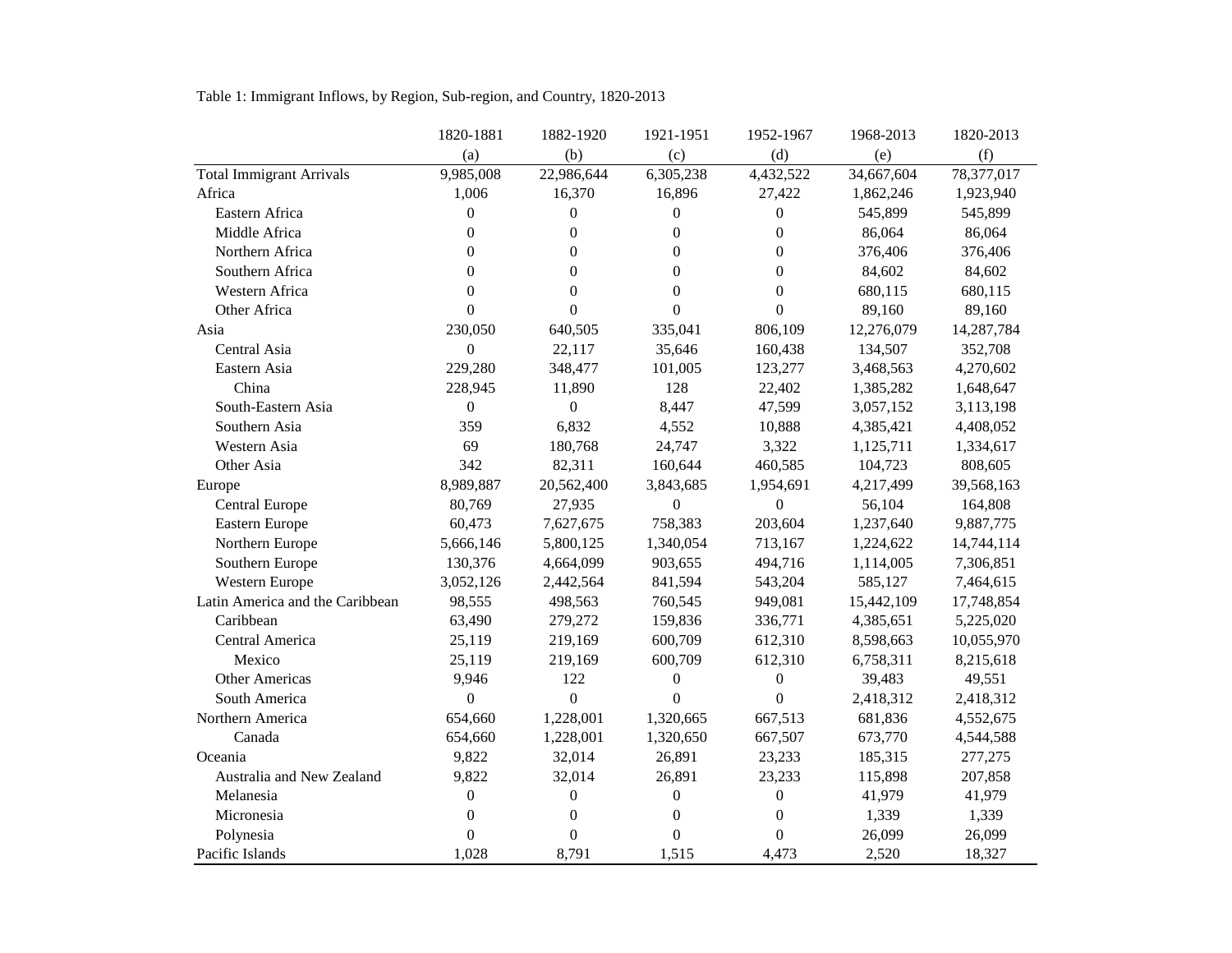

Figure 1: Immigrant Inflow Shares and U.S. Federal Immigration Policy, 1820-2013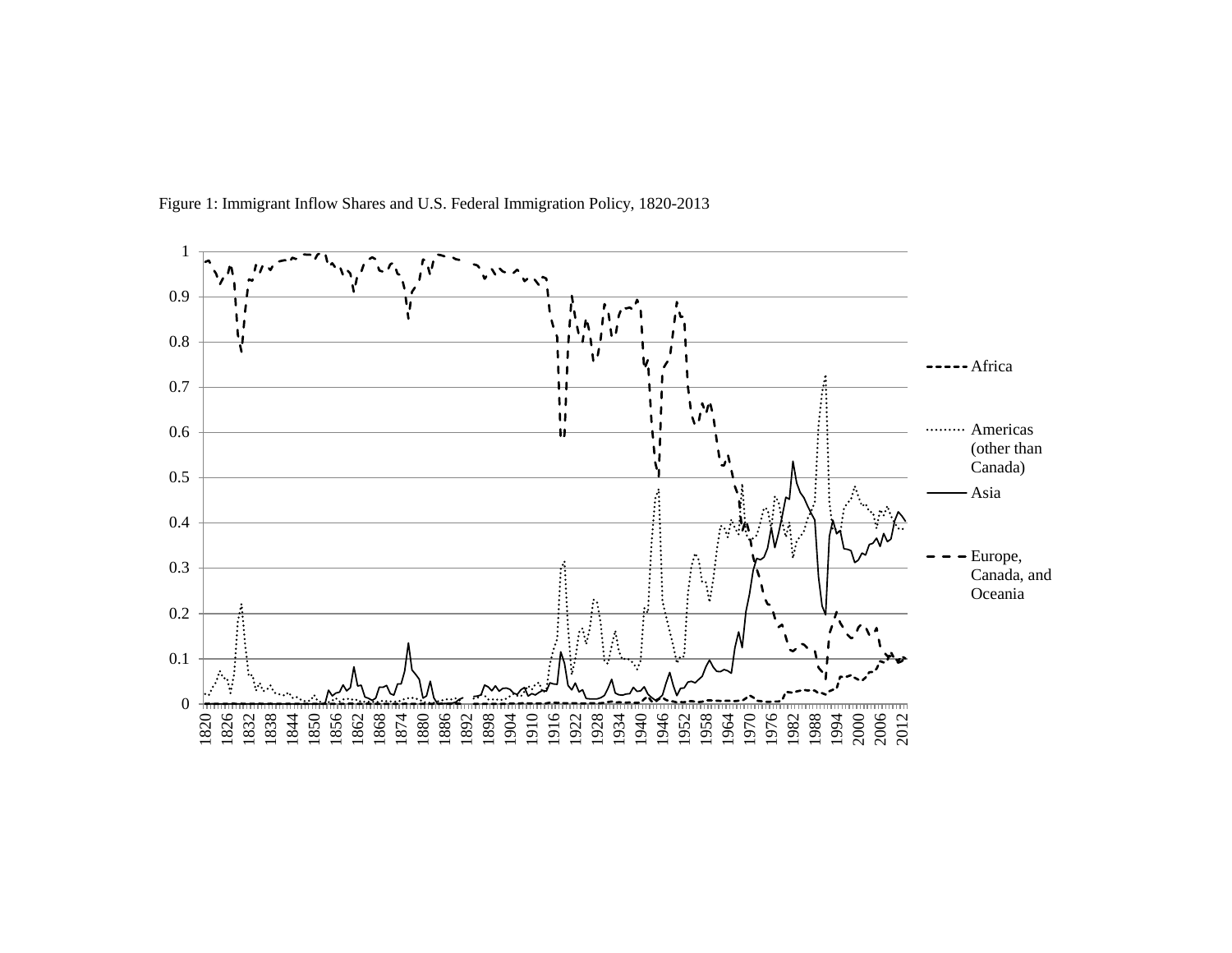| Table 2: Descriptive Statistics |  |
|---------------------------------|--|
|---------------------------------|--|

| Period:                               | 1820-2009   | 1820-1882    | $(b)$ v. $(c)$ | 1883-1921    | $(c)$ v. $(d)$ | 1922-1952    | $(d)$ v. $(e)$ | 1953-1968    | (e) v. $(f)$ | 1969-2009    |
|---------------------------------------|-------------|--------------|----------------|--------------|----------------|--------------|----------------|--------------|--------------|--------------|
| Variable                              | (a)         | (b)          | (1)            | (c)          | (2)            | (d)          | (3)            | (e)          | (4)          | (f)          |
| Inflow <sub>iit</sub>                 | 3,274.59    | 2,533.45**   | 3.55###        | 4,457.50**   | $-5.44$ ###    | 1,668.27***  | $-1.54$        | 1,286.56***  | 5.27###      | 2,501.62***  |
|                                       | (16,996.65) | (15, 169.28) |                | (22, 111.16) |                | (9,697.05)   |                | (6,249.30)   |              | (14,746.03)  |
| Inflow $_{ijt-1}$                     | 3,212.69    | 3,062.94     | 2.43##         | 4,467.79**   | $-5.05$ ###    | 1,813.90***  | $-1.95#$       | 1,284.33***  | 5.14###      | 2,484.85***  |
|                                       | (16,918.22) | (18, 735.89) |                | (22, 263.20) |                | (10, 873.78) |                | (6,500.05)   |              | (14,730.45)  |
| Inflow Share <sub>iit</sub>           | 0.9843      | $1.5371***$  | $-1.87#$       | $1.2133*$    | 0.26           | 1.2573**     | $-3.72$ ###    | $0.7269***$  | 4.67###      | $1.2164***$  |
|                                       | (4.7046)    | (7.2084)     |                | (5.4530)     |                | (5.6554)     |                | (3.4946)     |              | (5.7835)     |
| Inflow Share $_{\text{i}t-1}$         | 0.9837      | $1.5325***$  | $-1.86#$       | 1.2097*      | 0.30           | 1.2592**     | $-3.71$ ###    | $0.7270***$  | 4.56###      | $1.2146***$  |
|                                       | (4.7215)    | (7.2225)     |                | (5.4481)     |                | (5.6121)     |                | (3.6254)     |              | (5.7967)     |
| Relative GDP Per Capita <sub>it</sub> | 7.9661      | 2.7925***    | 26.35###       | 4.1998***    | 16.16###       | $6.0230***$  | 17.92###       | 9.3689***    | $-23.96$ ### | 5.3279***    |
|                                       | (9.8889)    | (1.3574)     |                | (2.2445)     |                | (4.7585)     |                | (7.3096)     |              | (5.0054)     |
| Population $_{it}$                    | $2.5E+07$   | 1.5E+07***   | 3.50###        | $2.1E+07***$ | 1.43           | $2.4E + 07$  | $-1.83#$       | $2.0E+07***$ | 0.00         | $2.0E+07***$ |
|                                       | $(8.9E+07)$ | $(5.7E+07)$  |                | $(6.5E+07)$  |                | $(7.4E+07)$  |                | $(7.0E+07)$  |              | $(6.6E+07)$  |
| Geodesic Distance.                    | 8,624.18    | 8,567.73     | $-0.56$        | 8,511.62     | $-2.68$ ###    | 8,220.19***  | 5.25###        | 8,781.70**   | $-2.99$ ###  | 8,525.58*    |
|                                       | (3,455.65)  | (3,611.31)   |                | (3,561.26)   |                | (3,645.74)   |                | (3,405.41)   |              | (3,566.49)   |
| Common Border <sub>ii</sub>           | 0.0238      | $0.0401***$  | $-0.99$        | $0.0349***$  | $-1.17$        | 0.0287       | $-3.20$ ###    | $0.0146***$  | 4.74###      | $0.0306***$  |
|                                       | (0.1526)    | (0.1962)     |                | (0.1836)     |                | (0.1669)     |                | (0.1200)     |              | (0.1722)     |
| Common Language <sub>ii</sub>         | 0.1367      | $0.0886***$  | 1.96##         | $0.1048***$  | 0.80           | $0.1123***$  | 6.57###        | $0.1825***$  | $-6.90$ ###  | $0.1189***$  |
|                                       | (0.3435)    | (0.2842)     |                | (0.3064)     |                | (0.3159)     |                | (0.3863)     |              | (0.3237)     |
| N                                     | 15,850      | 3,093        |                | 2,233        |                | 2,163        |                | 2,192        |              | 6,169        |

Standard deviations in parentheses. "\*\*\*", "\*\*", and "\*" denote statistical significance from the corresponding mean value over the 1820-2009 period at the 1%, 5%, and 10% levels, respectively. Values presented in columns (1), (2), (3), and (4) are t statistics from t tests of mean values in indicated columns. "###", "##", and "#" denote that the difference in mean values across indicated columns is statistically significat at the 1%, 5%, and 10% levels, respectively.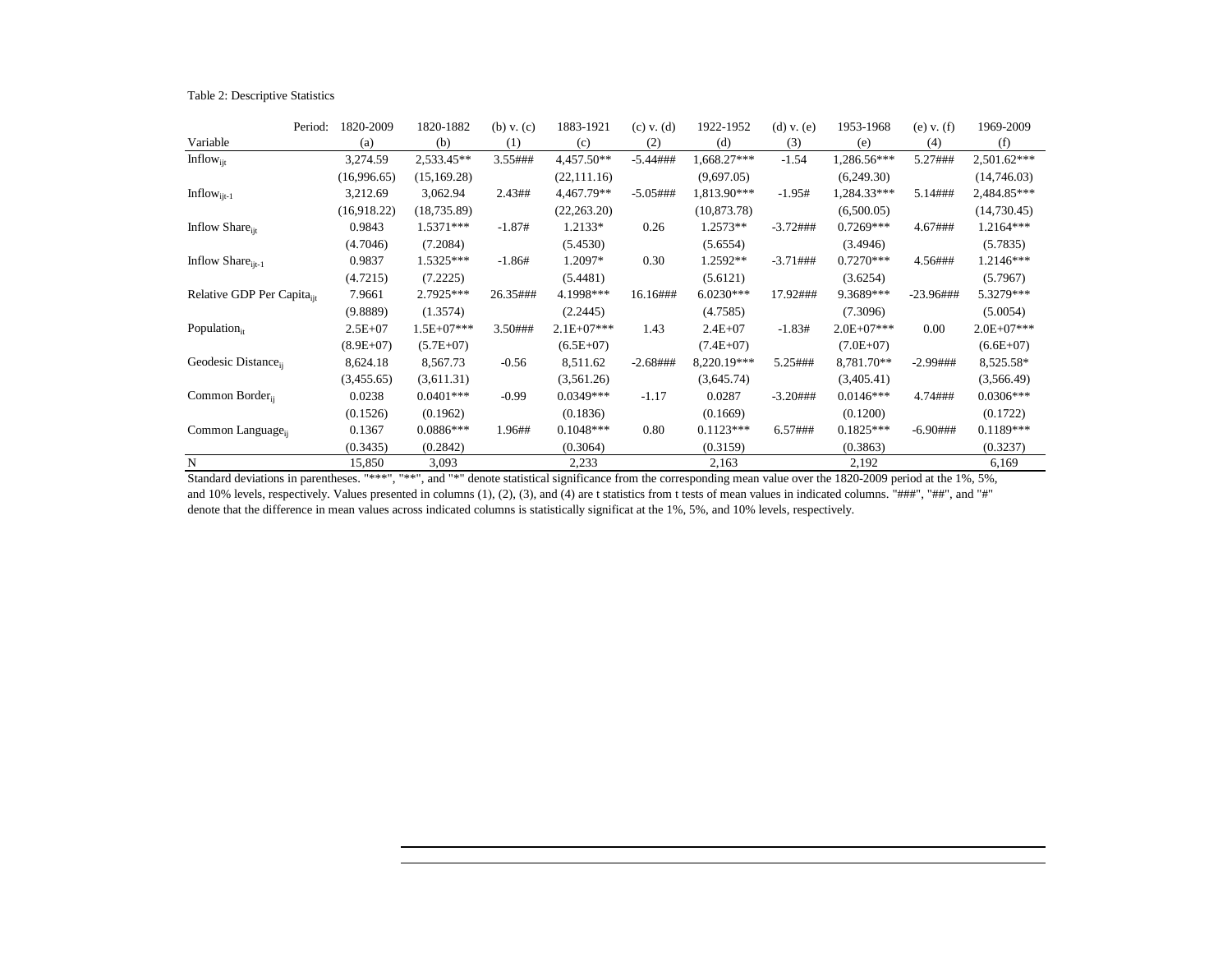#### Table 3: Determinants of Immigrant Inflows and Inflow Shares

|                                           | (a)            | (b)          | (c)          | (d)          |
|-------------------------------------------|----------------|--------------|--------------|--------------|
| In Inflow $_{i t-1}$                      | 0.9796***      | $0.9661***$  | 0.9513***    | $0.9362***$  |
|                                           | (0.0018)       | (0.0021)     | (0.0024)     | (0.0028)     |
| In Relative GDP Per Capita <sub>iit</sub> | $0.0269***$    | $-0.0088$    | 0.0242       | $0.0766***$  |
|                                           | (0.0062)       | (0.0063)     | (0.0158)     | (0.0154)     |
| In Population $_{it}$                     | $0.0313***$    | $0.035***$   | $0.1755***$  | $0.0842***$  |
|                                           | (0.0041)       | (0.0037)     | (0.0108)     | (0.015)      |
| In Geodesic Distance <sub>ii</sub>        | $-0.0369***$   | $-0.0368***$ |              |              |
|                                           | (0.0135)       | (0.0121)     |              |              |
| Common Border <sub>ii</sub>               | 0.019          | $0.1143***$  |              |              |
|                                           | (0.045)        | (0.0407)     |              |              |
| Common Language <sub>ii</sub>             | $0.0366**$     | $0.0313**$   |              |              |
|                                           | (0.0173)       | (0.0155)     |              |              |
| Constant                                  | $-0.0876$      | $-0.1676$    | $-2.6637***$ | $-1.4523***$ |
|                                           | (0.1272)       | (0.1459)     | (0.1879)     | (0.2506)     |
| $\mathbf N$                               | 15,850         | 15,850       | 16,427       | 16,427       |
| Pseudo $R^2$                              | 0.96           | 0.97         | 0.96         | 0.97         |
| Wald $\chi^2$                             | 410,349***     | 523,968***   | 432,286***   | 546,737***   |
| Time FE                                   | N <sub>o</sub> | Yes          | No.          | Yes          |
| <b>Country FE</b>                         | No             | No           | Yes          | Yes          |

*Panel A: Dependent Variable: ln Inflow it*

*Panel B: Dependent Variable: Inflow Share it*

|                                           | (e)            | (f)         | (g)            | (h)          |
|-------------------------------------------|----------------|-------------|----------------|--------------|
| Inflow Share <sub>ijt-1</sub>             | $0.9463***$    | $0.9462***$ | 0.9244***      | 0.9207***    |
|                                           | (0.0025)       | (0.0025)    | (0.0029)       | (0.003)      |
| In Relative GDP Per Capita <sub>iit</sub> | $-0.0218*$     | $-0.0121$   | 0.0095         | 0.0466       |
|                                           | (0.0117)       | (0.013)     | (0.0293)       | (0.0321)     |
| In Population $_{it}$                     | $0.0295***$    | $0.0322***$ | $0.0366**$     | $0.1963***$  |
|                                           | (0.0069)       | (0.0071)    | (0.0162)       | (0.0318)     |
| In Geodesic Distance <sub>ii</sub>        | $-0.045*$      | $-0.0503**$ |                |              |
|                                           | (0.0253)       | (0.0254)    |                |              |
| Common Border <sub>ii</sub>               | $0.4061***$    | 0.3914***   |                |              |
|                                           | (0.0852)       | (0.0854)    |                |              |
| Common Language <sub>ii</sub>             | $0.0581*$      | $0.0637*$   |                |              |
|                                           | (0.0325)       | (0.0326)    |                |              |
| Constant                                  | 0.0148         | $-0.5144*$  | $-0.6197**$    | $-3.4886***$ |
|                                           | (0.2379)       | (0.3064)    | (0.2974)       | (0.5275)     |
| N                                         | 15,850         | 15,850      | 16,427         | 16,427       |
| Pseudo $R^2$                              | 0.92           | 0.92        | 0.92           | 0.92         |
| Wald $\chi^2$                             | 178,772***     | 179,646***  | 187,716***     | 188,979 ***  |
| Time FE                                   | N <sub>0</sub> | <b>Yes</b>  | N <sub>0</sub> | <b>Yes</b>   |
| <b>Country FE</b>                         | No             | No          | Yes            | Yes          |

Standard errors in parentheses. "\*\*\*", "\*\*", and "\*" denote statistical significance from zero at the 1%, 5%, and 10% levels, respectively. Coefficients of the time and country fixed effect terms are not presented due to space limitations.